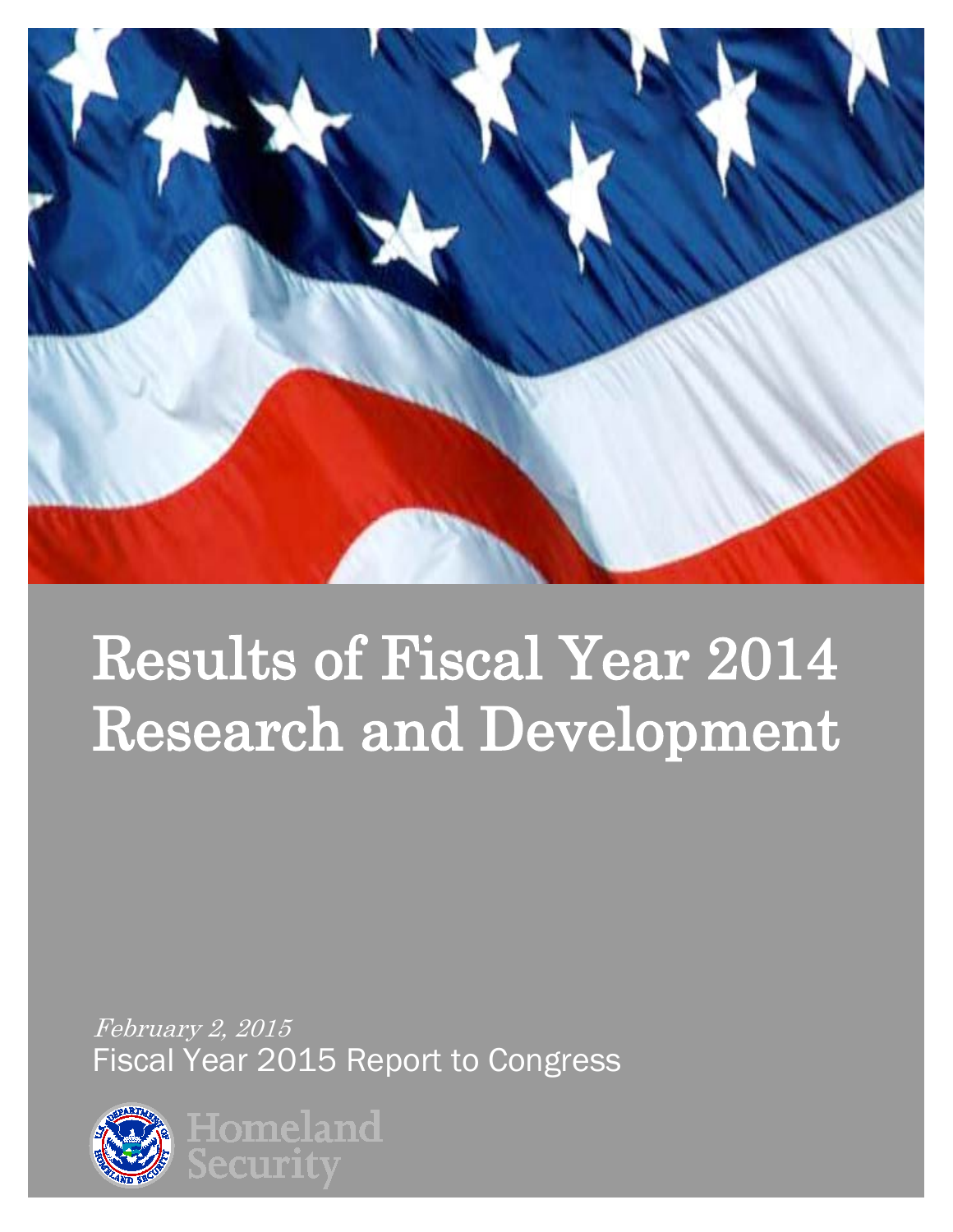

# Results of Fiscal Year 2014 Research and Development

## **Table of Contents**

| I.  |                                                                      |  |
|-----|----------------------------------------------------------------------|--|
| Π.  |                                                                      |  |
| Ш.  | FY 2014 Research & Development Results of the Science and Technology |  |
| IV. |                                                                      |  |
| V.  |                                                                      |  |
|     |                                                                      |  |
|     |                                                                      |  |
|     |                                                                      |  |
|     |                                                                      |  |
| X.  |                                                                      |  |
|     |                                                                      |  |
|     |                                                                      |  |
|     |                                                                      |  |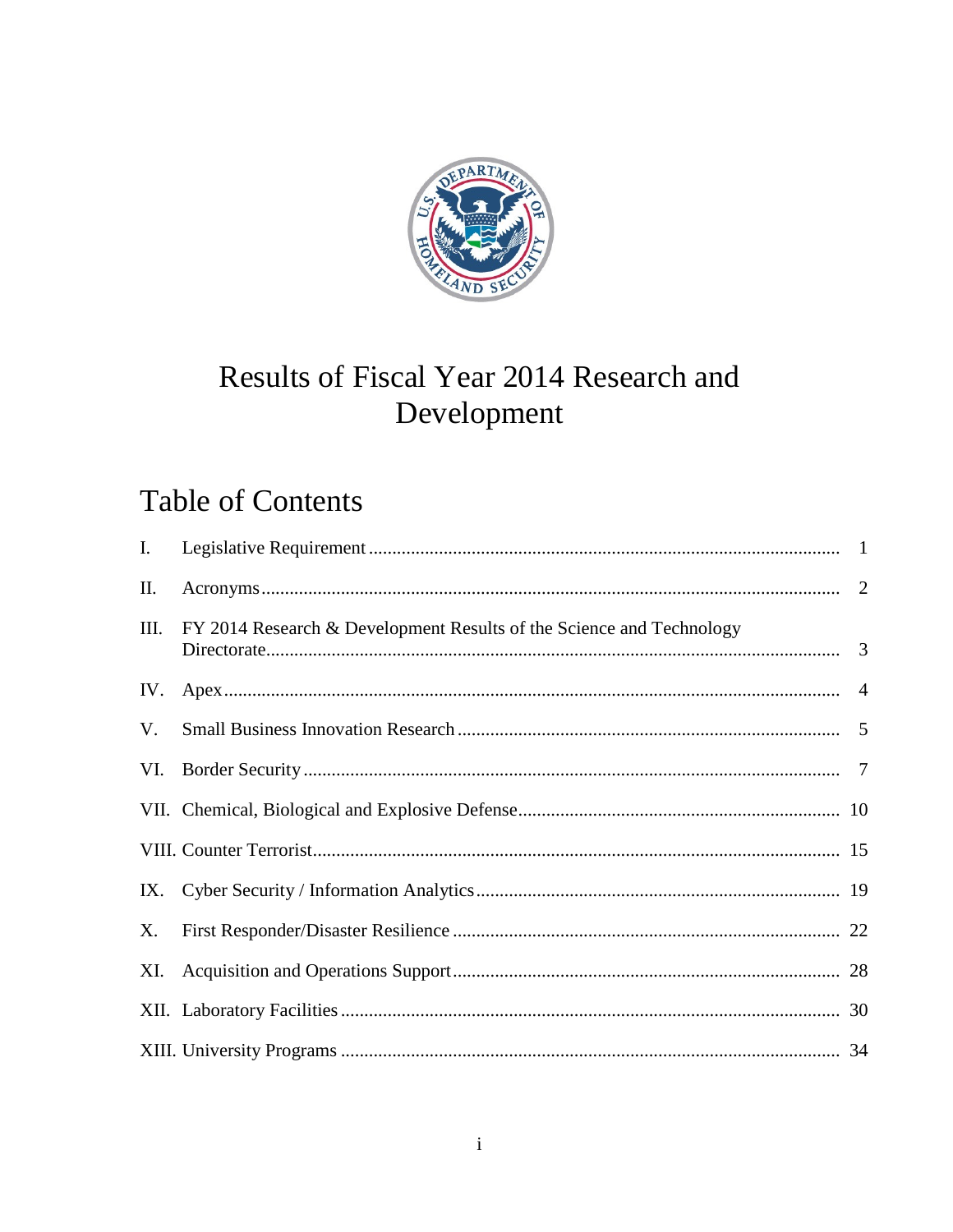### <span id="page-2-0"></span>I. Legislative Requirement

This report was prepared pursuant to language in Senate Report 113-77 accompanying the *Fiscal Year 2014 Department of Homeland Security Appropriations Act* (P.L. 113-76).

Senate Report 113-77 states:

Reporting Requirements

S&T is directed to continue to provide the following: --a report on results of its research and development for the prior fiscal year.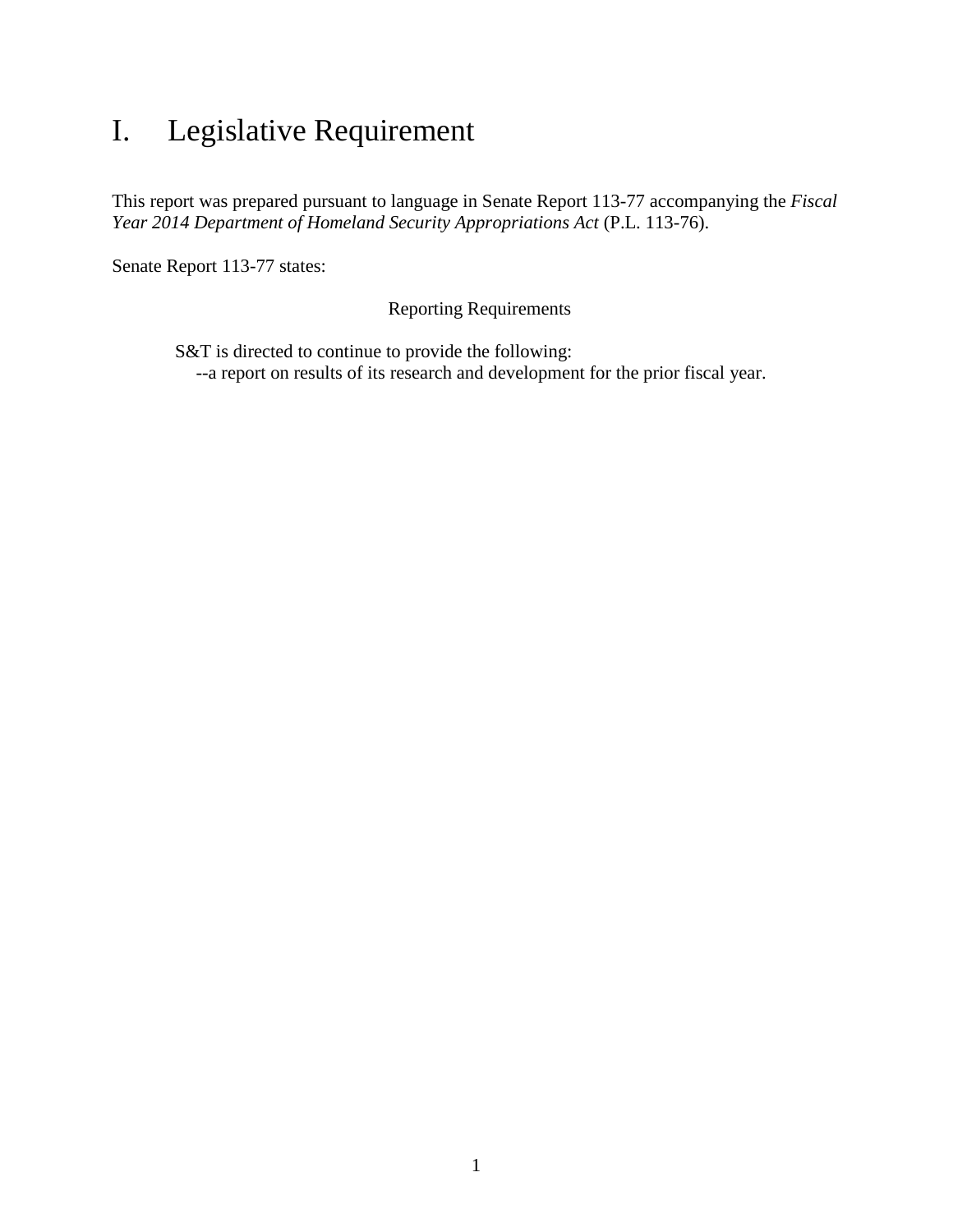### <span id="page-3-0"></span>II. Acronyms

### **Federal Government**

U.S. - United States USG - United States Government ATF - Bureau of Alcohol, Tobacco, Firearms and Explosives CIA - Central Intelligence Agency CDC - Centers for Disease Control DoD - Department of Defense DoJ - Department of Justice DOT - Department of Transportation EPA - Environmental Protection Agency FAA - Federal Aviation Administration FBI - Federal Bureau of Investigation FCC - Federal Communications Commission FDA - Food and Drug Administration GSA - General Services Administration HHS - Department of Health and Human Services OMB - Office of Management and Budget USDA - United States Department of Agriculture

#### **Department of Homeland Security**

DHS - Department of Homeland Security CBP - Customs and Border Protection DNDO - Domestic Nuclear Detection Office FEMA - Federal Emergency Management Agency FPS - Federal Protective Service I&A - Office of Intelligence and Analysis ICE - Immigration and Customs Enforcement NPPD - National Protection and Programs Directorate OBIM - Office of Biometric Identity Management OCIO - Office of the Chief Information Officer OHA - Office of Health Affairs TSA - Transportation Security Agency USCIS - United States Customs and Immigration Services USCG - United States Coast Guard USSS - United States Secret Service S&T - Science and Technology Directorate HSARPA - Homeland Security Advanced Research Projects Agency NUSTL - National Urban Security Technology Laboratory NBACC - National Biodefense Analysis and Countermeasures Center CSAC - Chemical Security Analysis Center TSL - Transportation Security Laboratory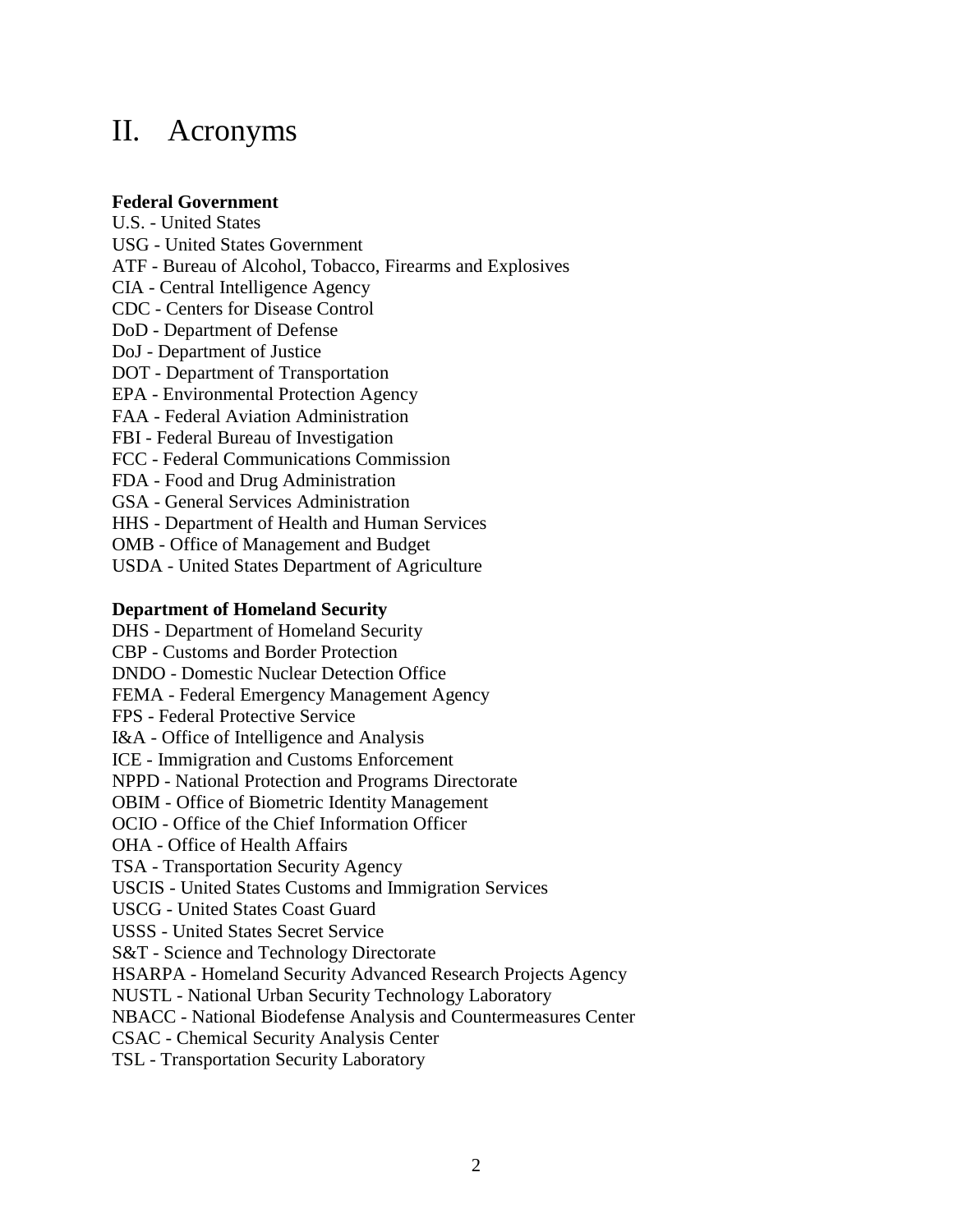### <span id="page-4-0"></span>III. FY 2014 Research & Development Results of the Science and Technology Directorate

This report was prepared pursuant to language in Senate Report 113-77 accompanying the *FY 2014 DHS Appropriations Act* (P.L. 113-76) to provide information concerning the results of research and development for the DHS Science and Technology Directorate (S&T) that occurred in the prior fiscal year.

The following are the results for FY 2014 organized by S&T budget thrust areas: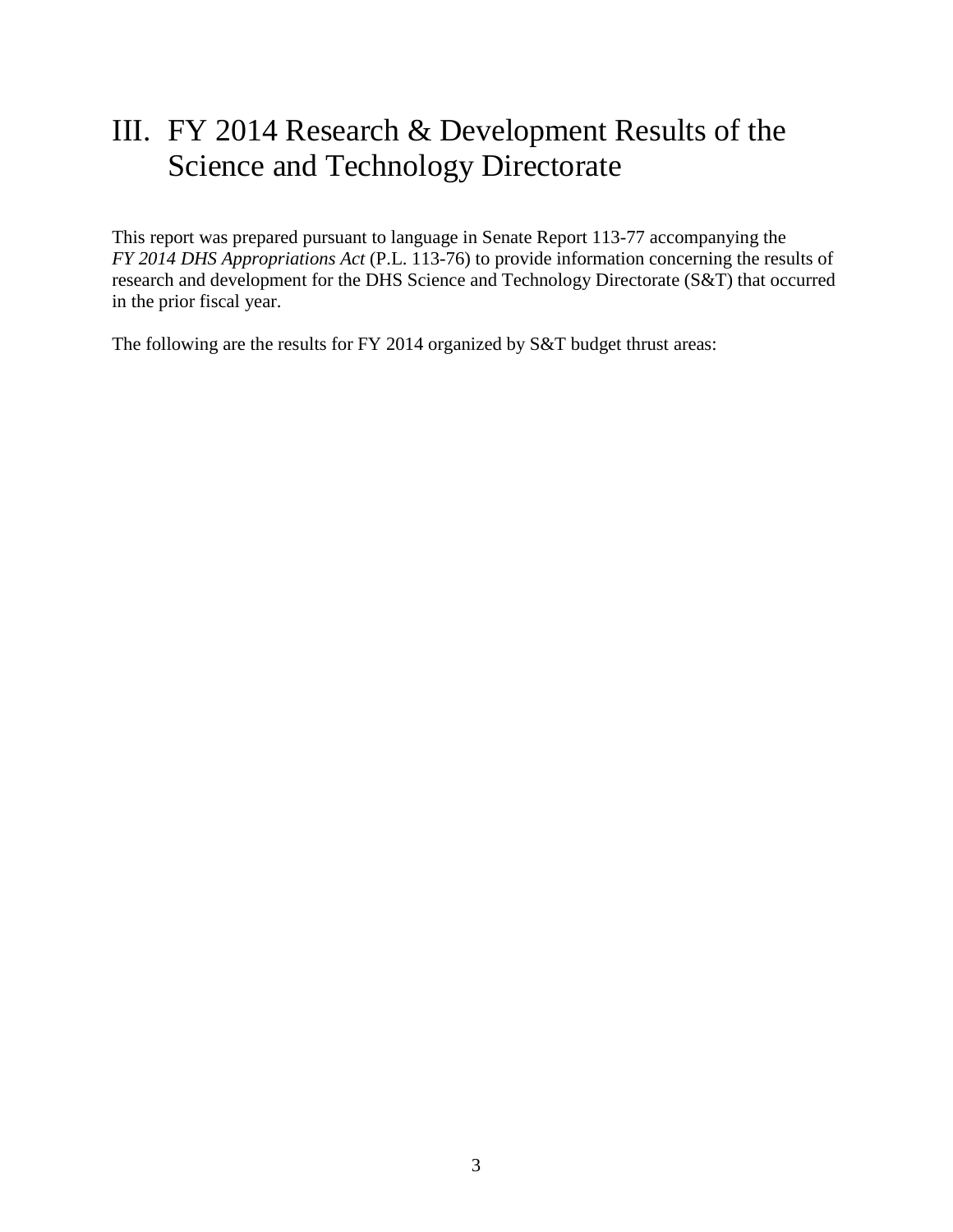### <span id="page-5-0"></span>IV. Apex

**Project**: Apex Air Entry/Exit Re-engineering (AEER)

**End User**: Customs and Border Protection (CBP)

**Result**: Commissioned the Maryland Test Facility (MdTF) that provides a controlled environment for operational scenario-based testing to evaluate biometric technologies and processes under simulated airport entry and exit conditions. The team also completed the operational analysis phase of Apex AEER and transitioned into the testing phase, which included down selecting technologies for the three modalities to be tested (facial, iris, and fingerprint). The Apex AEER team began testing in September, recruiting approximately 400 subjects for the first phase of testing. AEER continues to engage key industry stakeholders (airline and airport associations) for insight and feedback as the project progresses. S&T also remains in close communication throughout the project with its partner, CBP, to ensure their input and questions are addressed as the program continues.

**Group / Division:** Homeland Security Advanced Research Projects Agency (HSARPA) Apex

**Project**: Apex Border Enforcement Analytics Program

**End Users**: Immigration and Customs Enforcement (ICE) Homeland Security Investigations and Export Enforcement Coordination Center

**Result**: Transitioned the first version of a new developmental big data storage, computation and analytics capability to ICE to support operations. S&T partnered with ICE to develop promising new algorithms for enforcement operations that will contribute to meeting the Administration's export control reform goals. These new algorithms were implemented and evaluated in the S&T big data laboratory, which will continue transition of capabilities to ICE in FY 2015. **Group / Division:** HSARPA Apex

**Projec**t: HSARPA Predictive Analytics Center (PAC)

**End Users**: Transportation Security Agency (TSA), United States Citizenship and Immigrations Service (USCIS), Federal Emergency Management Agency (FEMA), United States Coast Guard (USCG), ICE, CBP

**Result:** Created the Predictive Analytics Center to serve as the leading resource for big data analysis within DHS. The PAC helps homeland security organizations understand technical opportunities related to big data storage, computation, analytics and visualization capabilities. In FY 2014, HSARPA partnered with TSA's Office of Security Capabilities to evaluate third party vetting algorithms as options for third-party TSA PreCheck enrollment, which has been integral to the introduction of TSA's Commercial PreCheck. HSARPA also partnered with FEMA for the management of information related to unaccompanied. USCIS to establish new fraud detection systems, CBP for big data architecture design information, ICE for cloud utilization options, and USCG for an assessment of big data analytics. Additionally in FY 2014, HSARPA led technical evaluations of 37 different geocoding algorithms for the Department which are now being used by the DHS Geospatial Management Office and many components for acquisition planning. The PAC also hosts a monthly homeland security community of interest session, open to all federal entities, that features training and case studies to help the Department understand technical options related to big data analytics.

**Group / Division:** HSARPA Apex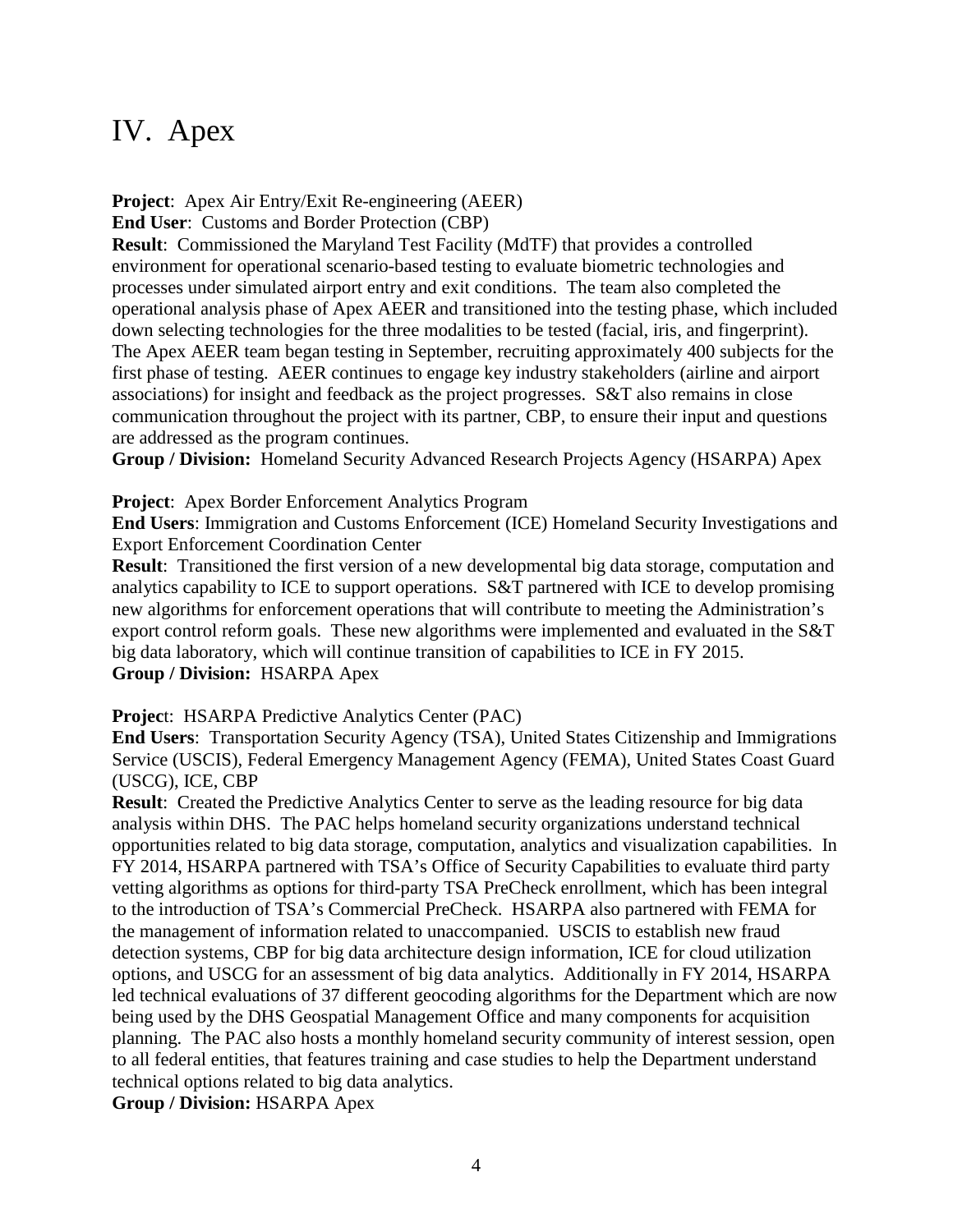### <span id="page-6-0"></span>V. Small Business Innovation Research

**Project**: Cargo Container Security: Aviation Scanner

**End User**: CBP Office of Field Operations (OFO)

**Result**: Developed and transitioned an Aviation Scanner to operational use at the Laredo, Texas port of entry. The Aviation Scanner is a mobile X-ray system that images the internal voids (fuselage, empennage, wings, etc.) of general aviation and small commercial aircraft for contraband, thereby eliminating costly and time-consuming removal of aircraft panels for manual inspection. CBP is currently analyzing the impact of this new technology for further procurement.

**Group / Division:** Borders and Maritime Division

**Project:** Advanced Imaging Displays: ScreenADAPT

**End Users**: TSA Office of Training and Workforce Engagement

**Result:** Transitioned the ScreenADAPT training platform to TSA which is a customized, individualized training system that uses eye-tracking technology to diagnose training deficiencies/inefficiencies in X-ray baggage screening. ScreenADAPT adapts training, both in terms of training techniques used and in type and difficulty of images presented, to provide tailored training for each individual screener. After the successful completion of a Phase 1 and 2 S&T Small Business Innovation Research initiative, TSA funded Phase 3 to finalize design specifications to meet TSA needs and to test the effectiveness of the software in the field with Transportation Security Officers. ScreenADAPT field testing is ongoing in collaboration with TSA and is expected to demonstrate enhanced visual search and threat detection performance. **Group / Division:** Resilient Systems Division

#### **Project:** Virtual Shooter

**End User**:ICE National Firearms and Tactical Training Unit (NFTTU), other Federal Government agencies such as Department of Defense (DoD), Bureau of Alcohol, Tobacco, Firearms and Explosives (ATF), and the Federal Bureau of Investigation (FBI) **Result:** Developed a robotic prototype device that mechanically tests firearms and ammunition. NFTTU, which provides support to more than 62,000 armed officers and tests an average of 200,000 handgun rounds annually, currently uses human firing to perform testing. The volume of repetitive firing and absorption of the shock causes numerous physical ailments in human testers. The Virtual Shooter enables quantitative testing while avoiding physical risks to human testers. In FY 2014, field tests were held at ICE's National Armory in Altoona, Pennsylvania. Due to the successful performance and positive response of the NFTTU, the prototype was left for operational use and extended testing. In November 2014, there was a demonstration at the DHS Consolidated Training Facility showcasing the specialized grips included on the prototype designed to hold a variety of different firearms.

**Group / Division:** First Responders Group

**Project**:Sensor-Smart Affordable Autonomous Robotic Platform (SAARP) **End Users**:FEMA, CBP, first responders, law enforcement officers, DoD **Result**:Demonstrated the Sensor-Smart Affordable Autonomous Robotic Platform (SAARP). SAARP includes a robotic "App Store" with many proven robots that can be 3D-printed and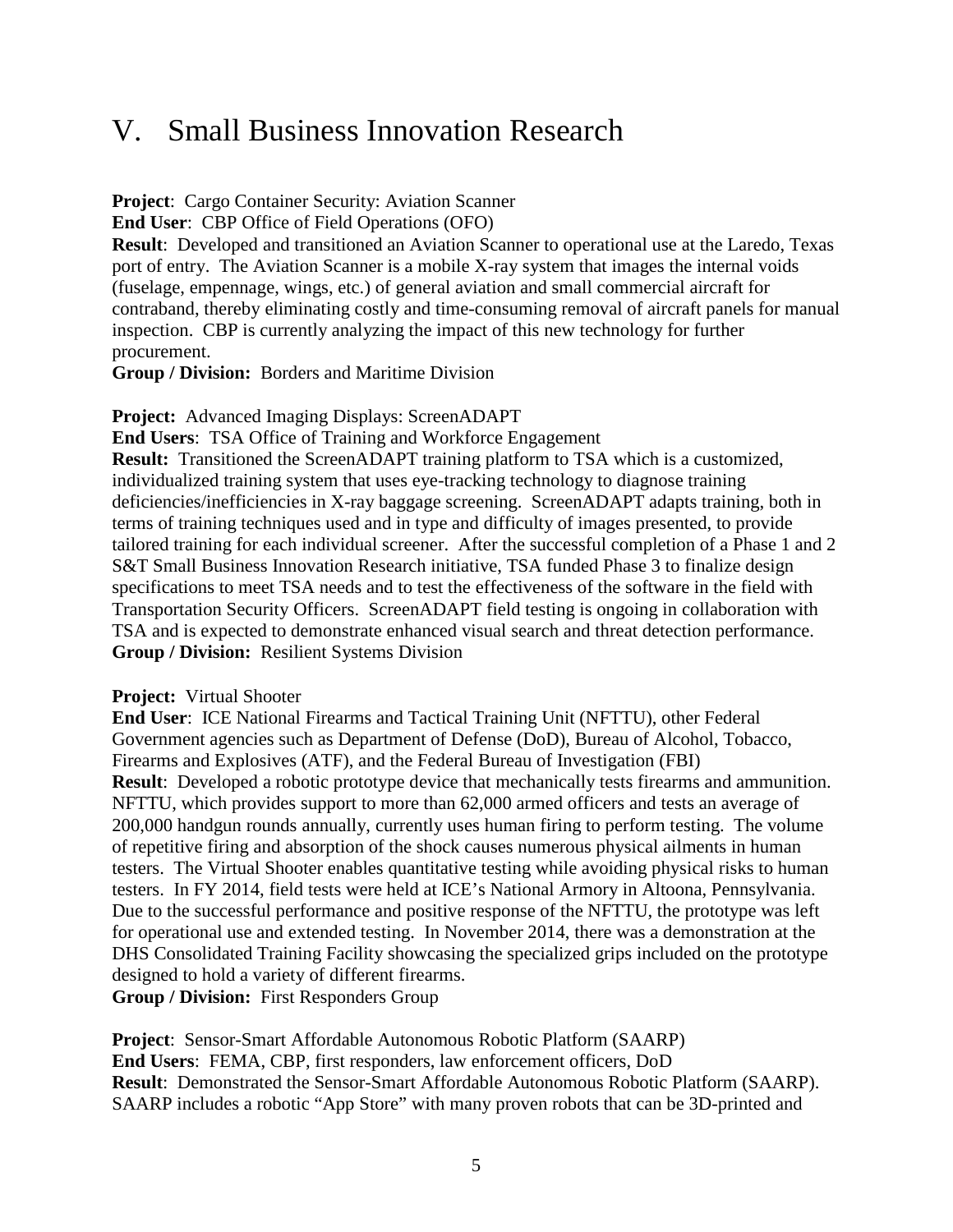assembled with standard electronic parts. With SAARP, first responders can print and assemble robots with the right capabilities at the scene of a disaster area according to their specific needs. SAARP technology was demonstrated to stakeholders at the Society of Photographic Instrumentation Engineers (SPIE) Technology Conference in Baltimore, Maryland, Urban Shield conference in Oakland, California, and Transformation Innovation for Development and Emergency Support (TIDES) conference in Washington, DC. SAARP also won the Small Business Administration's prestigious 2014 Tibbetts Award for innovative and outstanding contributions.

**Group / Division:** Resilient Systems Division

**Project:** Identity and Access Management

**End Users**: District of Columbia (DC) Government

**Result**: Transitioned a physical access control interoperable solution for first responders to access controlled buildings in the event of emergencies. The system, which began as an S&T Small Business Innovation Research project, is operational at the new DC Government building on 200 I Street SE. The building owner is able to authorize visitors seamlessly through high assurance smart card credentials (e.g., PIV, CAC), audit capabilities in real-time, and maintain better situational awareness in the event of an incident. The capability provides centralized access control management, the ability to manage multiple buildings remotely, and cost reduction due to avoiding expense of procuring segregated, non-interoperable access control systems.

**Group / Division:** Cyber Security Division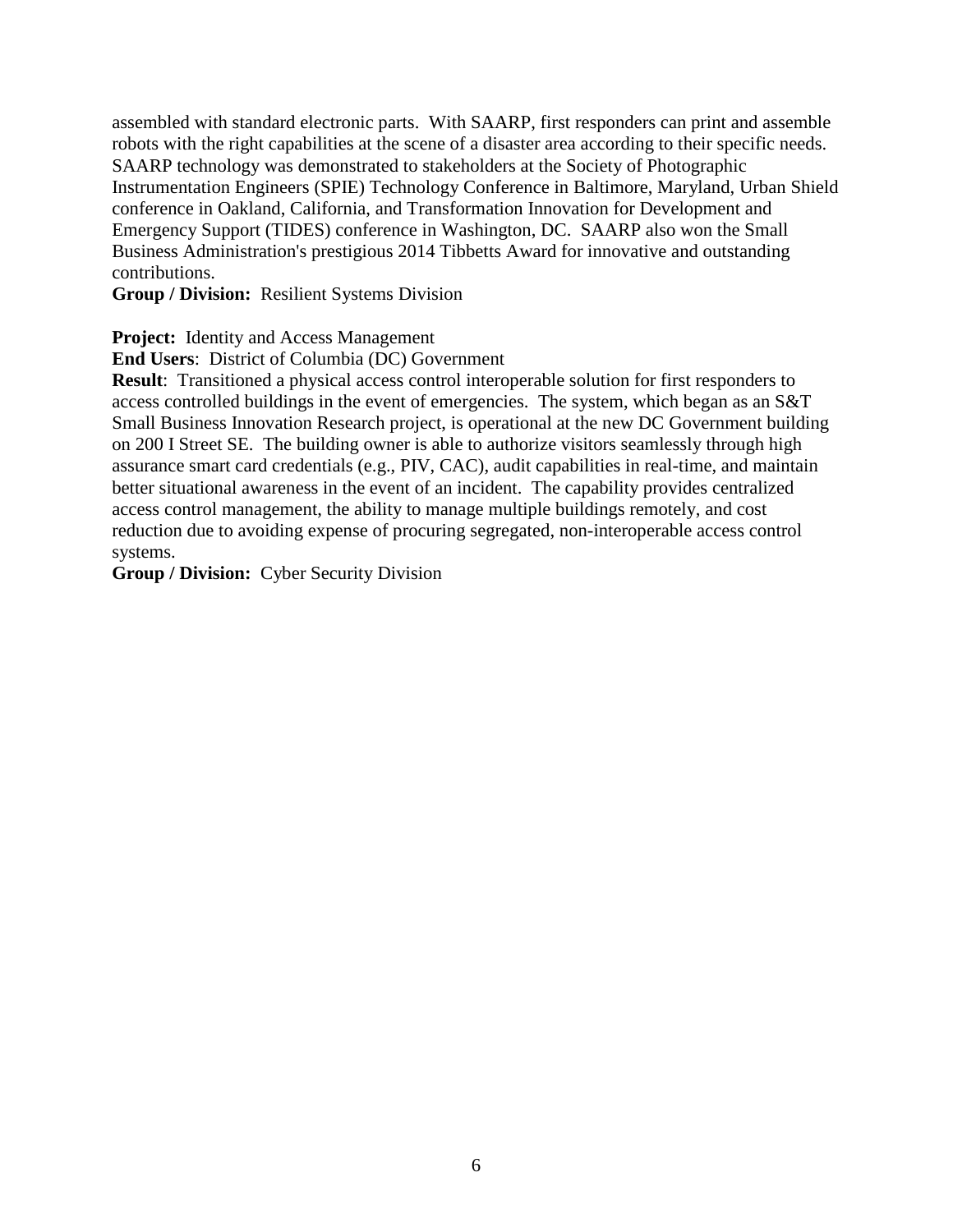### <span id="page-8-0"></span>VI. Border Security

**Project**: Cargo Container Security: National Capital Region (NCR) Secure Delivery **End User**: Federal Protective Service (FPS)

**Result**: Initiated a pilot with FPS to use electronic security devices to secure and track deliveries, giving FPS confidence in the custody of all packages delivered to facilities owned or leased by GSA in the National Capital Region. The pilot tests an array of security devices and evaluates a newly-developed secure web interface for entering, logging, and reporting on data related to vehicles, drivers, and delivery locations. During the FPS pilot, the electronic security devices help monitor deliveries (e.g., packages, cargoes) after being screened for explosives and firearms at the FPS Remote Delivery Screening facility. The devices monitor unauthorized cargo door openings and trip anomalies (off-route deviations, excessive stoppage, and time limitation notifications) along cargo delivery routes to facilities owned or leased by the GSA. **Group / Division**:Borders and Maritime Security Division

**Project**: Cargo Container Security: Secure Hybrid Composite Container **End User**: CBP OFO, DoD

**Result**: Completed the development and delivered a prototype Secure Hybrid Composite Container to the Singapore Ministry of Home Affairs in February 2014. A second prototype container successfully passed rigorous International Organization for Standardization (ISO) and environmental testing, thereby enabling it to be introduced into the global supply chain flow of commerce. The composite container is stronger and 15% lighter than the standard commercial 20-foot steel container, creating 900 pounds of additional cargo capacity. In addition to being lighter and stronger than steel, the container has embedded sensors to detect and report tampering or intrusion from the point of cargo consolidation to the point of deconsolidation. DoD and the Department of State (DoS) are investigating use of DHS composite container technology to meet their unique cargo security needs. The DoD Title III program budgeted \$16.8 million in FY 2016 to support production of this container for U.S. Government needs. **Group / Division:** Borders and Maritime Security Division

**Project:** Air Based Technologies: Robotic Aircraft for Public Safety (RAPS)

**End User:** Federal, state, local, and tribal law enforcement

**Description:** Published test reports from the RAPS project to inform first responders on the purchase of Small Unmanned Aircraft Systems (SUAS) platforms. S&T assessed commercial off the shelf (COTS) SUAS platforms in emergency response and law enforcement scenarios (search and rescue, fire response, safe flight, etc.). Products from the RAPS project inform potential SUAS users of the utility of these systems, provide best practices for safe and effective use, and help guide potential SUAS acquisition decisions by allowing users to avoid the cost of performing their own evaluation. The systems selected for participation in RAPS were mature SUAS weighing less than 25 pounds and were evaluated based on input from the first responder community. The first phase of RAPS evaluated the performance of 25 SUAS platforms over 14 flight weeks, resulting in a full set of reports (For Official Use Only) available for download by registered first responders from the RAPS Community of Practice on www.firstresponder.gov. **Group / Division**: Borders and Maritime Security Division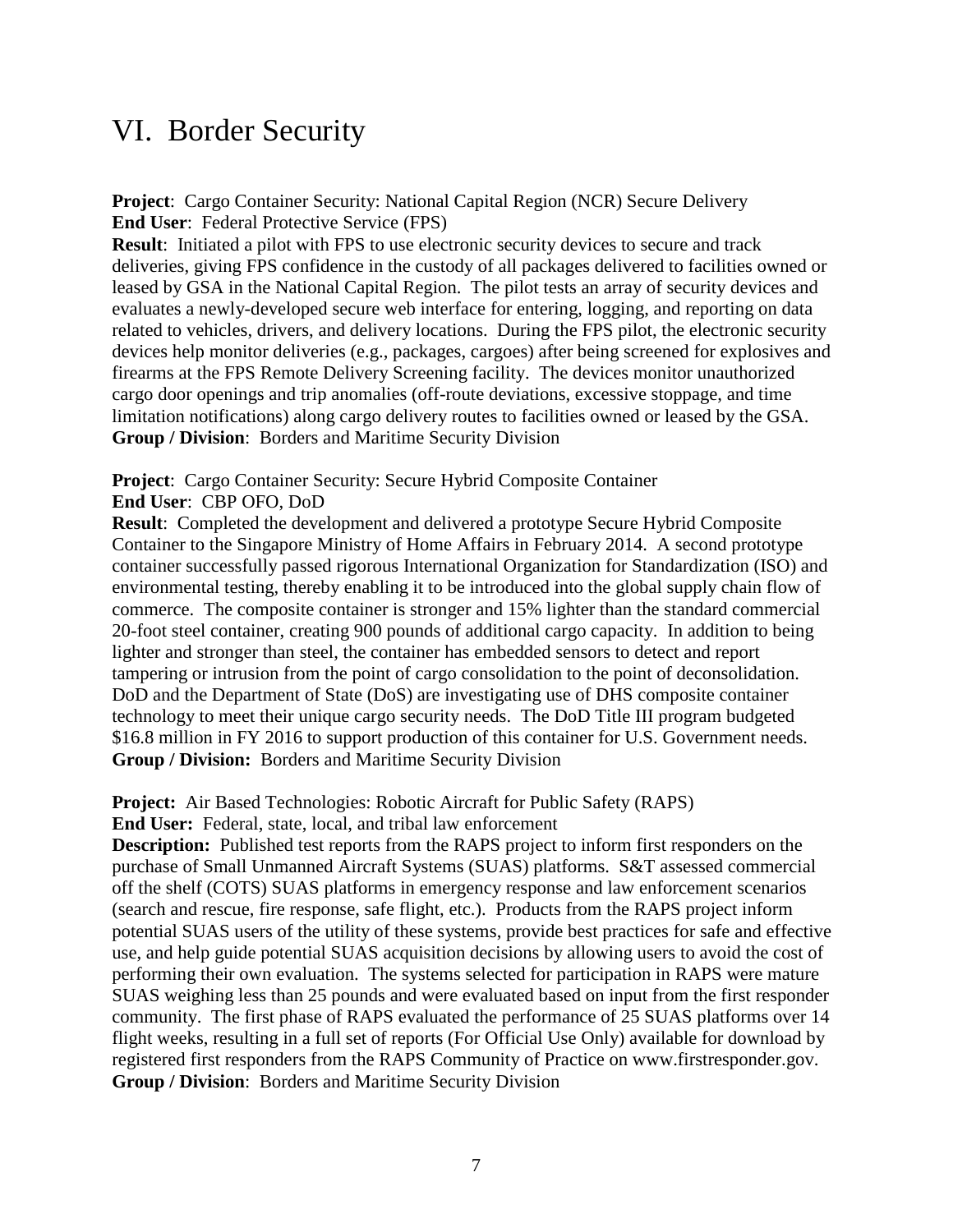**Project**: Air Based Technologies: Wide Area Airborne Surveillance System **End User**: CBP Office of Air and Marine (OAM)

**Result**: Conducted an operational demonstration of a Wide Area Airborne Surveillance System (WAASS), which is an integrated, multi-spectral, all-weather sensor platform to assist CBP agents in Nogales, Arizona in the detection, identification, and response to illegal border activity. Funded by CBP's Office of Technology Innovation and Acquisition, S&T provided the technical expertise to evaluate and make recommendations to the vendor for improvement of the sensor. Occurring in May 2014, the demonstration helped inform a follow-on effort to integrate a component of the WAASS technology on CBP OAM aircraft. A final report was provided to CBP as a result of the project.

**Group / Division**:Borders and Maritime Security Division

**Project**: Ground Based Technologies: Buried Tripwire

**End Users**: CBP Office of Border Patrol (OBP)

**Result**: Completed the integration of a prototype fiber optic tripwire surveillance system on the U.S.-Mexico border that provides alerts of border crossers. The system has the ability to differentiate between people, animals, vehicles and aircraft. In 2014, the prototype system was turned over to CBP for operational assessment. S&T is monitoring system performance and performing upgrades based on agent feedback.

**Group / Division**:Borders and Maritime Security Division

**Project**: Ground Based Technologies: Automated Scene Understanding/Canada-U.S. Sensor Sharing Pilot (ASU/CUSSP)

**End Users**: CBP OBP

**Result**: Completed installation of a tower-mounted radar and imager on the northern end of Lake Champlain, New York. ASU monitors boating activity at the border and alerts operators to anomalous behaviors. This system also supports CUSSP, which in August 2014 began to use the ASU sensors and complementary Canadian sensors to provide a joint surveillance picture simultaneously to both CBP and Royal Canadian Mounted Police agents. **Group / Division**:Borders and Maritime Security Division

**Project**: Small Dark Aircraft **End User**: CBP OBP

**Result**: Completed a long duration operational test of a prototype small dark aircraft detection and tracking system in very rugged terrain on the U.S.-Canada border in the State of Washington. The system detected, tracked, and classified low-flying and low-observable aircraft and performed well throughout the 9-month test with no downtime, including during the winter. The re-locatable system consists of an integrated suite of sensors (including radar, acoustic sensors, and cameras), communications, remote power (using batteries and solar panels since no line power is available on the northern border), computational processing and data storage, air picture data manipulation, and visualization. The project is now focusing on ruggedizing and optimizing the system for usability, commercialization, and transition.

**Group / Division**:Borders and Maritime Security Division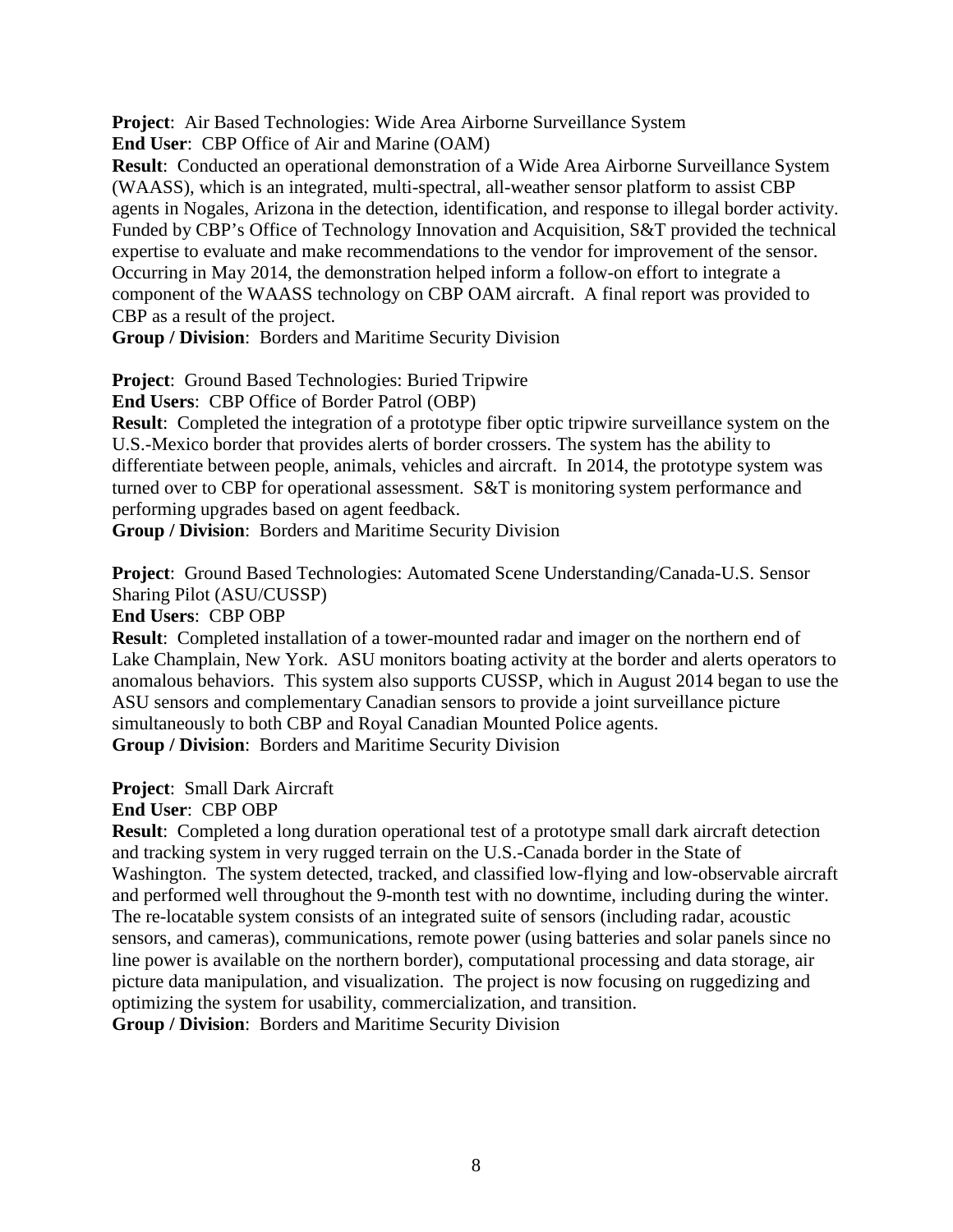**Project**: Tunnel Detection and Surveillance: Tunnel Detection Prototype Development **End User**: CBP OBP, ICE

**Result**: Developed and delivered a software-based tool to CBP that predicts the performance of detection equipment and methods for detection of clandestine tunnels in border hot spots. To date, the new tool has been used to characterize five sites (Otay Mesa, California; Tecate, California; Calexico, California; Nogales, Arizona; and San Luis, Arizona) along the Southern border. This information will allow Border Patrol agents to optimize the performance of already purchased CBP equipment for tunnel detection, will guide and inform the CBP Office of Technology Innovation and Acquisition on future procurement of detection equipment, and enable sensor developers to build better systems for border hot spots. **Group / Division**:Borders and Maritime Security Division

**Project**: Port and Coastal Surveillance: Coastal Surveillance System (CSS) Pilot **End User**: CBP Air Marine Operations Center (AMOC), USCG, other government agencies **Result**: Installed new node of the Coastal Surveillance System at USCG's Sector San Diego. S&T continued enhancing our newly developed CSS, which integrates existing data and creates new maritime security common operating data to share across DHS Components and with state, local, and international partners. The installation of the new node is a critical first step in sharing real time operational maritime information between two DHS Components. CBP's support and endorsement of CSS was reflected in AMOC staff-led briefings and demonstrations of CSS at the 2014 Maritime Security West Conference in Tacoma, Washington, and to a House Appropriations Committee visit to AMOC in the third quarter of FY 2014. In FY 2014, S&T also co-sponsored (with the Naval Research Laboratory) the Coalition Tactical Awareness and Response (CTAR) Joint Capability Technology Demonstration, which focused on space-based capabilities to detect small, dark maritime targets outside the range of shore-based sensors. CTAR can potentially integrate into CSS to provide an operational commander with rapid ability to task and receive unclassified, shareable, wide area space-based commercial radar and electro optical imagery over the maritime domain in near real time. CBP AMOC has invested in-kind support (e.g., manpower for testing, hardware for hosting the pilot software, sensor feeds to enable integration testing/validation) in this capability for its potential to meet its operational need for augmented detection of dark (non-emitting) vessels. **Group / Division:** Borders and Maritime Security Division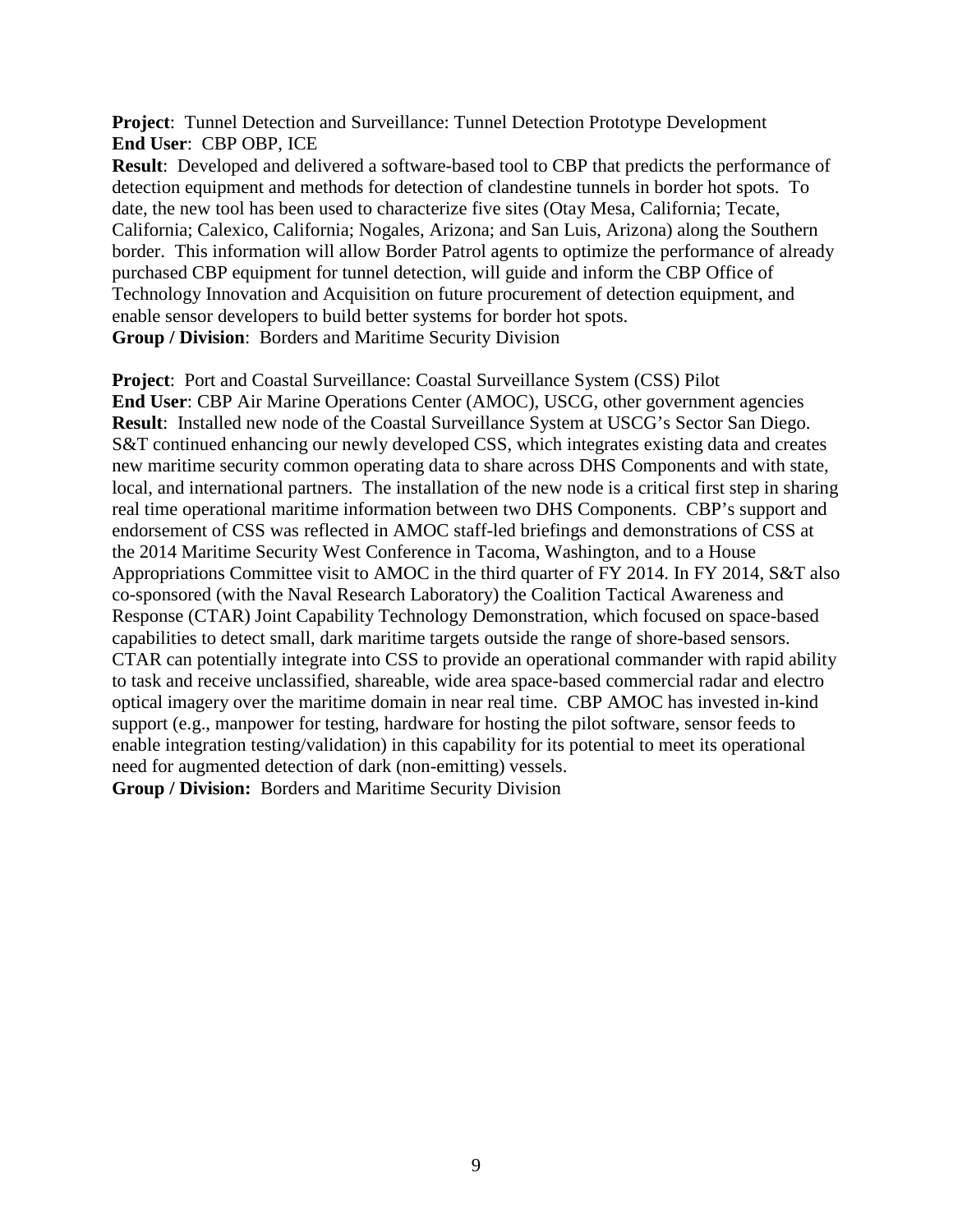### <span id="page-11-0"></span>VII. Chemical, Biological and Explosive Defense

**Project:** Agricultural Screening Tools

**End User:** USDA National Animal Health Laboratory Network (NAHLN), Secure Milk Supply Plan, Dairy industry

**Result:** Developed a standardized high-throughput protocol for detection of Foot and Mouth Disease (FMD) virus in milk. The delivery of this protocol to the NAHLN enhances the testing capability for detection of FMD in milk samples using existing reagents, protocols, and instrumentation. This new assay will be available for use during an FMD outbreak to rapidly demonstrate freedom from disease in large geographic areas to ensure maximum continuity of business in the dairy industry.

**Group / Division:** Chemical and Biological Defense Division

**Project:** Agricultural Screening Tools

**End User:** USDA NAHLN

**Result:** Assessed and delivered to USDA two methods for stabilizing viral samples collected from swine via oral fluid sampling.Oral fluid sampling is a key sampling method for testing the health of swine and will be critical for rapid sampling in any outbreak response. This project validated a method to neutralize live virus and stabilize nucleic acid for storage at room temperature, reducing the requirement for cold chain storage of samples. USDA is using results of this work to develop a standard protocol for inclusion in the Animal and Plant Health Inspection Service Master Control International Organization of Standardization (ISO) database and possible use in the NAHLN.

**Group / Division**: Chemical and Biological Defense Division

### **Project**:BioAssays

**End User**: Laboratory Response Network (Department of Health and Human Services (HHS), Centers for Disease Control (CDC), Food and Drug Administration (FDA), Federal Bureau of Investigation, United States Secret Service (USSS), United States Department of Agriculture (USDA), and the entire federal biodefense matrix)

**Result:** Delivered methodology for developing antibodies without access to hazardous viral proteins. This new proprietary method is applicable to many other Biological Safety Level 3 and 4 agents and allows the Federal Government to make antibodies for rapid detection using only bioinformatic data rather than dealing directly with biosafety hazards. The antibodies were tested and evaluated by the Centers for Disease Control (CDC) Variola Group in Atlanta. **Group / Division:** Chemical and Biological Defense Division

#### **Project**:BioAssays

**End User**: Laboratory Response Network (HHS, CDC, FDA, FBI, USSS, USDA, and the entire federal biodefense matrix)

**Result:** Developed a ricin detection assay that solves the existing problems of numerous false positive and false negative results in the laboratory detection of ricin. The assay is rapid and uses a moderately priced off-the-shelf instrument platform. This success followed approximately two years of improved antibody development, testing, evaluation, and validation per Public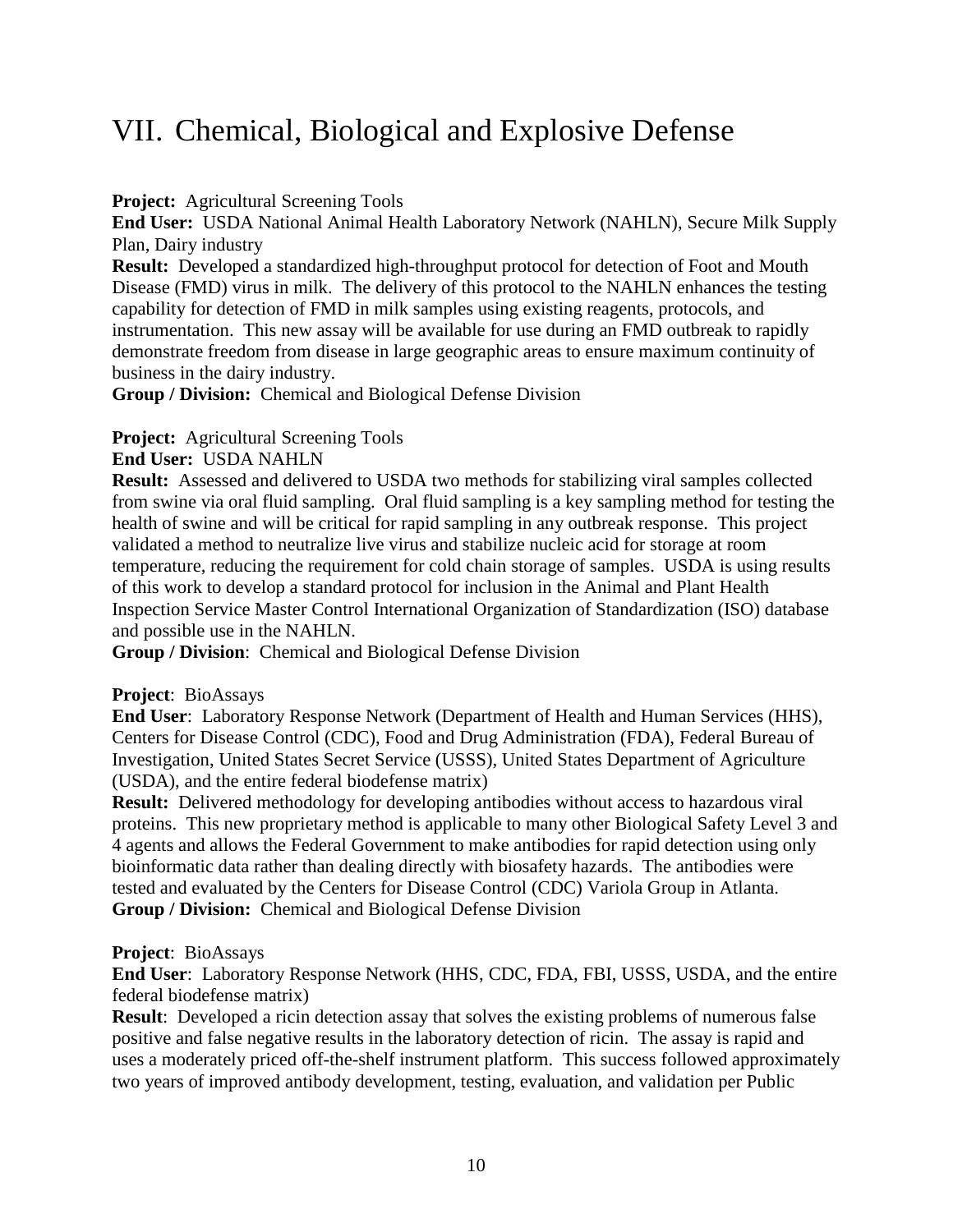Health Actionable Assay standards. The final resulting robust and specific multiplexed assay has been transitioned to CDC and is therefore available for manufacture commercially. **Group / Division**: Chemical and Biological Defense Division

### **Project**:BioAssays

**End User**: Laboratory Response Network (HHS, CDC, FDA, FBI, USSS, USDA, and the entire Federal biodefense matrix)

**Result**: Transitioned an assay for laboratory-based detection of abrin, a protein toxin derived from the seeds of the *Abrus precatorius* (rosary pea) plant. Abrin is approximately 70 times more toxic than ricin and made from seeds that grow in the wild in many warm to tropical regions of the world, including southern areas of the United States. The assay captures small amounts of the toxin and allows detection in a commonly used off-the-shelf laboratory instrument for laboratory-based confirmation of the toxin's presence in a sample. This suspension bead assay closed a gap that existed within the biodefense community. The development and validation of the assay included teams from the FDA Center for Food Safety and Applied Nutrition, USDA, DHS, CDC, and the USSS.

**Group / Division:** Chemical and Biological Defense Division

**Project**:Chemical and Biological Research and Development Seedlings and Studies **End User**: Environmental Protection Agency (EPA)

**Result**: Delivered protocols for analysis and identification of Non-Traditional Agents (NTAs) following an incident involving release of such a chemical. The protocols enable highthroughput analysis (greater than 100 environmental samples per day on a single instrument) to rapidly map contamination and support the recovery of contaminated areas. The NTA Laboratory Capability (NTALC) Project was initiated in 2009 to address a need for laboratory capability to analyze and identify environmental samples contaminated by an NTA. During a two-day training session in April, EPA scientists and analysts learned sample processing and testing protocols that will prepare them for future events involving these threats. Those scientists will, in turn, train other analysts on the procedures.

**Group / Division**: Chemical and Biological Defense Division

**Project**: Rapid Diagnostic Capability

**End User**: Laboratory Response Network, CDC, commercial entities, physicians, hospitals, point-of-care sites

**Result**: Developed and supported the transition of a new assay to differentiate between a viral and bacterial infection in a human by using a drop of blood from a finger prick. This inexpensive lateral flow device can be used to triage patients in point-of-entry and point-of-care situations to determine the nature of the agent causing their illness/fever. This test will be extremely useful in therapeutic decisions and administration or use of antibiotics in a prudent manner to avoid contributing to antimicrobial resistance. This effort supports the Combating Antimicrobial Resistance initiative from the White House. As part of development, the project recently obtained a commercial CE Mark (the European Union equivalent of FDA approval) with a parallel FDA trial underway.

**Group / Division**: Chemical and Biological Defense Division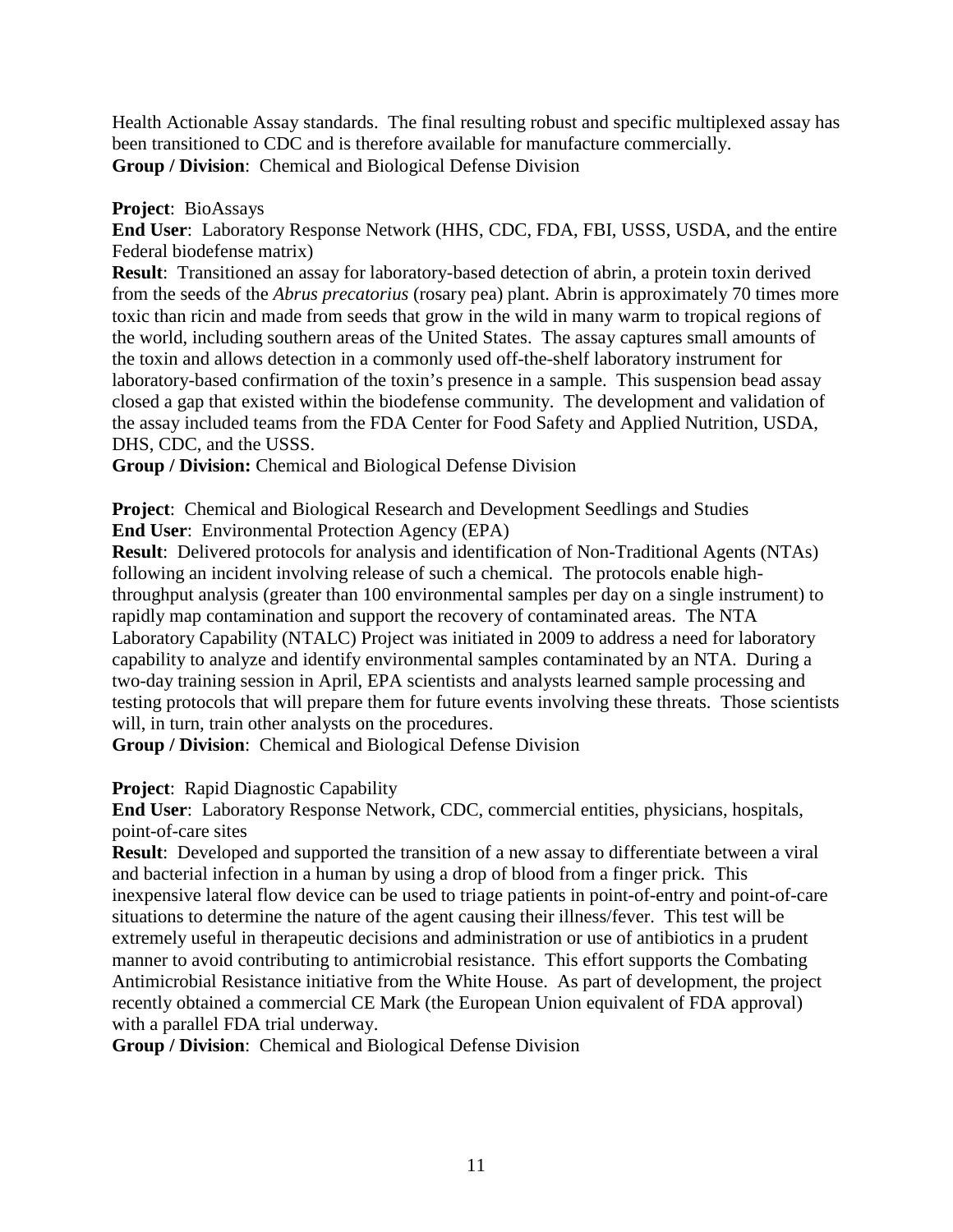**Project**:Autonomous Rapid Facility Chemical Agent Monitor (ARFCAM)

**End User**: New York Police Department (NYPD)

**Result**: Transitioned detectors to four locations in New York City. As the final test bed activity of S&T's Autonomous Rapid Facility Chemical Agent Monitor (ARFCAM) project, several detectors were transitioned to New York City (World Trade Center, Brooklyn Police Station, Times Square Subway, and Chamber Street Subway) in collaboration with the NYPD. The 12 month test bed concluded with integration of multiple detector data streams into the NYPD dashboard with associated Concept of Operations (CONOPS) for response activities associated with alarms.

**Group / Division**: Chemical and Biological Defense Division

**Project**:Lightweight Autonomous Chemical Identification System (LACIS) **End User**:CBP

**Result**: Transitioned two models of handheld chemical vapor detectors to CBP Laboratory and Scientific Services Directorate (LSS). LACIS detects Chemical Warfare Agents and Toxic Industrial Chemicals to allow determination of areas having dangerous concentration levels and whether protective garments will be required. Accurate and timely analysis can accelerate operations and increase effectiveness. The six detectors were transitioned to CBP via training that occurred at two different LSS laboratories on April 3, 2014 at the CBP LSS SW Regional Science Center located in Houston, Texas and at CBP LSS New York Lab located in Newark, New Jersey on April 15, 2014, which trained the CBP scientists in the use, data recording, and maintenance of the detectors.

**Group / Division**: Chemical and Biological Defense Division

**Project**:Detect to Protect

**End User**: Office of Health Affairs (OHA), DoD, TSA

**Result**: Completed the 18-month test and analysis of Detect to Protect sensors in the Boston subway system. The program developed a full complement of bio-aerosol detection sensors that can be rapidly integrated into system architectures within buildings and structures around the nation. Results from the Detect to Protect tests will inform CONOPS development and adoption of this rapid alerting technology for several end-users including the OHA BioWatch program, DoD, and TSA.

**Group / Division**: Chemical and Biological Defense Division

**Project**: Vehicle-borne Improvised Explosive Device (IED) Countermeasures: Taurus Robot **End User**: Federal, state, local, territorial and tribal bomb squads

**Result**: Demonstrated the Taurus robotic tool to federal, state, local and tribal public safety bomb squads. Taurus, funded and managed by S&T's Explosive Division, allows public safety bomb technicians to perform sophisticated tasks with unprecedented speed and dexterity. S&T worked closely with public safety bomb squads and with the FBI to develop this capability, which offers human-like coordination to existing bomb squad robots. Its integrated stereoscopic camera system and user-controlled manipulators deliver unprecedented precision and integrity of remote motion.

**Group / Division**: Explosives Division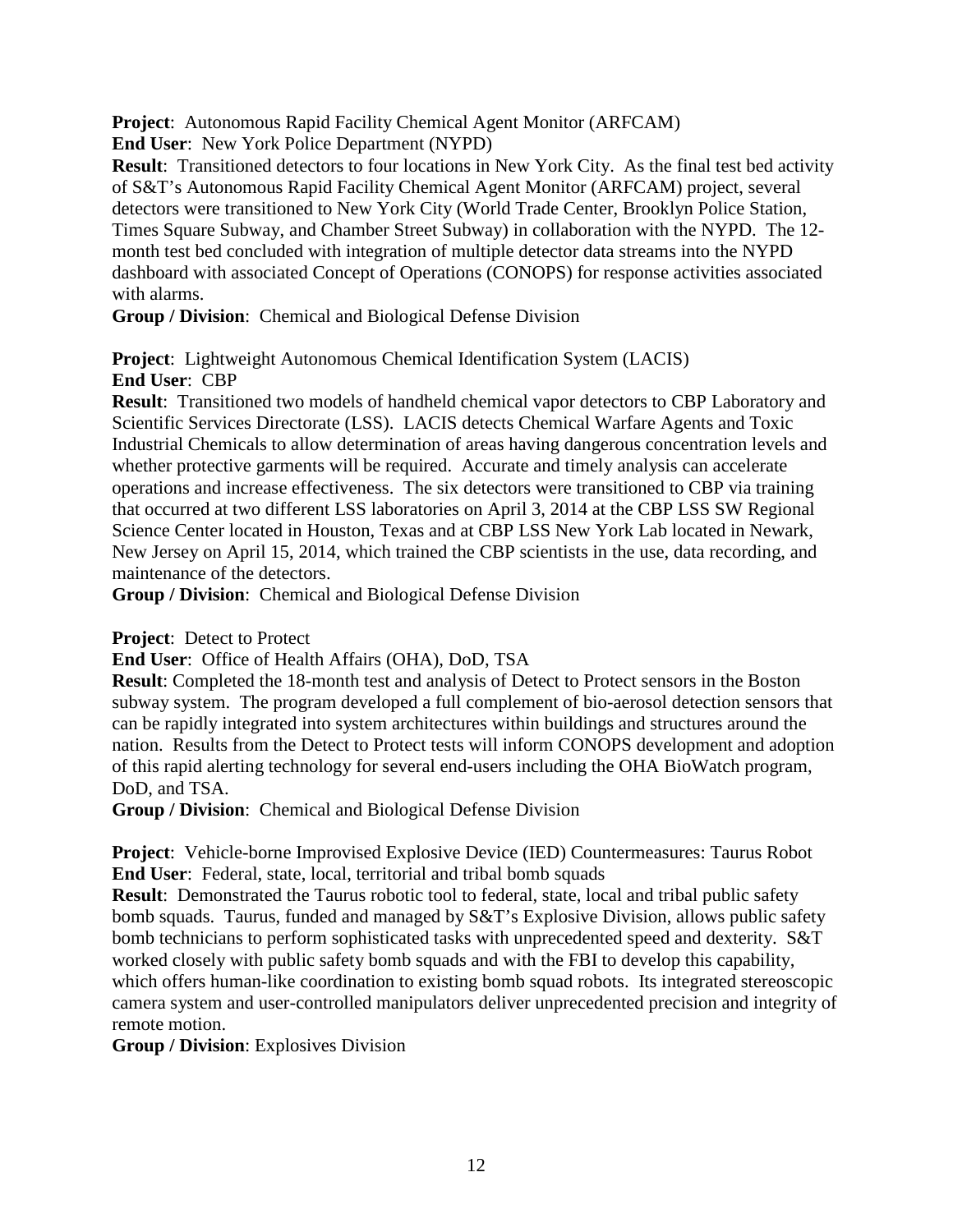**Project**: Commercial Aircraft Vulnerability and Mitigation: Hardened Unit Load Device **End User**: TSA, commercial air carriers

**Result**: Developed an improved (reduced cost and weight) Hardened Unit Load Device (HULD-R). The HULD-R is a blast-resistant container that can be used for the transport of checked passenger luggage and air cargo onboard wide body commercial aircraft. The new HULD-R design complies with all relevant Federal Aviation Administration (FAA) airworthiness certification requirements for installation/use. In addition, the HULD-R provides a blast mitigation option for wide body aircraft operators at an acquisition cost (\$10,000 per unit) that is significantly less expensive than previous generation HULD designs (\$20,000 to 25,000 per unit). FAA is assessing HULD-R technology as a solution for air transport of lithium batteries.

**Group / Division**: Explosives Division

**Project**: Canine Explosives Detection: Canine Training Aids

**End User:** TSA, DoD, other canine explosive detection communities

**Result**: Developed non-hazardous, low-cost homemade explosive (HME) training aids for the Explosive Detection Dog (EDD) that can be employed throughout the entire EDD community, including federal, state, local, territorial, and tribal partners. These training aids are being deployed in four TSA regions in early FY 2015 for operational field assessment and to begin odor imprinting with the canines, which is a part of initial training. These training aids represent a paradigm shift in the way the community can cost-effectively reach across the Homeland Security Enterprise to establish and maintain operational proficiency on a major explosive threat. S&T is executing its strategic plan to commercialize these training aids for controlled access nationwide , a process expected to complete in FY 2016.

**Group / Division**: Explosives Division

**Project**: Next Generation Passenger Checkpoint: Mass Spectrometry Based Explosive Trace Detection System (EDS)

**End User**: TSA, USSS, CBP

**Result**: Developed a mass spectrometry-based Explosive Trace Detection (ETD) system. The TD-MS 2.0 ETD System completed Readiness Assessment testing at the Transportation Safety Laboratory (TSL) and Functional Requirements Document (FRD) testing at the TSA Systems Integration Facility (TSIF). It underwent multiple field data collection events by TSA, CBP, and the National Park Service prior to Qualification Test and Evaluation (QT&E) and Operational Test and Evaluation (OT&E). Pending its passing of these last two certification tests, it may become the first qualified mass spectrometry-based ETD on TSA's procurement list. **Group / Division**: Explosives Division

**Project**: Algorithm and Analysis of Raw Images: Computed Tomography Dataset **End User**: Computed Tomography (CT or CAT Scan) Based Explosives Detection Equipment Developers

**Result**: Developed an unclassified, non-sensitive CT luggage dataset. This unique dataset is a resource for the research and development community that provides security-like images for use in evaluating, improving and refining state-of-the-art techniques for baggage screening equipment. The creation of the dataset was made possible by an industrial-academic partnership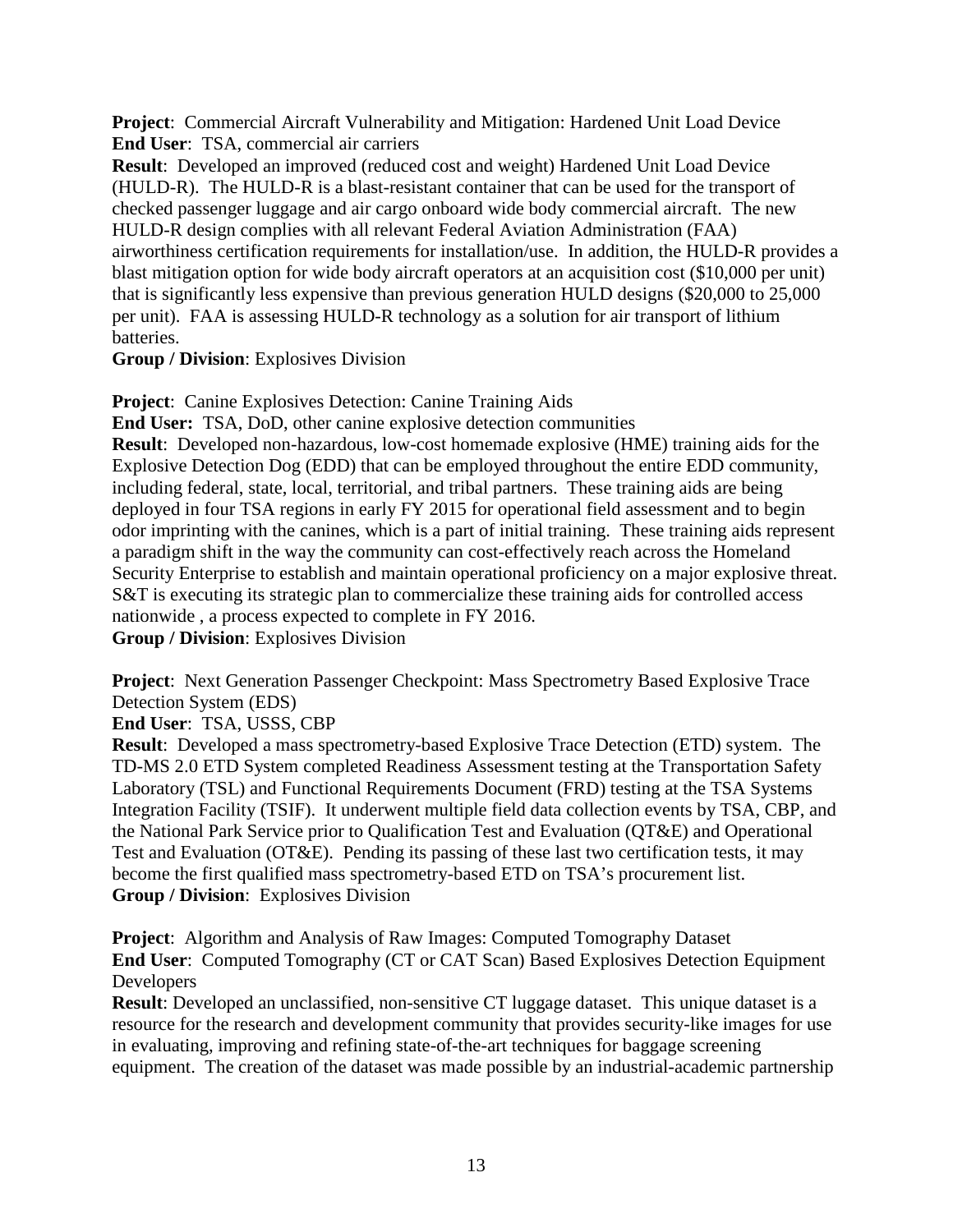between S&T and the Awareness and Localization of Explosives-Related Threats (ALERT) Center of Excellence. **Group / Division**: Explosives Division

**Project**: Screener Training and Selection: X-Ray Imaging Aptitude Test **End Users:** TSA Office of Security Capabilities and TSA Office of Human Capital **Result:** Developed and tested the X-ray Imaging Aptitude Test (X-APT) battery incorporating a number of standardized tests that evaluate cognitive aptitudes critical for Transportation Security Officers performing X-ray image threat detection and resolution. These tests allow the TSA Office of Human Capital to target employees that are more likely to identify threats in X-ray images. In field tests, it was demonstrated that performance on these tests were significantly related to X-ray screener performance as measured by their threat image projection scores and annual certification scores. By implementing the X-APT battery during pre-hire activities, TSA should see substantial reductions in time and costs related to training new employees. **Group / Division**: Resilient Systems Division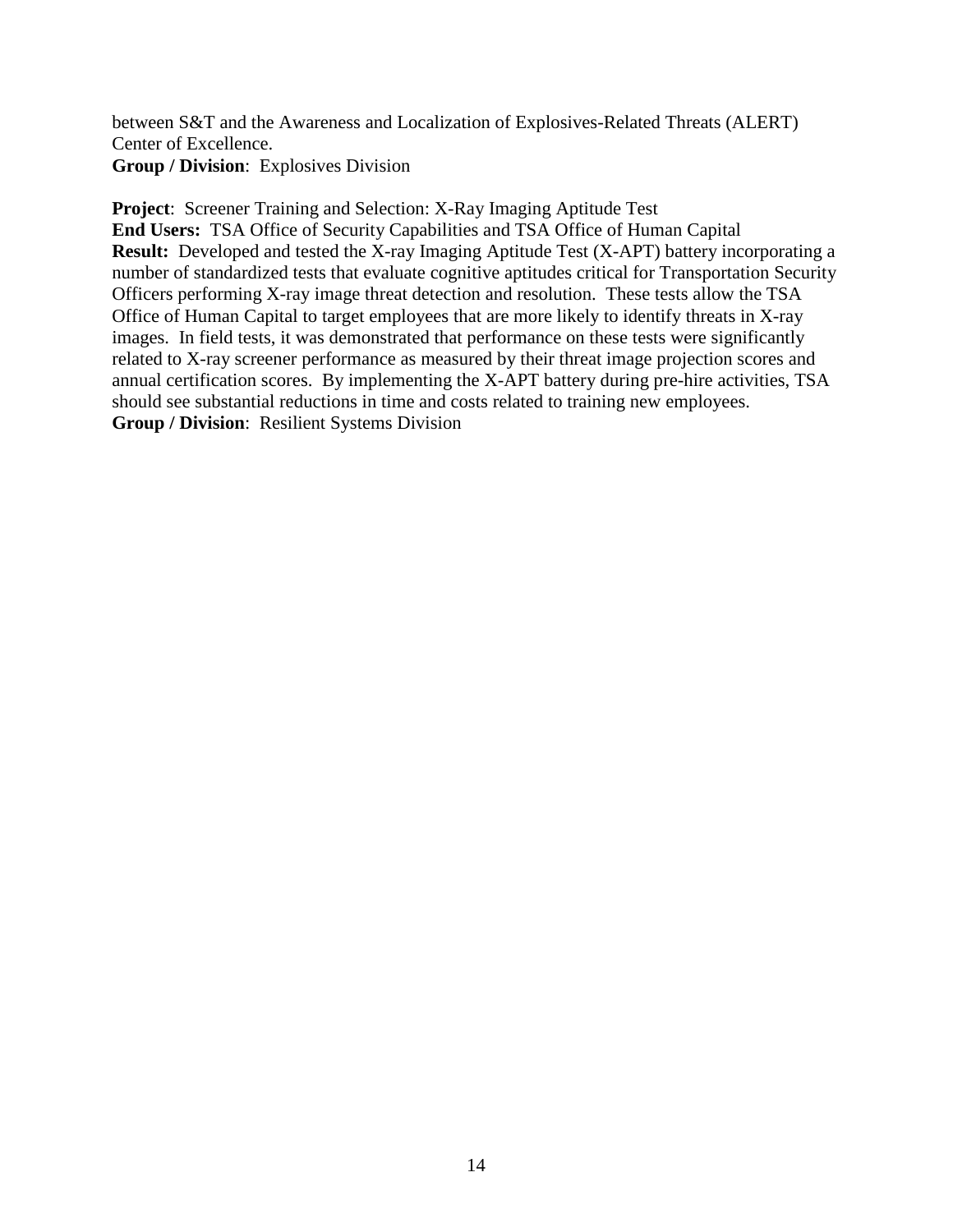### <span id="page-16-0"></span>VIII. Counter Terrorist

**Project**:Integrated Terrorism Risk Assessment (ITRA)

**End User**: White House National Security Staff; Office of Management and Budget (OMB); interagency stakeholders; state, local, tribal and territorial first responders **Result:** Completed a tailored assessment of the ITRA for CDC and HHS Biomedical Advanced Research and Development Authority (BARDA). In addition, S&T completed a FEMAsponsored document called "Key Planning Factors in Response to a Biological Attack". This work was co-developed with the Chemical, Biological, Radiological and Nuclear Emergency (CBRNE) Office/Response Directorate to support state, local, territorial and tribal planning in response to a biological attack, with support from the Integrated CBRN Terrorism Risk Assessment. ITRA looks across CBRNE threats to provide an overall risk picture. This informs decisions that must take into account risk of a terrorist attack, including allocation of resources and investment decisions.

**Group / Division**: Chemical and Biological Defense Division

**Project**: Risk Prediction

**End Users**: TSA Secure Flight Program

**Result**: Delivered to TSA a Threat Pattern Learning and Evaluation report for the Secure Flight Rules Engine initiative. In support of this report, S&T applied statistical data analysis and advanced supervised machine learning algorithms to a large set of 2.6 billion historical TSA travel records over a two year period. This analysis measured performance, accuracy and impact for implementation of new rules in the TSA Secure Flight Rules Engine. The report, which summarizes comparisons between TSA baseline rules and S&T-learned rules, was used by Secure Flight and TSA management to validate the TSA Rules Engine and justify implementation to DHS management and Congress, design rule sets and tune rule weights for the initial implementation, and plan for future implementation that takes advantage of a greater range of travel features and more complex combination rules and risk assessment methods. **Group / Division**: Resilient Systems Division

**Project**: Risk-based Resource Deployment Decision-aid (R2D2)

**End Users**: Federal Air Marshal Service, TSA

**Result**: Transitioned the Risk Based Resource Deployment-aid (R2D2) to the Federal Air Marshall Service. R2D2 applies risk calculation to the deployment of Federal Air Marshal Service resources to air, land, and water security assignments. The application is in an agile development cycle to provide frequent opportunities for end-users to influence the direction of development and provide feedback on features and usability. As of November 2014, four cycles of development have contributed to geospatial visualization, temporal filtering, flight route characteristic filtering, and airport (departure and arrival) filtering, all of which combine to allow analysis of various forms of protective resource deployment.

**Group / Division**: Resilient Systems Division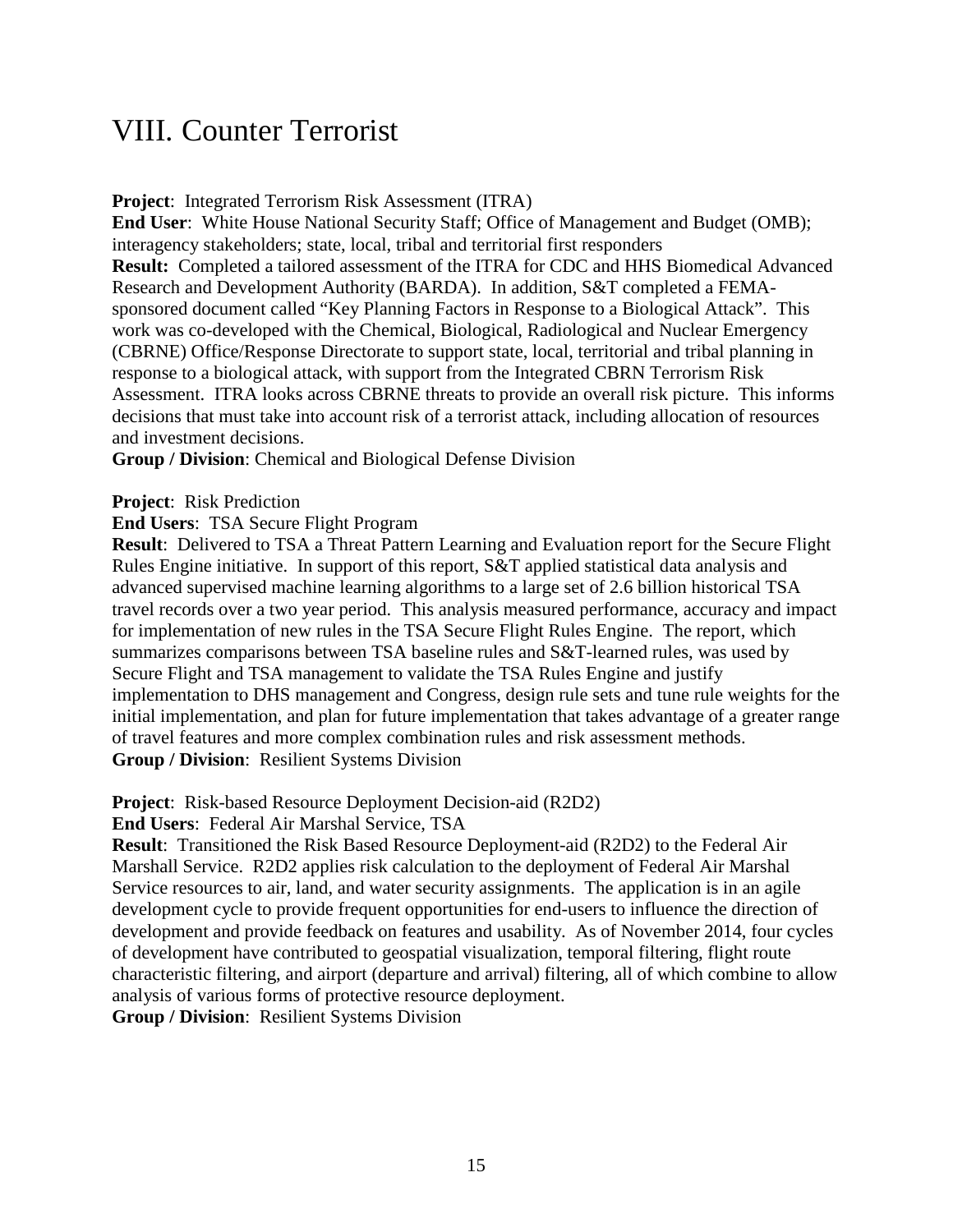**Project**: Homemade Explosives (HME) Characterization

**End User**: TSA, S&T, FBI, DoD

**Result**: Delivered more than 120 reports on performance characterization of HME and more than 30 reports on aircraft vulnerability to TSA and the Transportation Security Laboratory (TSL). In addition, S&T consolidated the performance characterization data for pentaerythritol tetranitrate and potassium chlorate/fuel mixtures into monographs which were delivered to TSA, FBI and other federal entities at the Domestic Homemade Explosives Working Group at Fort Bragg, North Carolina. S&T delivered final hydrogen peroxide/fuel monograph in November 2014 to TSA, TSL, and FBI at a joint stakeholders meeting. These monographs are knowledge products used by TSA to inform development of new screening technologies and requirements to mitigate aviation security vulnerabilities regarding HME. This work was performed at the National Explosives Engineering Sciences Security (NEXESS) Center, a tri-lab effort supported by Sandia National Laboratories, Lawrence Livermore National Laboratory, and Los Alamos National Laboratory.

**Group / Division**: Explosives Division

**Project**: Actionable Indicators and Countermeasures: Terrorism and Extremist Violence in the U.S. Database

**End Users**:DHS Office of Intelligence and Analysis (I&A); Fusion centers; federal, state, local, territorial, and tribal law enforcement

**Result:** Conducted a successful demonstration of the Terrorism and Extremist Violence in U.S. Database (TEVUS) for end users in I&A. TEVUS integrates four existing open-source datasets that will be accessed through an easy-to-use interface with graphing, mapping, and analysis functions. Once completed, it will allow end users to analyze the behavioral, geographic, and temporal characteristics of extremist violence in the United States using the most comprehensive open-source database available.

**Group / Division**: Resilient Systems Division

**Project**: Hostile Intent Detection and Surveillance

**End Users**:TSA, CBP

**Result:** Conducted a data collection exercise at the TSA Systems Integration Facility (TSIF) in August 2014, a first-of-its-kind event using the Future Attribute Screening Technology (FAST) sensor suite in a kiosk to predict hostile behavior. The event was deemed a success and lays the foundation for future research in an operational airport environment using actual Transportation Security Officers, Behavioral Detection Officers, and/or CBP officers. The test also built confidence with operational users, and helped correct design issues with the current configuration of the system.

**Group / Division**: Resilient Systems Division

**Project**:Wide Area Surveillance: Scalable Integration of Geo-dispersed Monitoring Assets (SIGMA)

**End Users**:Transit authorities (Massachusetts Bay Transportation Authority, Port Authority of NY/NJ), law enforcement (Boston and Atlanta Police Departments)

**Description:** Demonstrated the Scalable Integration of Geo-dispersed Monitoring Assets (SIGMA) system to Boston Police Department. In 2014, an offline proof-of-concept demonstration of the SIGMA concept was presented to potential stakeholders. The mock-up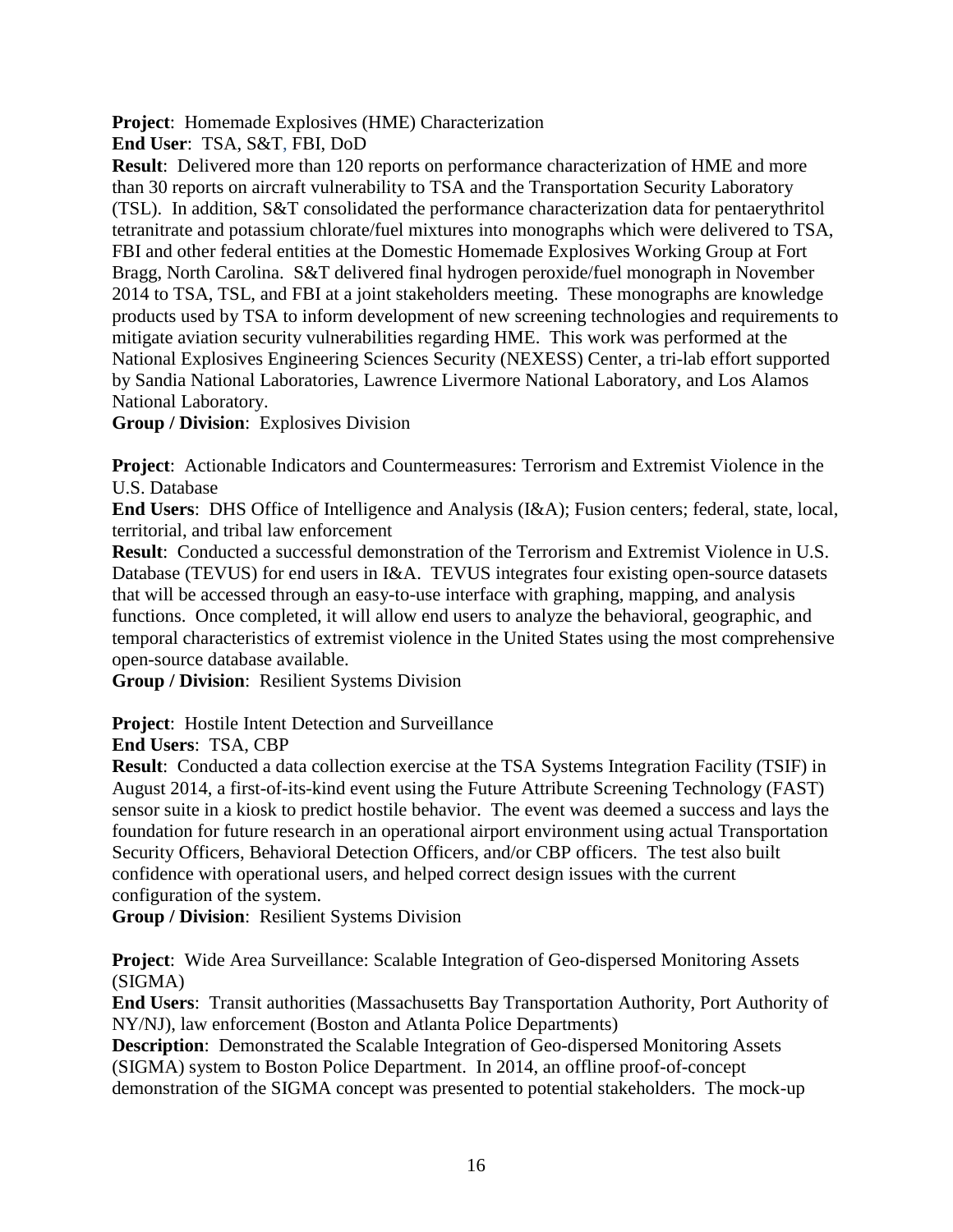included a preliminary interface that allows the display of video feeds and selection by criteria (e.g., geographic location, ownership). SIGMA is designed to increase the ingestion rate of video data for review and provide an open-architecture for integration and deployment of video sharing, monitoring, and analysis. The demonstration utilized video data from the Massachusetts Bay Transportation Authority subway system and from the Massachusetts Institute of Technology police camera system, which represent operationally relevant environments. **Group / Division**: Resilient Systems Division

**Project**: Wide Area Surveillance: Imaging System for Immersive Surveillance **End Users**: Law Enforcement (Boston Police Department, New York Police Department), Transportation Authorities (Massport)

**Result**: Demonstrated the Imaging System for Immersive Surveillance in an operational environment. The Imaging System for Immersive Surveillance is a multi-camera system that provides continuous, high-resolution, 360-degree coverage of a scene. Using advanced video processing algorithms, information from multiple cameras is fused to create a single stitched image. The system provides full scene situational awareness without sacrificing image resolution as distance from the camera increases. In 2014, the system was successfully demonstrated and used by the Boston Police Department at the 2014 Boston Marathon, providing coverage at the finish line and at Kenmore Square.

**Group / Division**: Resilient Systems Division

#### **Project**: Rapid DNA

**End Users**: CBP Laboratories and Scientific Services Directorate

**Result**:Delivered two Rapid DNA systems to the CBP Chicago Laboratories and Scientific Services (LSS) facility for evaluation. This new capability provides CBP with a cost-effective and highly accurate measure to establish family relationships in an extremely time-sensitive environment. CBP can now identify family members, via a mouth swab sample, with 99.94 percent accuracy within 90 minutes. The systems were tested over a six week period to evaluate their accuracy, ease of use by laboratory and non-laboratory field personnel, and ability to verify family relationships. The systems met performance requirements, generating full DNA profiles 87 percent of the time and verifying family relationships to a better than 99.94 percent probability (goal of 99.5 percent). The 13 percent of profiles that did not complete on the first run did not contain any false or inaccurate information, so another sample was needed in those cases. The systems were found to be accurate and ready for field use with LSS laboratory backup when necessary.

**Group / Division**: Resilient Systems Division

#### **Project**: Mobile Biometrics

**End User**: State and local police

**Result:** Piloted mobile biometrics device with the Stockton, California Police Department to collect and transmit latent finger print biometric data at crime scenes and receive potential subject data back to the mobile device. This is considered a technology game changer in the forensic community due to the enhanced capability to identify potential suspects near real time while at crime scenes.

**Group / Division**: Resilient Systems Division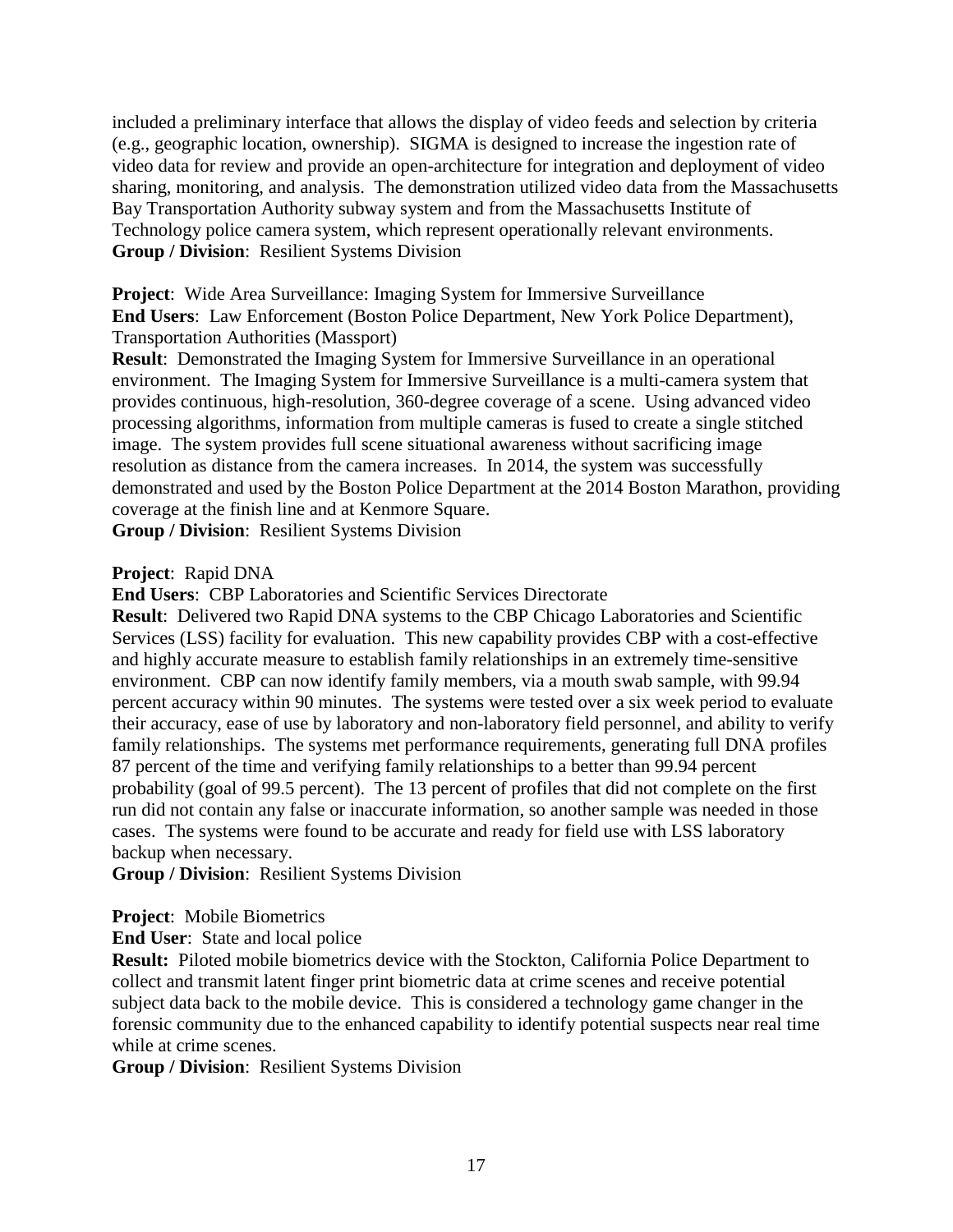**Project**: Non-Cooperative Biometrics

**End User**: CBP, TSA, USSS, other federal agencies and state, local, tribal and territorial police **Result:** Provided the facial recognition community with a set of video data that is operationally realistic and serves as a baseline performance metric of current facial recognition systems in operational scenarios. This performance data will allow CBP, TSA, and USSS to make decisions about their operational use of face recognition in their specific environments. **Group / Division**: Resilient Systems Division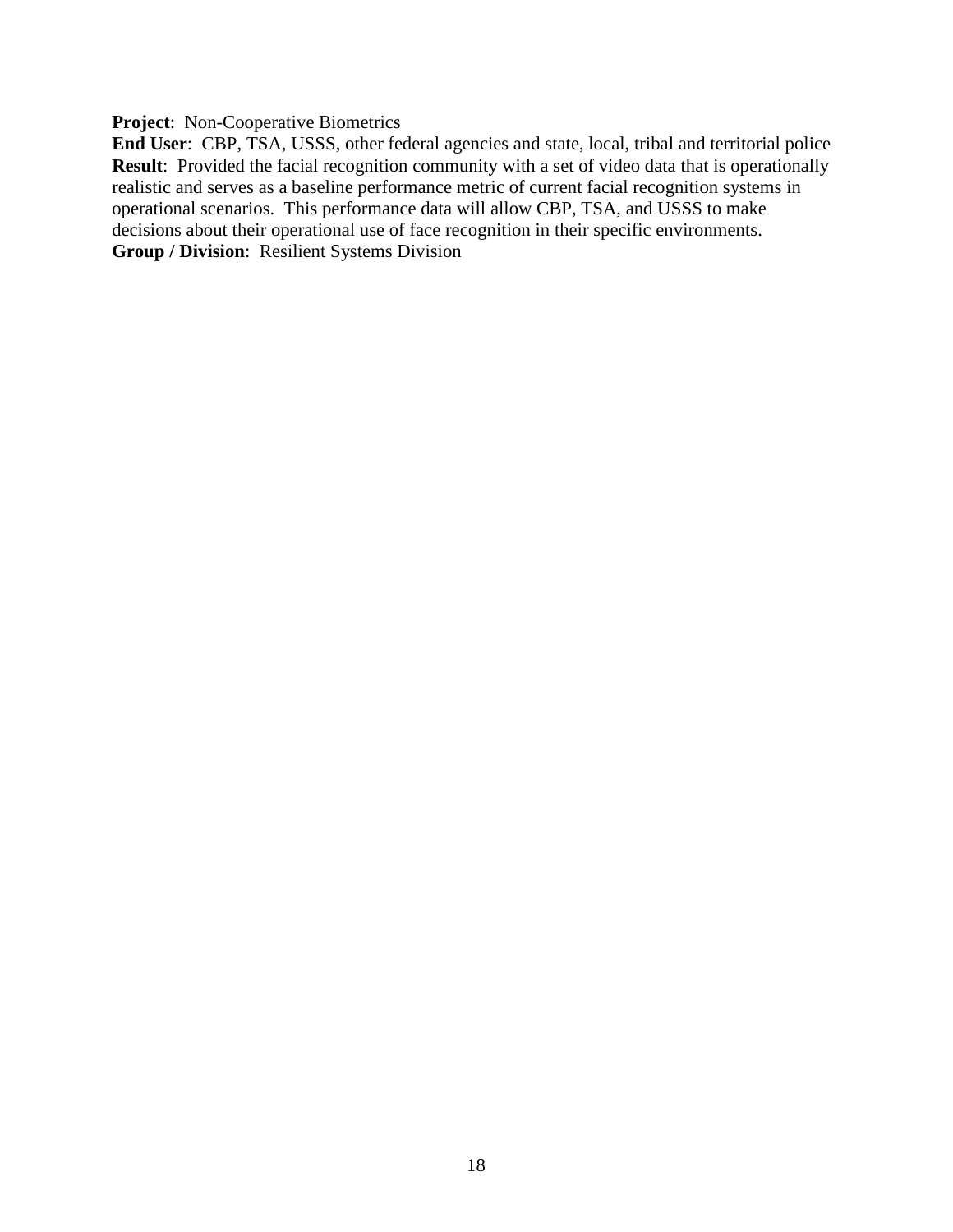### <span id="page-20-0"></span>IX. Cyber Security / Information Analytics

**Project**: Research Data Repository (PREDICT)

**End Users**: Cybersecurity researchers or evaluators

**Result**: Demonstrated the Internet Atlas to representatives from the National Cybersecurity and Communications Integration Center and the National Geospatial-Intelligence Agency. The Internet Atlas is a visualization and analysis portal for diverse measurement data. The starting point is a geographically anchored representation of the physical Internet including nodes (e.g., data centers, hosting facilities, and points of presence), conduits and links that connect these nodes, and relevant metadata (e.g., source provenance). The repository currently contains over 10,000 point of presence locations and over 13,000 links for over 400 networks around the world. Data is added to the repository on an ongoing basis (nearly 3,000 maps remain to be entered). Customized interfaces enable a variety of dynamic (e.g., Border Gateway Protocol updates, Twitter feeds, and weather updates) and static (e.g., highway, rail, census) data to be imported into Internet Atlas, and to layer it on top of the physical representation which results in situational awareness of internet function at multiple levels. The PREDICT program also demonstrated the Trinocular outage detection system to the Federal Communications Commission (FCC). Trinocular learns current network states by probing to capture information over time and using Bayesian inference to determine status. Trinocular has been operating 24x7 since December 2013, and there is ongoing work with the FCC to evaluate its potential use assessing network robustness in times of disaster and in regular operation. **Group / Division**: Cyber Security Division

#### **Project:** Software Quality Assurance

**End Users**: Open source software developers

**Result**: Transitioned Code Pulse, a software assurance analytics tool, to the open-source community through the Open Web Application Security Project community and Github in May 2014. Code Pulse provides an understanding of code testing coverage overlaps and boundaries of different dynamic application security testing and penetration testing tools. CodePulse helps improve penetration testing by showing a penetration tester what parts of the application their tests were able to reach. By visually showing the areas of the application that were not reached, penetration testers can customize and narrow in on those areas to get better coverage, reducing the residual risks associated with traditional penetration testing. Lastly, it allows the penetration testers to determine what, if any additional tools are needed to improve testing coverage. As of September 2014, Code Pulse has been downloaded 296 times by interested parties such as software developers. It is available at [www.code-pulse.com.](http://www.code-pulse.com/) **Group / Division**: Cyber Security Division

#### **Project**: Transition to Practice

**End User**: Groups that need truly random numbers and secure communications **Result:** Brokered a deal for Los Alamos National Lab's (LANL) quantum encryption technology. In September 2014, a private company licensed the quantum encryption package from LANL in the largest single IP deal in the lab's history. That license resulted in the formation of a new company to develop and take the quantum security technology to market. The technology package contains a random number generator that uses the quantum properties of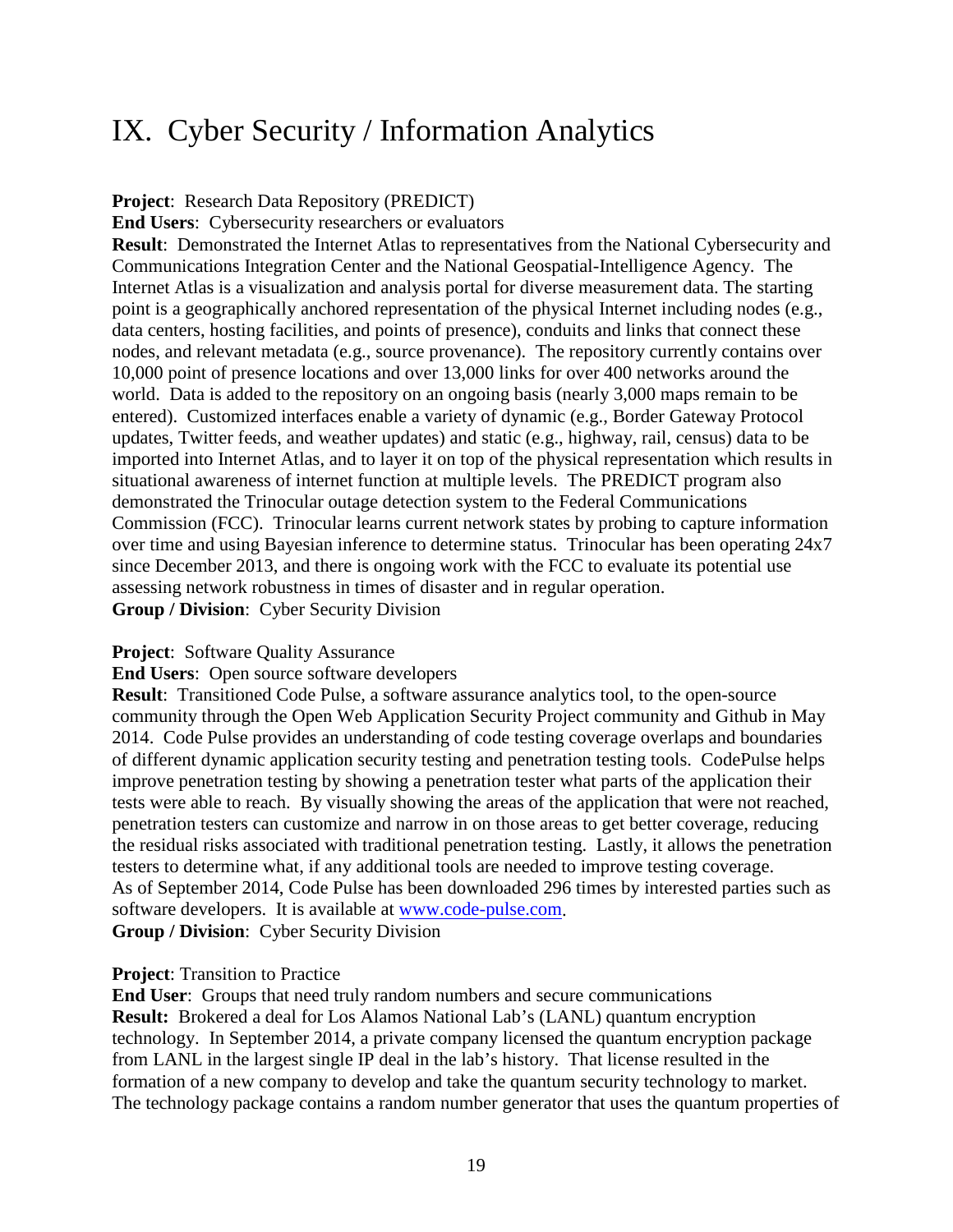light to create truly random numbers as opposed to currently prevalent (mathematically based) pseudo random number generators. The package also contains technology that allows for secure communications and is at the cutting edge of encryption keys and communications that cannot be tampered with. For an overview of the Quantum Encryption package, see the Year Two section of the TTP Tech Guide: [http://www.dhs.gov/sites/default/files/publications/csd-ttp-technology](http://www.dhs.gov/sites/default/files/publications/csd-ttp-technology-guide-volume-2.pdf)[guide-volume-2.pdf.](http://www.dhs.gov/sites/default/files/publications/csd-ttp-technology-guide-volume-2.pdf)

**Group / Division**: Cyber Security Division

**Project:** Experiments and Pilots

**End Users**: Exercise planners and executors

**Result**: Developed the Cyber Scenario and Report Tool (CyberSMART) execution engine. CyberSMART is used to plan, architect, and run a cyber-exercise. While the planning portion had already been developed, S&T invested additional R&D funds to help create the execution engine portion of the tool, so that the entire lifecycle of a cyber-exercise can be completed within a single tool. The CyberSMART tool is undergoing DHS Certification and Accreditation expected to be complete in the second quarter of FY 2015.

**Group / Division**: Cyber Security Division

**Project:** Cybersecurity Outreach: Cybersecurity Competitions

**End User**: System administrators, security analysts

**Result**: Funded scenario and competition environment development for and inserted S&Tdeveloped technologies into the National Collegiate Cyber Defense Competition (NCCDC). During the 2014 NCCDC in San Antonio, Texas, three S&T-developed technologies were incorporated into the competition: the Backend Attribute Exchange Protocol for Personal Identity Verification Interoperable (PIV-I) cards from the Identity and Access Management project; the Proactive Incident Response Command Shell, an incident response tool developed under the Usable Security project; and the kernel-protection component of the Hardware Enabled Zero Day Protection technology developed under the Moving Target Defense project. By placing these cutting edge technologies into the competition environment, participants become familiar with technologies and will take knowledge of these innovative products with them when they enter the workforce.

**Group / Division**: Cyber Security Division

**Project**: Disrupting Cyber Threats: Evidentiary Integrity for Incident Response Tool **End Users:** Law enforcement investigators and cyber analysts; cyber forensics examiners **Result**: Transitioned the Evidentiary Integrity for Incident Response Tool (EIIR) to the New York State Police and the New York State Enterprise Information Security Office. EIIR insures all cyber-related evidence collected during the examination of computer and network equipment presumed to be affected by a cyber-security breach or criminal activity is managed and secured through established chain-of-custody procedures. The tool is unique from all other cyber incident forensics tools in that it provides an easy-to-use and more secure command line interface. EIIR is now being commercialized through license from a private company. **Group / Division**: Cyber Security Division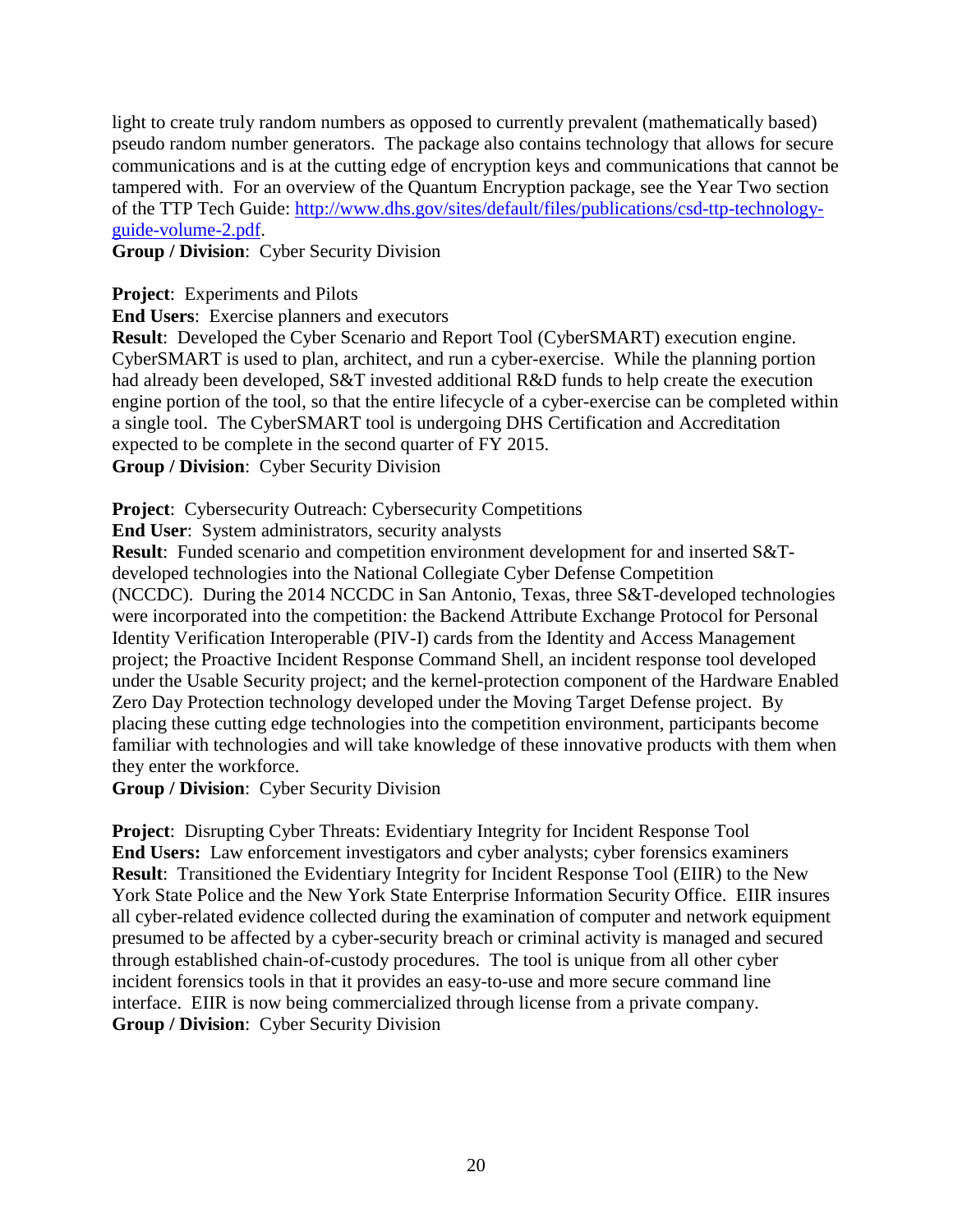**Project**: Software Assurance Marketplace (SWAMP)

**End User**: Open source software developers

**Result**: Transitioned SWAMP to operational use. SWAMP is an online, open-source, collaborative research environment that allows open software developers to test their software for security weaknesses, software tool developers to improve their tools by offering a wide range of software packages to test against, and software researchers to interact and exchange ideas to improve software assurance tools and techniques. SWAMP is unique as it allows software developers to leverage multiple software analysis tools together to test their software, which improves the accuracy of their results. SWAMP became operational in February 2014 and has drawn a great deal of interest from software developers in academia, the Federal Government and industry. As of December 2014, SWAMP is approaching 500 users per week averaging 750 assessments per week. For more information on the SWAMP, visit

[https://continuousassurance.org.](http://www.dhs.gov/redirect?url=https%3A%2F%2Fcontinuousassurance.org%2F) To access SWAMP, visit [https://www.mir-swamp.org.](http://www.dhs.gov/redirect?url=https%3A%2F%2Fwww.mir-swamp.org%2F) **Group / Division**: Cyber Security Division

#### **Project**:Identity and Access Management

**End Users**: FEMA and state/locals public/private emergency response communities **Result**: Developed the open source Mobile Attribute Retrieval and Credential Authenticator (MARCA) app for Android phones to quickly and securely authenticate and authorize emergency responders by electronically verifying identities and authority to enter a restricted area. The Cyber Security Division is supporting FEMA National Continuity Programs to increase the effectiveness of emergency response/recovery missions, which includes relocating essential government employees and ensuring continuity of operations at a secondary location in the case of a large-scale emergency. The MARCA application can be downloaded from OpenICAM.org at <http://jhuapl-icam.github.io/>

**Group / Division**: Cyber Security Division

#### **Project**:Leap-Ahead Technologies

**End Users**: Network operators including the DHS National Protection and Programs Directorate (NPPD), USSS, USCG, FCC, and DoD

**Result**: Demonstrated the Secure Network Attribution and Prioritization (SNAP) technology to several Federal Government parties over the first and second quarters of FY 2014. This included representatives from DHS, FCC, U.S. Army Cyber Command G3, U.S. Army Program Executive Office Enterprise Information Systems (PEO EIS), and the Deputy Secretary of the Army Research & Technology Office. In addition, the U.S. Army Telecommunications Systems Engineering Course (TSEC) implemented a network of SNAP routers on virtualized hardware as part of their capstone project and provided a written report on additional steps needed for SNAP deployment within the Army network environment.

**Group / Division**: Cyber Security Division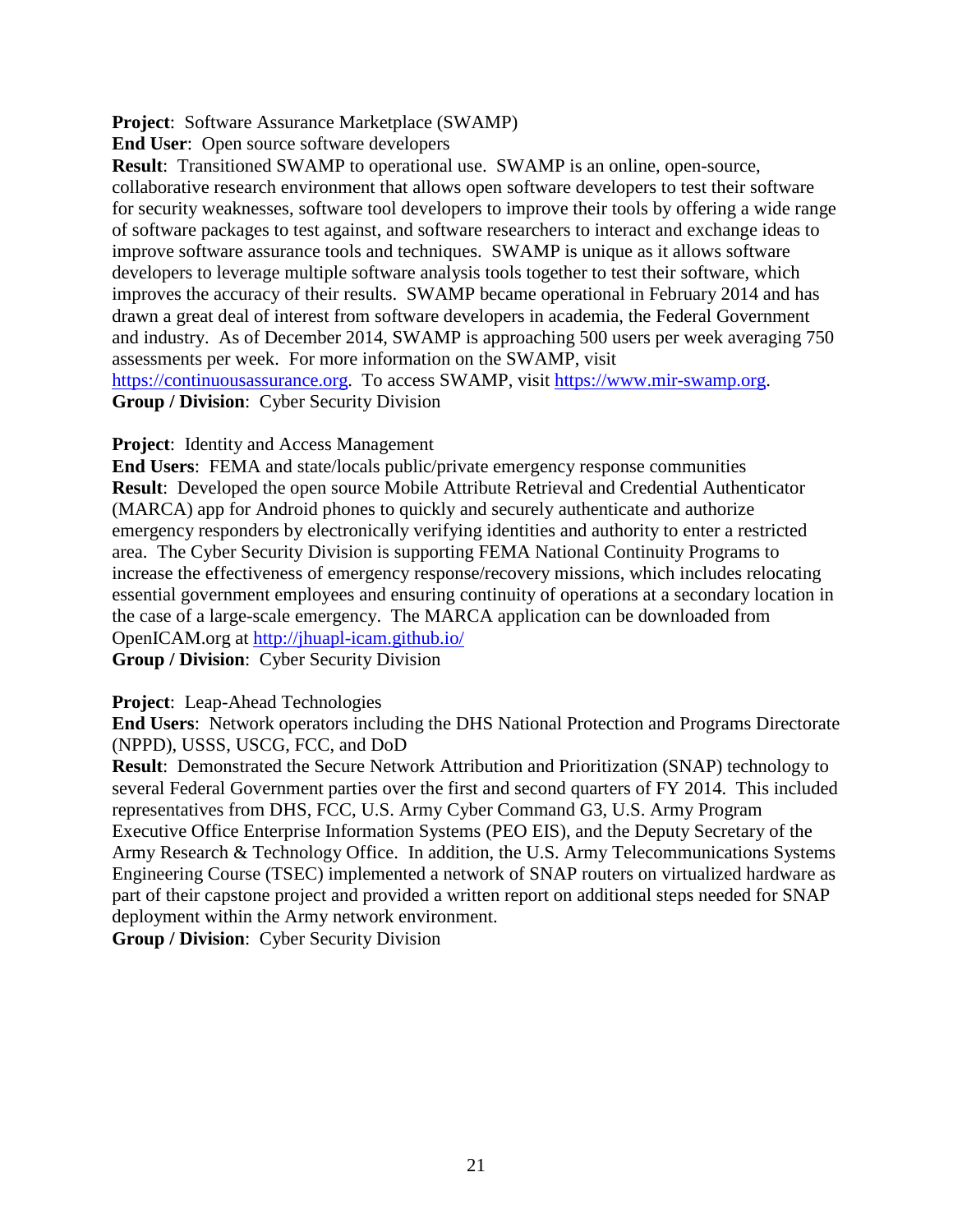### <span id="page-23-0"></span>X. First Responder/Disaster Resilience

**Project**:Chemical Forensics and Attribution

**End User**:FBI and other investigators collecting evidence related to chemical attacks **Result**: Completed the Chemical Threat Agents Sampling Guide, which provides guidance for the collection of samples of suspect toxic chemicals. The collaborative effort with FBI Laboratory Hazardous Materials Response personnel produced a 41-page quick reference guidebook that can fit in a large pocket. It provides guidance for sampling material preparation, sampling methods and considerations, and recommended storage conditions. The methods comport with general sampling techniques published by standards organizations, as well as the results of specific chemical threat agent sampling studies funded by the S&T. The guide was disseminated to end-users in July 2014 and has been well-received. It is credited with improved collection effectiveness and efficiencies.

**Group / Division**:Chemical and Biological Defense Division

**Project**: Tech Solutions: Wildland Firefighters Advanced Personal Protection System **End User**: California Department of Forestry and Fire Protection (CAL FIRE), U.S. Forest Service (USFS), multiple local California fire departments

**Result**: Developed a wildland firefighter ensemble that meets National Fire Protection Association Standards 1975 and 1977. The certified garment system improves radiant thermal protection; reduces heat stress; and improves the form, fit, and function of the garments. S&T, in partnership with CAL FIRE, U.S. Army Natick Research Development and Engineering Center National Protection Center, United States Forest Service (USFS), and California firefighters, designed and tested approximately 1,000 new garment ensembles for wildland firefighters over the course of two fire seasons during 2012 and 2013 (FY 2014). Testing was conducted in both laboratory and real-world fire scenarios, and conclusions indicated the garment ensembles reduced heat stress burden on the wearer and fully met program goals, including the intent for the government to own the garments' designs so it could be used by first responders without a fee. It is anticipated that the garments will be commercially available in FY 2015. **Group / Division**:First Responders Group

**Project**: First Responder Technologies: Wireless Patient Vital Signs Monitoring (WPVSM) **End User**: Federal, state, local, territorial, and tribal emergency medical services community, as well as receiving/attending physicians at points of care

**Result:** Developed a small, lightweight device that can monitor vital signs without connecting wired sensors from the patient to other equipment. The technology improves basic life support medical care and allows end-to-end, real-time connectivity between the emergency medical technician in the field and the emergency room. In December 2013, S&T, a private company, and applicable subject matter experts (SMEs) from around the nation convened at the American Medical Response facility in San Diego, California to conduct an operational field assessment of the device. Lessons learned from the operational field assessment were incorporated into the final product design, which is in the process of gaining FDA approval. Once approved, the device will be a valuable tool for air and ground EMS personnel by reducing entanglement and eliminating the need to constantly connect and disconnect to different vital signs monitoring systems. **Group / Division**: First Responders Group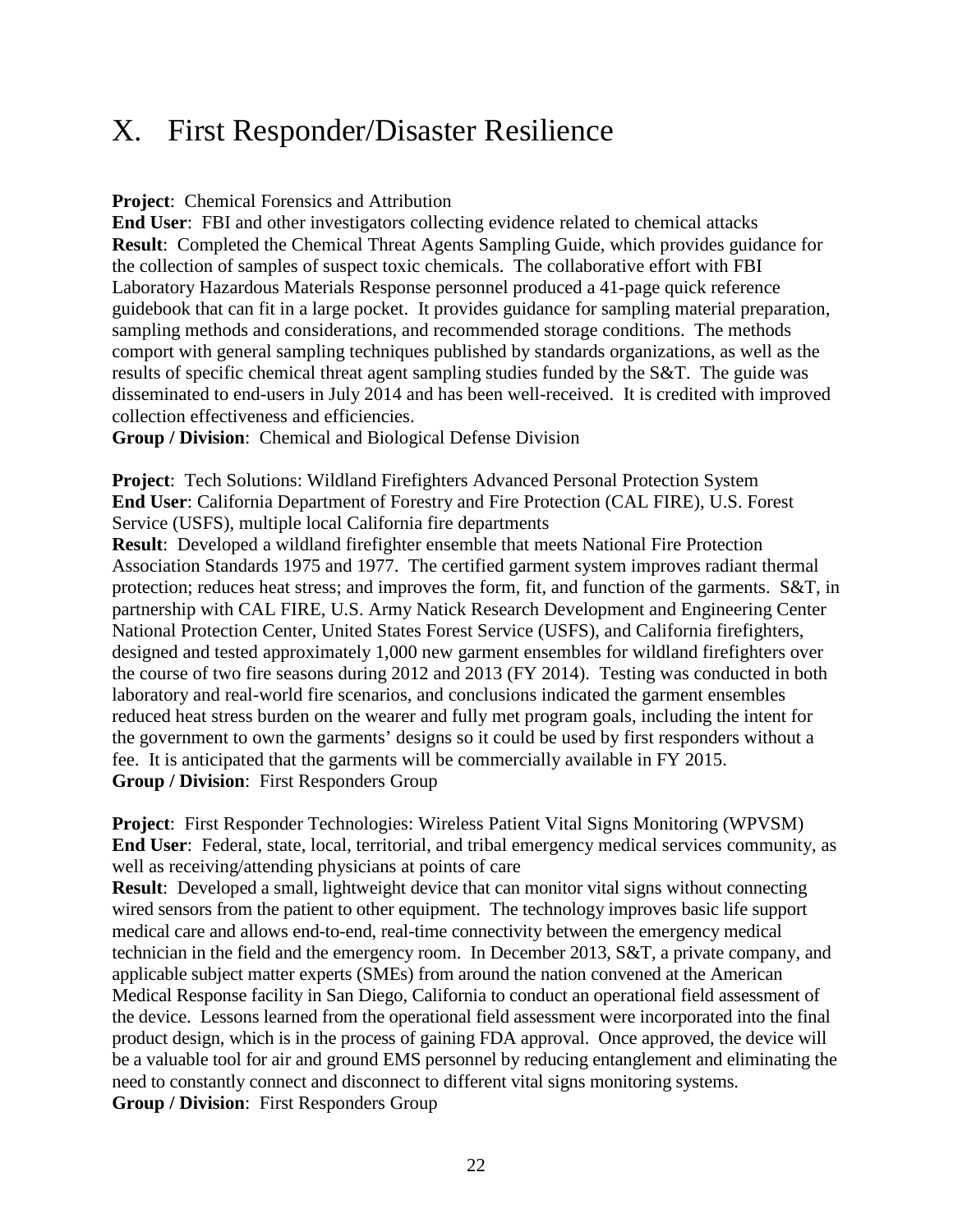**Project**: Tech Solutions: Radio Internet-protocol Communications Module (RIC-M) **End Users**: Any first responder at the federal, state, local, territorial, and tribal levels **Result**: Delivered RIC-M prototypes to participating first responders. This project's mission was to develop an after-market interface board for legacy-based station radio equipment permitting multiple parties to produce and distribute their interoperable products to the first responder community. The project successfully conducted an operational field assessment at the U.S. Department of Interior Radio Lab in Denver, Colorado. In FY 2014, prototypes were transferred to all participating partners. Initial feedback was very positive, and FPS, the New York Fire Department (NYFD), and Treasury Inspector General for Tax Administration have indicated intention to purchase additional units to support their operational systems. DHS has secured the intellectual property rights from the inventor and filed patent and trademark applications.

**Group / Division**:First Responders Group

**Project**: First Responder Technologies: Low-Light High Definition (HD) Video Surveillance Camera

**End Users**: Federal, state, and local law enforcement

**Result**: Developed a video surveillance camera that is capable of covert, low light level tilt, pan, and zoom video surveillance while providing six frames per second of high definition (HD) quality video over low bandwidth networks (i.e., 3G cellular). A prototype was delivered and tested in September 2014, and the camera was successfully commercialized in the fourth quarter of FY 2014. This camera was developed in conjunction with the digital HD Data Encoder Project, which allowed the data to be compressed, encrypted and streamed in high quality. ICE Homeland Security Investigations is executing a \$12 million procurement to implement the low light video surveillance camera and encoder technology into its surveillance operations. **Group / Division**: First Responders Group

**Project**: First Responder Technologies: HD Data Encoder

**End Users**: Federal, state, and local law enforcement

**Result:** Developed an encrypted data encoder that has the ability to stream HD video from surveillance equipment to monitoring stations as well as handheld and smart devices. The project was created and operated in conjunction with the Low-Light HD Video Surveillance Camera project upon realizing that the camera would not be able to both encrypt and stream high definition video using existing equipment. A prototype was delivered and tested in October 2014, and the HD Data Encoder was successfully commercialized in the fourth quarter of FY 2014.

**Group / Division**:First Responders Group

**Project**: First Responder Technologies: Prepaid Card Reader

**End Users**: Federal, state, local, territorial, and tribal law enforcement

**Result:** Developed a software solution capable of reading any magnetic strip card to determine the exact amount of monetary value for the card. This prepaid card reading software solution has the ability to identify the amount stored on the card using any magnetic strip terminal and to freeze those assets before it can be transferred to another individual. Law enforcement will use this technology to stop criminal organizations from being able to use pre-paid credit cards to smuggle money into and out of the United States. The project produced 10 prototypes which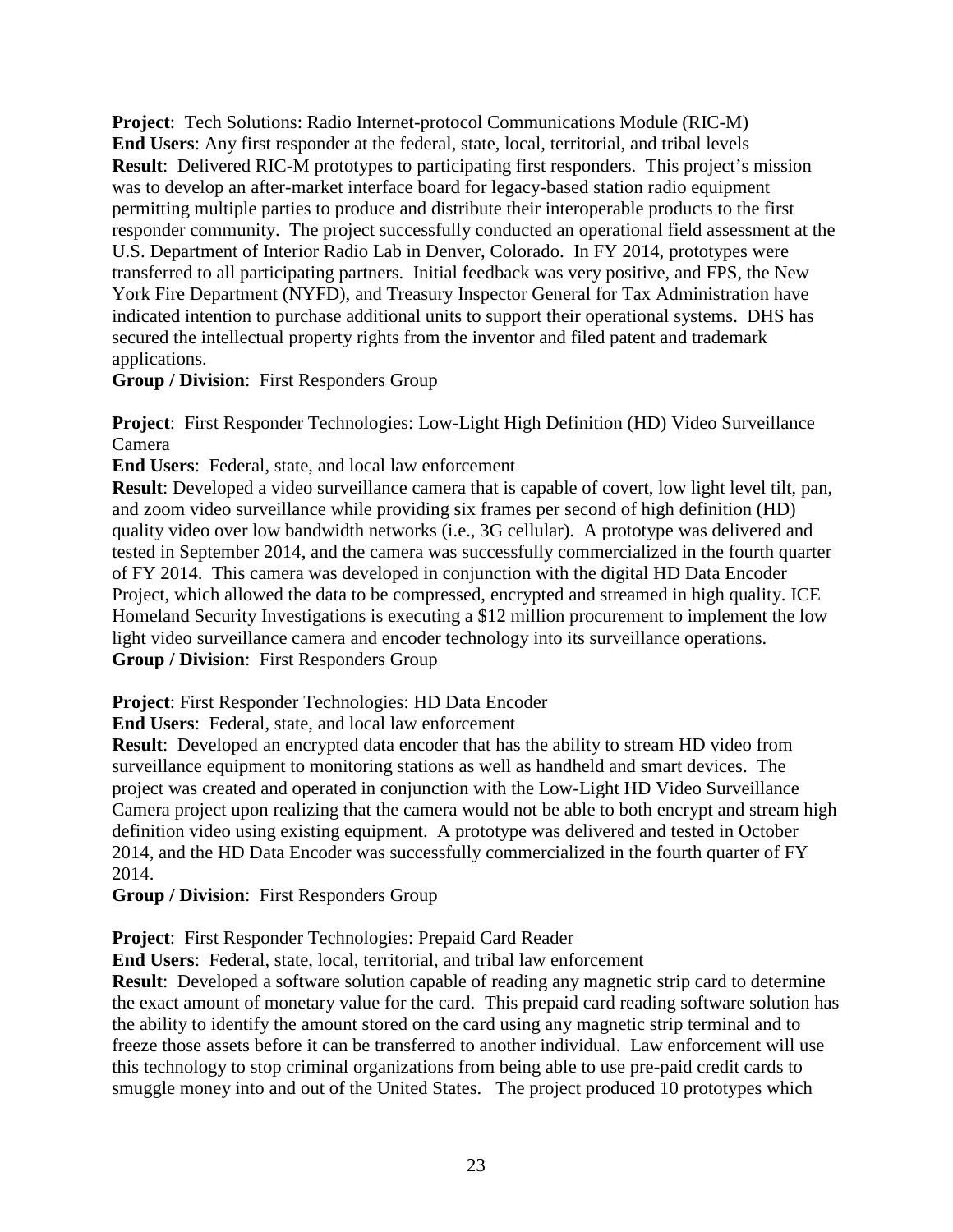were delivered in the first quarter of FY 2014. The product is now commercially available to law enforcement agencies.

**Group / Division:** First Responders Group

**Project**: Tech Solutions: Improved Firefighting Structure Glove

**End User**:State, local, territorial, and tribal fire/rescue departments; Federal Government agencies

**Result**: Transitioned the Improved Firefighting Structure Glove (FFSG). This project's goal was to improve traditional structural firefighting gloves, which are bulky and have limited dexterity. The use of traditional gloves in an emergency often results in firefighters removing their gloves to perform such tasks as operating radios, picking up small items, or working with certain tools. In FY 2014, S&T conducted an operational field assessment at Northeastern Illinois Public Safety Training with first responders. The field assessment provided valuable information to finalize the form, fit, and function of the glove. The solution is lightweight, improves dexterity, don and doffs ability when wet or dry, and has been National Fire Protection Association certified. The FFSG will be commercially available from a private company in 2015.

**Group / Division**: First Responders Group

**Project**: Virtual Training: Enhanced Dynamic Geo-Social Environment (EDGE) Virtual Training

**End Users**: Federal, state, local, territorial, and tribal agencies in need of training for incident response.

**Result**: Developed a readily accessible, high-fidelity simulation tool to augment and support a training program for first responders at the tactical level for multiple disciplines (e.g., fire, law enforcement, emergency medical services) as well as at a strategic level for incident commanders operating in a unified command structure. The training enhances communication, coordination, and efficiency of cross-discipline response to complex scenarios. The tool is designed in an open sandbox configuration to allow first responders to develop their own training scenarios and to train to their own organizations' response plans. This sandbox concept was successfully demonstrated at an operational field assessment with over 40 Sacramento, California first responders role-playing the virtual game. To date, over 50 local first responder agencies have requested access to this training tool. During FY 2014, Rutgers University completed an EDGE Virtual Training transition study, and S&T is currently working with the Federal Law Enforcement Training Center (FLETC) and the International Association for Fire Chiefs for permanent transition of the EDGE Virtual Training platform. **Group / Division**:First Responders Group

**Project**: Response and Defeat Operations Support (REDOPS): Vehicle-Borne Improvised Explosive Device (VBIED) Technology Assessment and Test Bed

**End User**: FBI and other federal, state, and local bomb squad/explosive ordnance disposal organizations

**Description:** Conducted operational field assessments of four VBIED response and defeat tools resulting in a knowledge product to assist the FBI and state and local bomb squads with acquisition decisions for robotics, X-ray, and vehicle breaching tools. This is a joint FBI and S&T investment in how SWAT and bomb technicians will attack and conduct render safe activities for improvised explosive devices and people borne improvised explosive devices. **Group / Division**: First Responders Group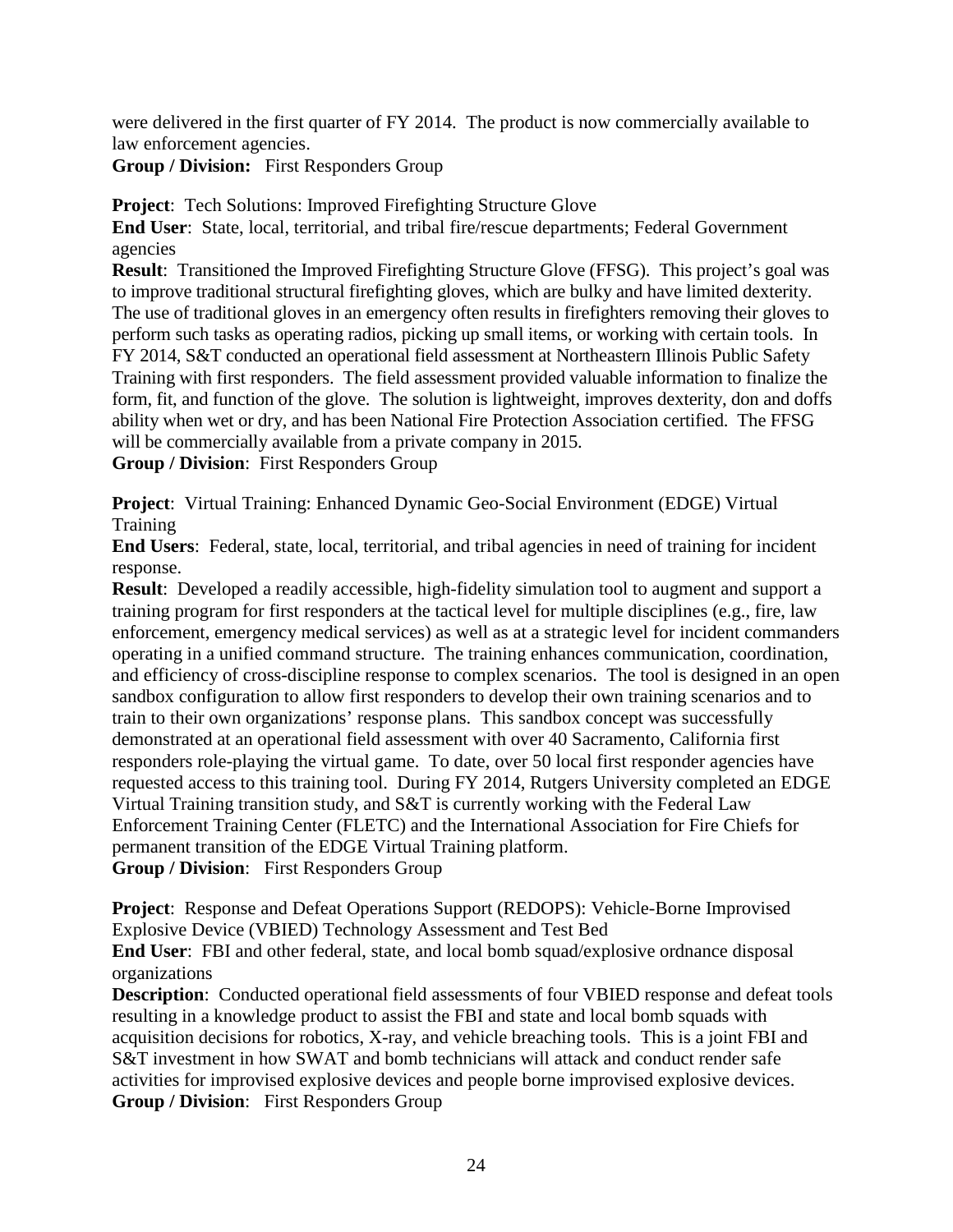**Project**: REDOPS: Laminated Window Entry Kit

**End User**: FBI and other federal, state, and local bomb squad/explosive ordnance disposal organizations

**Result**: Demonstrated the Laminated Window Entry Kit to the National Bomb Squad Commanders Advisory Board. S&T worked with the FBI to validate a previously developed but repurposed explosive charge capable of cutting a hole in a laminated vehicle side window. The analysis also became a baseline for test and evaluation of bomb squad technician methodology for accessing laminated vehicle windows.

**Group / Division**:First Responders Group

**Project**: REDOPS: X-Ray Scanning Rover (XSR)

**End User**: FBI and other federal, state, and local bomb squad/explosive ordnance disposal organizations; security details; infrastructure protection details at nuclear power plants, refineries, and chemical plants

**Result:** Demonstrated a prototype XSR device allowing responders to quickly determine whether suspicious objects/bags contain explosives without putting lives at risk. The XSR will be portable with near real-time maneuverable imaging system advanced enough to capture threedimensional, high-resolution images that can clear the leave behind bags quickly while simultaneously identifying and characterizing critical IED components (e.g., power sources, detonators, and electronic circuitry). Operational field assessment is planned for the third quarter in FY 2016.

**Group / Division**: First Responders Group

#### **Project**: Responder Engagement

**End Users**: Federal, state, local, and tribal public safety entities with dispatch systems; First Responders Network Authority (FirstNet)

**Result**: Published the *Public Safety Broadband Console Requirements*. Based on the work with the National Public Safety Telecommunications Council (NPSTC) and the Public Safety Communications Research (PSCR) Program, this document identifies 54 new requirements for public safety consoles connected to Long-Term Evolution (LTE) networks. These public safety consoles are used by dispatch centers, Emergency Operations Centers, hospital emergency departments, and trauma centers for LTE-enabled mission-critical communications. The document is intended to guide development of the Nationwide Public Safety Broadband Network by FirstNet.

**Group / Division**:First Responders Group

**Project**: Operational Assessment Tools to Strengthen Agency Acquisition

**End User**: Federal, state, local and/or tribal public safety representatives; FirstNet **Result**: Published the report *LTE Physcial Layer Performance Analysis.* This report presents modeling results for the LTE physical network layer based upon Third Generation Partnership Project (3GPP) specifications. The results of this study can be used in building higher level modeling tools such as cellular network planning and network modeling tools using physical layer performance as an input. This also informs the work of FirstNet as it stands up the Nationwide Public Safety Broadband Network.

**Group / Division**:First Responders Group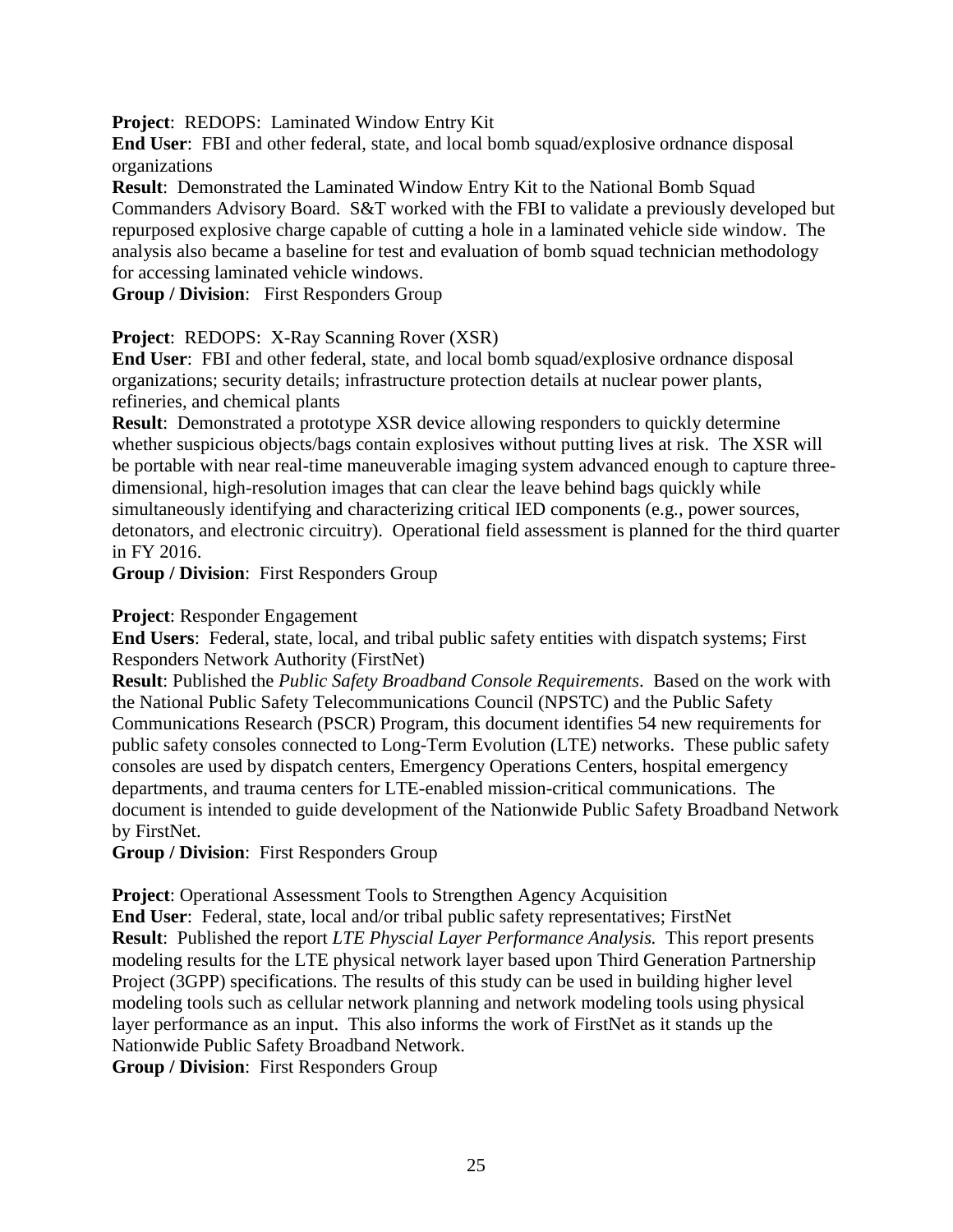**Project**: Wireless Communications (Bridging Broadband with Land Mobile Radio (LMR)) **End Users**: Federal, state, local, territorial, and tribal public safety entities using Land Mobile Radio and LTE communications; DHS operational components

**Result:** Demonstrated the Turtle Microphone (Turtle Mic) prototype to operational end users and technical personnel in May 2014. The Turtle Mic enables operational field agents and officers to augment their legacy Land Mobile Radio networks and devices with new, commercial LTE broadband capabilities for extended video and data use.

**Group / Division**:First Responders Group

**Project:** Emergency Response and Management Tools for First Responders: Next-Generation Incident Command System (NICS)

**End Users**: CAL FIRE, Massachusetts Executive Office of Public Safety and Security, Massachusetts Department of Fire Services, Massachusetts National Guard, the Commonwealth of Australia (State of Victoria Emergency Services), other first responders and emergency managers from local, state, tribal, territory, and federal governments

**Result:** Completed the development of NICS, a common platform to share standards-based data with real-time collaboration and online white-boarding across the first responder community (fire, police, National Guard, emergency management, etc.). NICS has been extensively used by CAL FIRE for wildland fire management to collaborate, pool resources and plot strategies for their response to nationally recognized wildland fires (e.g., Yosemite Rim Fire and Napa Butts Fire). NICS is comprised of over 2,500+ users and over 500 organizations. Internationally, NICS was adopted by Australia's Emergency Management Community (State of Victoria) in FY 2014 and is currently under review by the North Atlantic Treaty Organization (NATO) to assist with disaster response.

**Group / Division**:First Responders Group

**Project**:Emergency Response and Management Tools for First Responders: Portable Handset Integrated Next-Generation Incident Command System (PHINICS)

**End User**: USCG, CAL FIRE

**Result**: Transitioned PHINICS. Initially developed by USCG, this mobile platform was modified by S&T for the CAL FIRE community and deployed operationally in FY 2014 to all battalion chiefs. PHINICS allows NICS to go mobile and streamline data entry from the field for an enhanced common operational picture. PHINICS enables users to retain mobility while tapping into incident command data flows. It extends and enhances NICS by putting an incident command interface into the pocket of anyone with a mobile device. This includes two-way data flows of blue force tracking, weather and maritime data feeds, and data inputs from various camera feeds or Bluetooth enabled sensors.

**Group / Division**: First Responders Group

**Project:** Interoperability and Compatibility Standards: LiveWall Virtual Collaboration System **End User:** Federal, state, local, territorial, and tribal entities

**Result:** Demonstrated LiveWall with the Seattle Police Department. The LiveWall system was used to support communicating the commander's intent, expediting and improving the accuracy of roll call, and improving situational awareness across the Seattle Police Department during large scale events. The LiveWall Virtual Collaboration System was one of the first operational prototypes of the Precision Information Environments initiative between S&T and the Pacific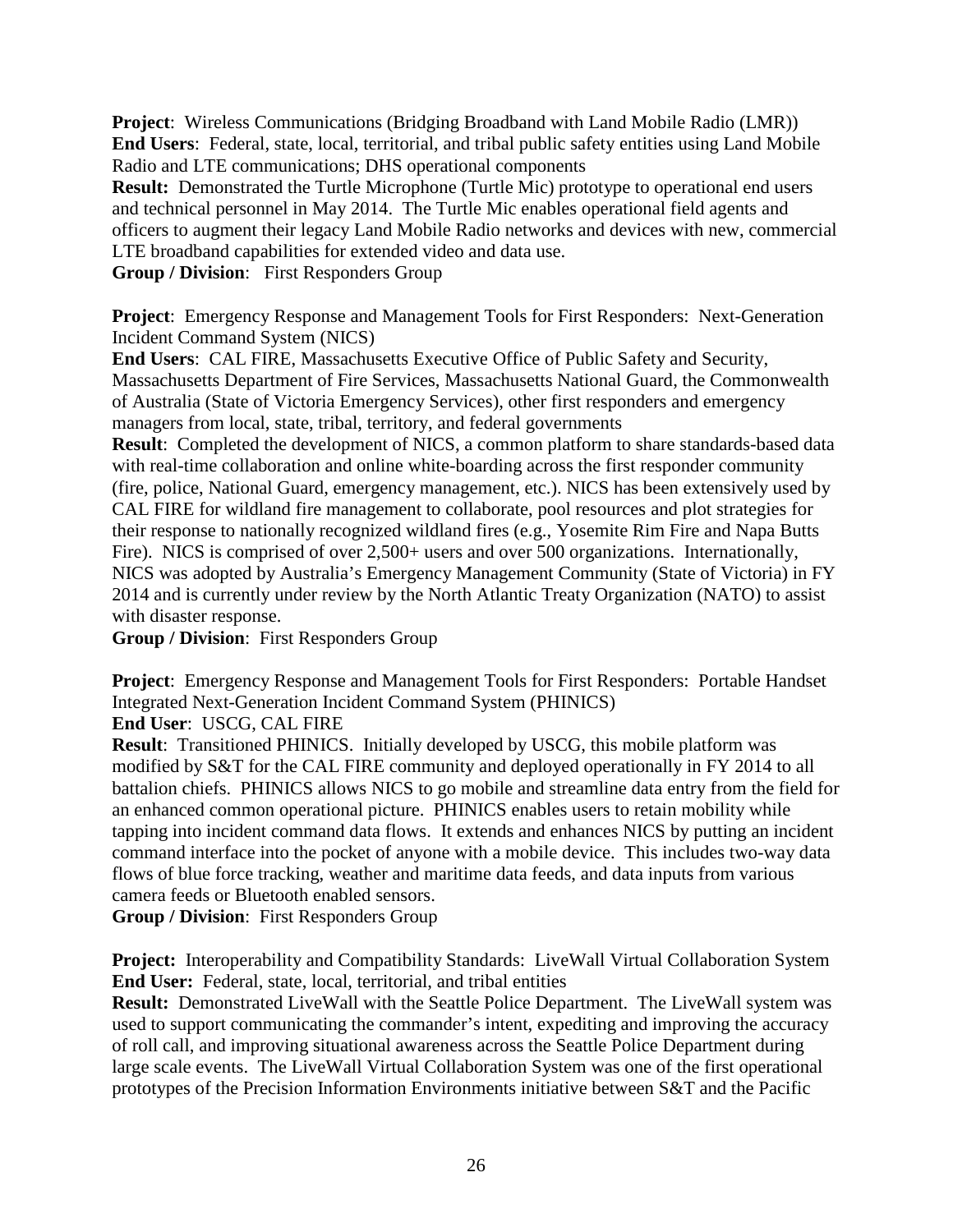Northwest National Laboratory (PNNL). Security testing of the LiveWall system was conducted and passed rigid DHS security firewalls for use between government, public, and private agencies. Further testing is being conducted to implement full use of all LiveWall System key features.

**Group / Division**:First Responders Group

**Project:** Performance Test and Evaluation (PTEN) at the National Urban Security and Technology Laboratory (NUSTL)

**End User**:State and local law enforcement and first responders including the New York City Police Department, Fire Department of New York, and New Jersey/New York/Connecticut State Police Departments

**Description:** Completed testing of 4135 rad/nuc detection units, surpassing an overall milestone of 10,000 rad/nuc detection units tested for the Domestic Nuclear Detection Organization's (DNDO) Securing the Cities grant program partners. Since 2009, NUSTL's PTEN program has conducted unit functional tests of first responder radiological/nuclear detection equipment to ensure operational readiness of deployed units. Units include personal radiation detectors, handheld isotope identifiers, backpack systems, radiation detection kits and mobile detection systems.

**Group / Division**:First Responders Group

**Project**: Standard Unified Modeling Mapping Integrated Toolkit Response (SUMMIT-R) **End User**: Sweden

**Result**: Transitioned SUMMIT, a software integrating architecture to the Swedish Civil Contingencies Agency (MSB) as part of S&T's bilateral agreement with Sweden. The SUMMIT modeling and simulation software environment enables analysts, emergency planners, responders, and decision makers to seamlessly access integrated suites of modeling tools and data sources for planning, exercise, or operational response.

**Group / Division**:Resilient Systems Division

**Project**: Resilient Structures Program

**End Users**: State and local Transit Authorities (Port Authority of New York/New Jersey, Washington Metropolitan Area Transit Authority, New York Metropolitan Transit Authority), TSA, and DoD Technical Support Working Group (TSWG)

**Result**: Commissioned a new tunnel plug testing facility in Frederica, Delaware. This facility has been reconfigured to facilitate tunnel plug full system testing (the tunnel plug plus storage, inflation, and control systems) as well as the testing of other innovative flood control technologies. The facility's 16 feet by 42 feet, full-sized test tunnel will simulate real flooding conditions and evaluate the ability of the plug to contain flooding in mass transit tunnels. Additionally, the project manufactured a new and improved prototype tunnel plug that will be evaluated in the new test facility.

**Group / Division**:Resilient Systems Division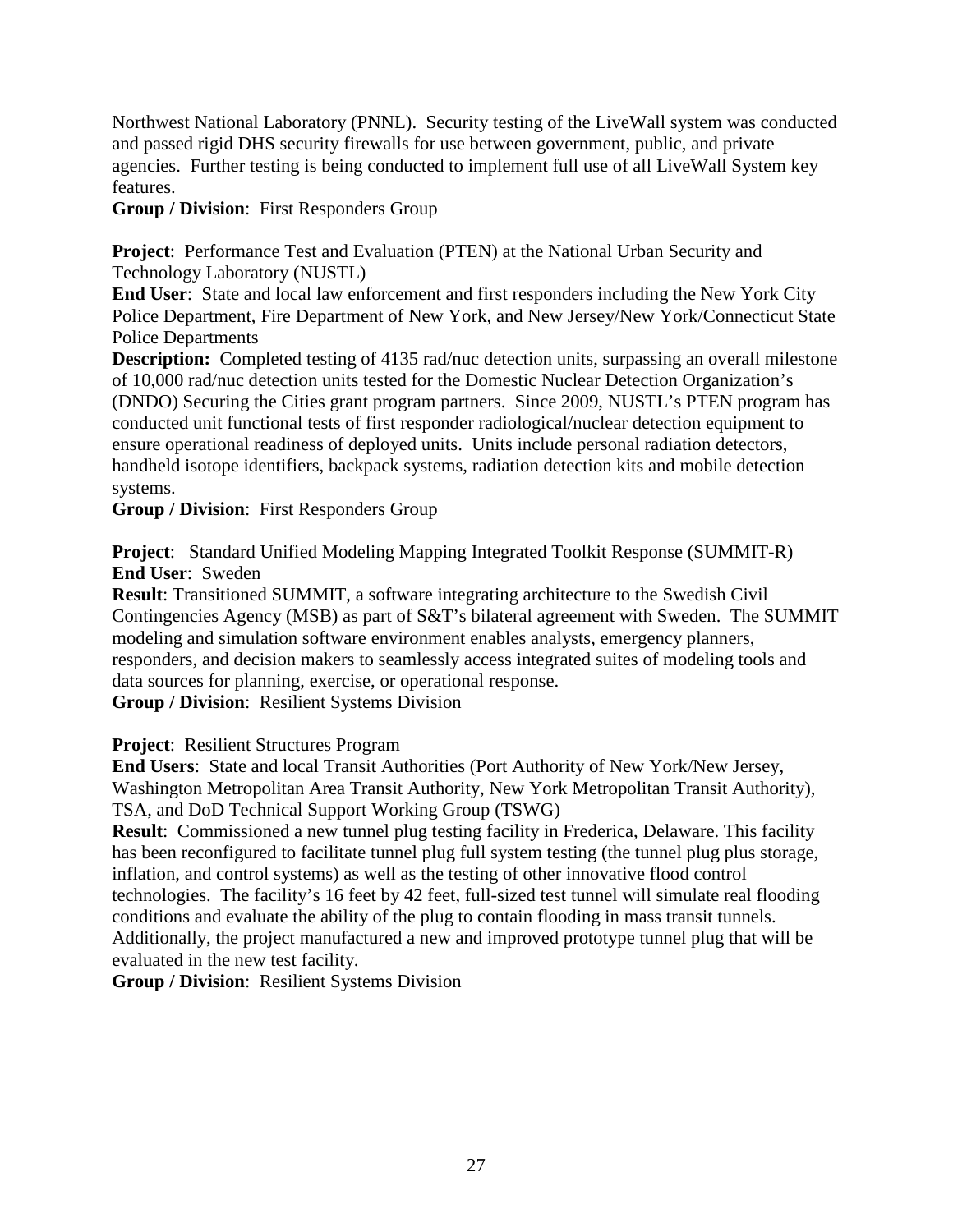### <span id="page-29-0"></span>XI. Acquisition and Operations Support

**Project:** Integrated Investment Life Cycle Model (IILCM) Pilots

**End User:** DHS Components, Homeland Security Enterprise

**Results:** Completed comprehensive analyses of the three IILCM Pilots for biodefense, cybersecurity, and screening and vetting. These pilots fed into the Secretary's Unity of Effort initiative including the creation of the DHS Joint Requirements Council. They developed operational visualizations; functional evaluations; capabilities-based assessments, and prioritized shortfalls and operational analysis reports for each portfolio. The analyses identified over 150 capability gaps across the 3 portfolios that can now be addressed at the DHS enterprise level rather than by individual Components. Across the 3 IILCM pilots, 6 DHS operational Components and over 10 DHS Headquarters organizations were represented, including CBP, FEMA, TSA, USCG, USSS, ICE, NPPD, Office of Biometric Identity Management (OBIM), OCIO, OHA, Operations Coordination and Planning (OPS), Program Analysis and Evaluation Division (PA&E), Office of Policy (PLCY), Screening Coordination Office (SCO), and S&T. **Group / Division**:Capability Development Support Group

**Project**:Standards: Response Robot Test Method Development

**End User**:CBP, federal, state, local, territorial and tribal bomb squads and search and rescue teams, DoD

**Result**: Developed standards to characterize the key performance parameters for response of Counter Vehicle Borne Improvised Explosive Device robots. These test methods have stimulated the development of response robot technologies resulting in robots with increased, verified performance in the areas of mobility, manipulation, range, visual acuity and other key parameters. These test methods have supported the informed procurement of millions of dollars of robots across the government and in state and local agencies. The test methods are now being used to form a training and proficiency testing program for robot operators. This model and many of the test methods were adopted in Japan for training and certification to support the decommissioning and decontamination of the Fukushima, Japan reactor complex damaged in the 2011 earthquake and tsunami.

**Group / Division**: Office of Standards

**Project**: Standards: Measurement, Calibration, Standardization and Optimization of Trace Contraband Detection Systems

**End User**: TSA, FPS, USSS, CBP, U.S. Capitol Police; DoD, Department of State, Federal, state, local, territorial, and tribal law enforcement.

**Results**:Developed standards for measurement, calibration and optimization of trace contraband detection systems. S&T's Office of Standards, in partnership with the National Institute of Standards and Technology (NIST), developed methodologies and test materials for direct insertion, dry transfer, standoff, fingerprint, background, documentary standards and procedures, round robin events and training in the areas of trace contraband (explosives and drugs) sampling and detection. The Limit of Detection standard was published through American Society for Testing and Materials International.

**Group / Division**: Office of Standards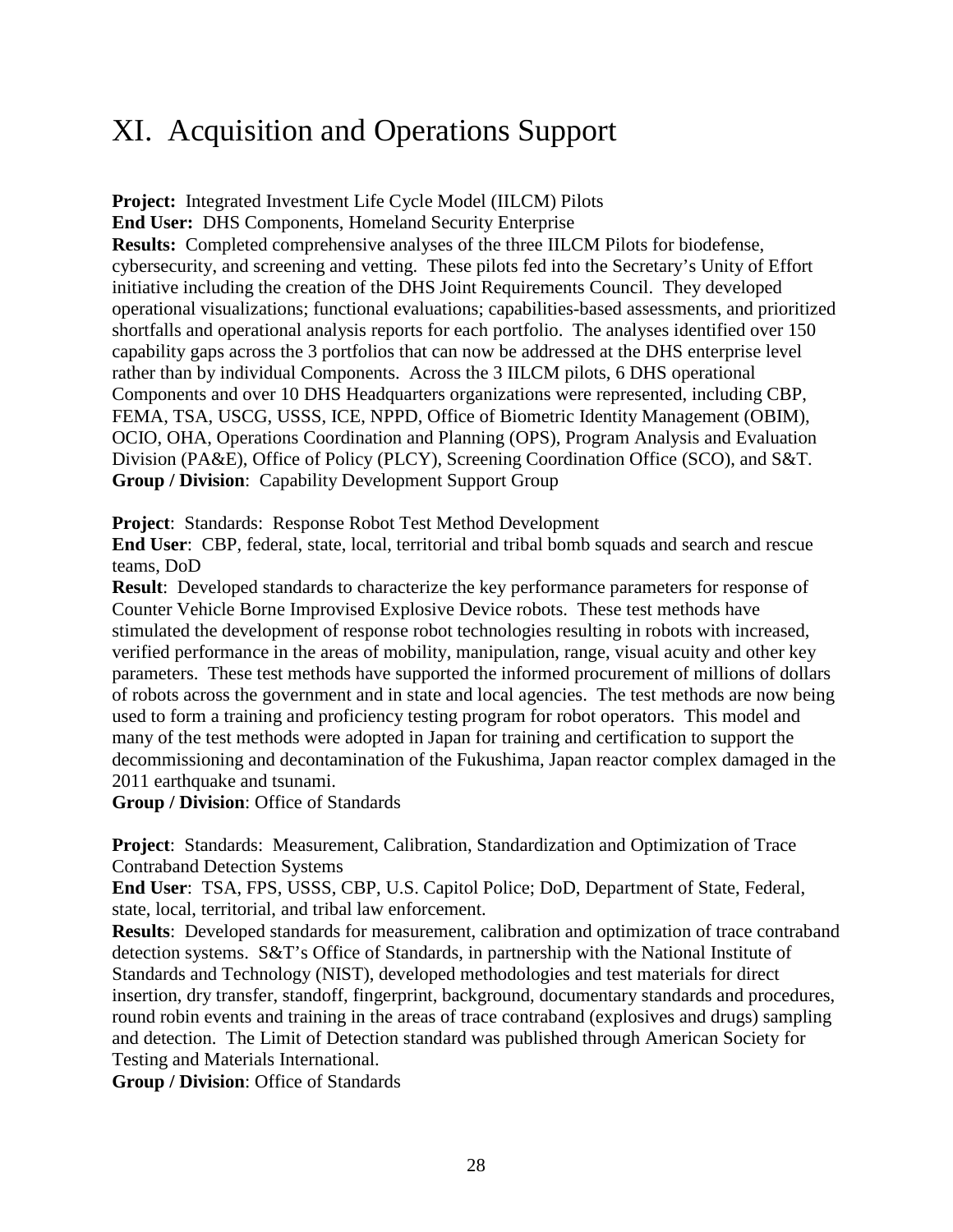**Project**: Standards: Radiation Safety Standards for Screening Systems

**End User**: TSA, TSL, CBP, FPS, and DNDO

**Results**: Developed standards for radiation safety of x-ray and gamma-ray security screening systems. S&T's Office of Standards, in partnership with NIST, informs technical grant and procurement guidance across DHS components and harmonizes national and international x-ray security screening standards. This effort resulted in a number of knowledge products including standards for performance of portable transmission x-ray systems used in improvised explosive detection and hazardous device identification; for evaluating the imaging performance of security x-ray systems; for evaluating the image quality of x-ray CT security-screening systems; and for measuring the imaging performance of x-ray and gamma-ray systems for security screening of humans.

**Group / Division**: Office of Standards

**Project**: Test and Evaluation

**End User**: CBP, TSA, USCIS, USCG, USSS

**Result**: Participated in 10 operational test & evaluation events, resulting in 10 Letters of Assessment to inform key acquisition decision makers on DHS Major Acquisition Programs. Oversight included approval of independent Operational Test Agents, system Test and Evaluation Master Plans, and Operational Test and Evaluation plans. S&T is responsible for prescribing department wide test and evaluation (T&E) policies and procedures, acting as the principal advisor on Operational Test and Evaluation to the Office of the Secretary and the Component heads.

**Group / Division**: Office of Test and Evaluation

**Project**: SAFETY Act: Best Practices for Anti-terrorism Security for Sports and Entertainment Venues

**End User**: Public and private owners and operators of sports and entertainment venues in the United States

**Result**: Published the Best Practices for Anti-Terrorism Security (BPATS).S&T's Office of SAFETY Act Implementation and the Office of University Programs led a research project whereby the Command, Control, and Interoperability Center for Advanced Data Analysis at Rutgers University developed the BPATS guide. The BPATS guide provides an overview of best security practices for sporting and entertainment venues designed to assist venue owners and operators who are interested in submitting a SAFETY Act application for their venue security and is based on best practices from major sport leagues and associations and other local stakeholders (e.g., law enforcement organizations, first responder groups, private sector groups) as well as lessons learned from the April 2013 Boston Marathon attack. The BPATS guide is available for public viewing and download from the SAFETY Act program website at [www.safetyact.gov.](http://www.safetyact.gov/)

**Group / Division:** Office of SAFETY Act Implementation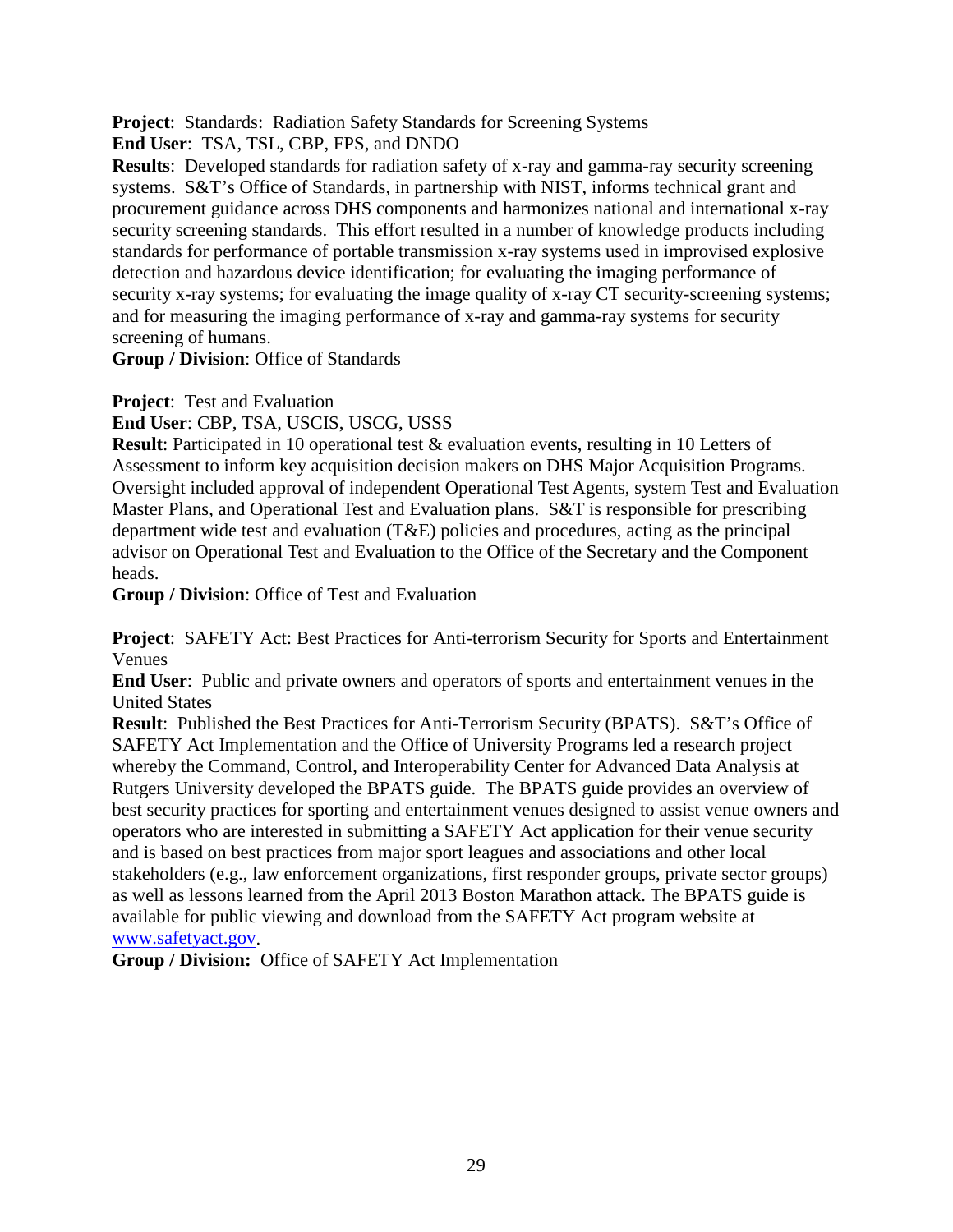### <span id="page-31-0"></span>XII. Laboratory Facilities

**Project**:Bioforensics

**End User**:National Institutes of Health (NIH) Genome Reference Consortium, federal law enforcement

**Description**: Developed a novel method for the assembly of single-molecule sequencing fragments into high-quality complete genomes. This method reduces the time needed to reconstruct the genome of a microbial agent from hours to minutes, improving response times for bioforensic investigations. In addition, applying this method to the human genome has uncovered new sequences missing from the human reference for over a decade. The NIH Genome Reference Consortium is currently evaluating the NBACC assembly as a means for patching these gaps and improving the quality of the human reference genome. **Group / Division:** Office of National Laboratories: National Biodefense Analysis and Countermeasures Center (NBACC)

**Project**: Biological Threat Characterization

**End User:** Homeland Security Enterprise (DHS, HHS, EPA, DoD), DHS Biodefense Knowledge Center

**Description**:Established aerosol decay rate and stability data for *Bacillus anthracis* over a wider range of relevant environmental conditions than has been available previously to support response and remediation modelling. These data were selected to be transitioned for utilization in modeling the threat posed by *Bacillus anthracis* in the second generation Material Threat Assessment for *Bacillus anthracis*, which will be used by DHS and HHS for national preparedness planning.

**Group / Division:** Office of National Laboratories: NBACC

#### **Project**:Biological Threat Characterization

**End User:** White House National Security Council staff and Homeland Security Enterprise **Description:** Determined that *Bacillus anthracis* preparation purity is not a major determinant of risk in a potential biological attack. Therefore, the use of published virulence values for pure spore preparations can be used to model consequences of *Bacillus anthracis* attacks for both pure and crude preparation attack scenarios. Natural and nefarious *Bacillus anthracis* cultures likely contain vegetative cells, thus these data are useful for assessing the risk following exposure to mixed cultures, as well exposure to highly purified agent. The knowledge gained from these studies was used to respond to questions from National Security Council staff following the potential exposure of laboratory personnel to *Bacillus anthracis* at CDC. **Group / Division:** Office of National Laboratories: NBACC

**Project**: Chemical Terrorism Risk Assessment

**End Users:** USSS, CBP, NPPD, TSA, HHS, USDA, DoS, DoD

**Result:** Delivered the first version of the Chemical Terrorism Desktop Risk Calculator to TSA and HHS/BARDA. In addition, the desktop tool has been used to address 17 chemical threat related questions from customers during the fiscal year. The Chemical Terrorism Risk Assessment is a comprehensive end-to-end assessment of the risk associated with an intentional or catastrophic accidental release of a toxic chemical. The desktop calculator allows customers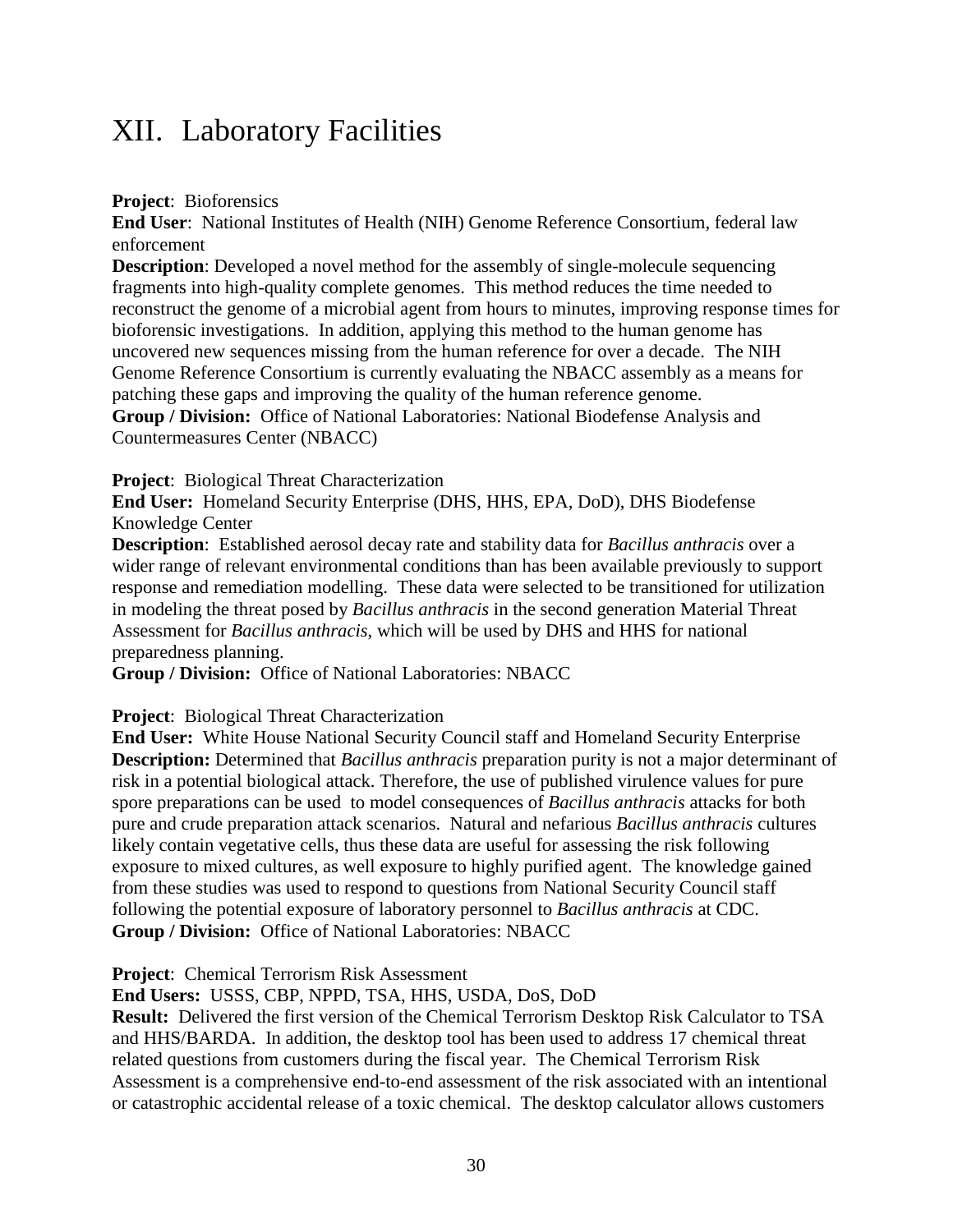to answer focused questions regarding consequence and risk by enabling a focused look at specific venue and release conditions. The tool uses a menu driven graphical user interface and contains default input values and capability for user-provided parameters.

**Group / Division:** Office of National Laboratories: Chemical Security Analysis Center (CSAC)

### **Project**: Chemical Hazard Analysis

### **End Users**: NPPD

**Result**: Delivered a comprehensive report to NPPD Office of Infrastructure Protection assessing potential capability improvements to the Chemical Facility Anti-Terrorism Standards (CFATS). The report provides technical justification for expanding the CFATS Chemical of Interest list to include additional toxic release chemicals as well as a detailed, expert-derived definition of what constitutes a poison. The work directly supports continued improvements to the Chemical Terrorism Risk Assessment. CSAC is helping shift the CFATS paradigm to a truly risk-based approach.

**Group / Division:** Office of National Laboratories: CSAC

### **Project**: Technical Reachback

**End Users**: FEMA, DHS National Operations Center, DoD, HHS, OHA, USSS **Result**: Provided scientific and technical support to several operational elements (both within and outside of DHS) through a quality assured technical reachback program. During FY 2014, CSAC responded to 72 immediate requests for information. An example includes the January spill of 10,000 gallons of 4-methylcyclohexyl methanol into the Elk River in Charleston, West Virginia. CSAC, working with FEMA and the DHS National Operations Center, assessed the event and provided technical data and information to assist in mitigation. **Group / Division:** Office of National Laboratories: CSAC

**Project**:Radiological/Nuclear Response and Recovery Research and Development: Gross Decontamination, Contaminant Containment, and Early Phase Waste Management Guidance **End User**:State and local emergency management agencies, hazardous materials first responders

**Result:** Developed an electronic application that provides first responders with guidance and scientific best practices on how to contain radiological contamination, conduct grossdecontamination/mitigation operations, and perform early-phase waste management following a radiological incident. NUSTL and EPA's National Homeland Security Research Center conducted initial research into widely available technology that local agencies could use to conduct radiological mitigation and waste management. The research team presented findings to stakeholder groups in Vermont, North Carolina, and California and gathered first responder requirements for the development of actionable guidance and electronic tools for emergency operations center and field use.

**Group / Division**:Office of National Laboratories: National Urban Security and Technology Laboratory (NUSTL)

**Project:** System Assessment and Validation for Emergency Responders (SAVER) **End Users**:Federal, state, local, and tribal emergency responders **Description**: In conjunction with first responders from the Chicago and New York City metropolitan areas, developed evaluation criteria for the assessment of Biological Agent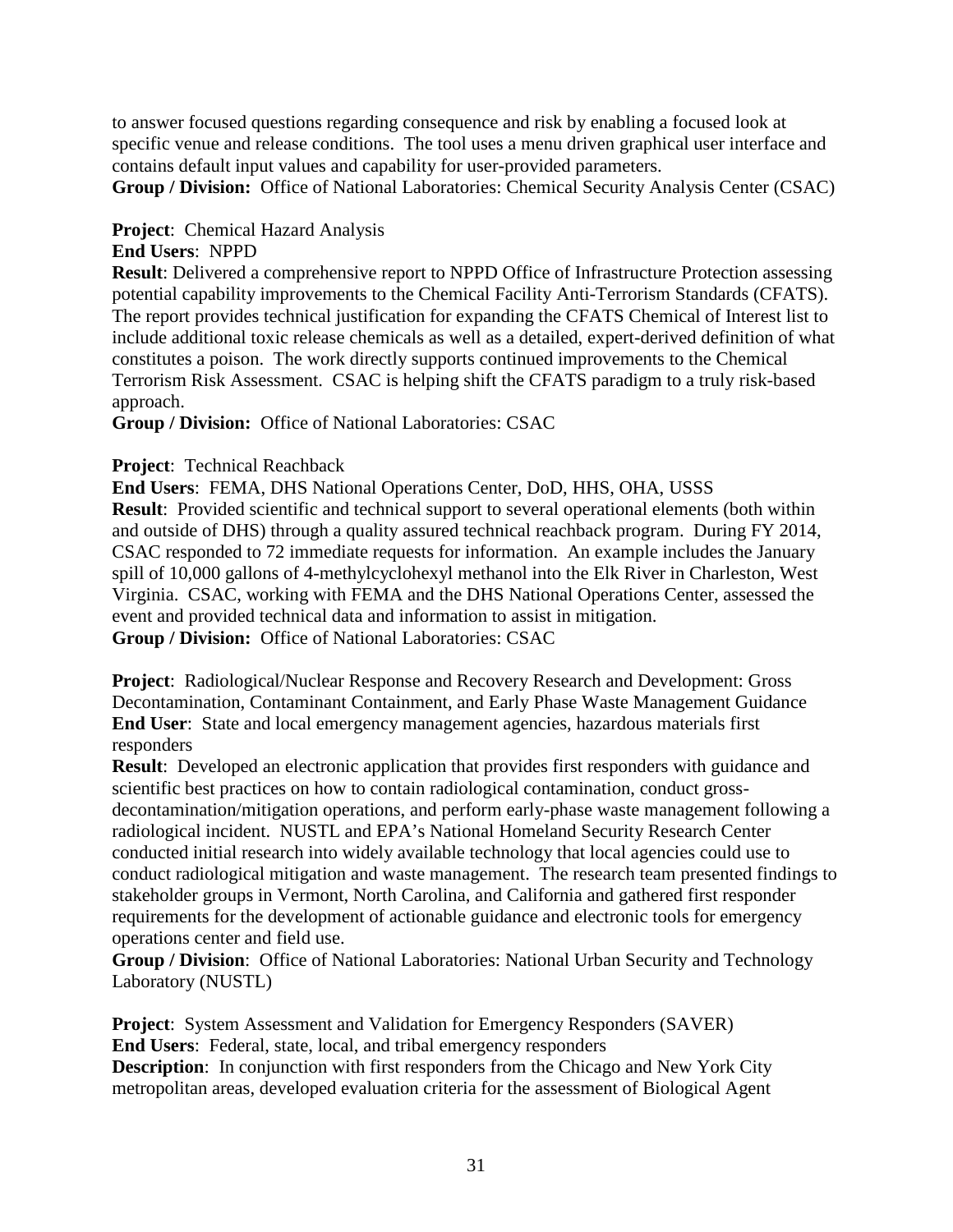Detection Equipment (BADE). The evaluation criteria were grouped into the five SAVER categories (capability, usability, deployability, maintainability, and affordability) and then ranked based on importance. First responder participants included representatives from the Aurora Fire Department, Illinois; Orlando Fire Protection District, Illinois; Oakton Community College, Illinois; Bedford Park Fire Department, Illinois; New Jersey Transit Police; NYFD; Port Authority of New York and New Jersey Police Department; NYPD; and PNNL. **Group / Division**:Office of National Laboratories: NUSTL

**Project**: Radiological Emergency Management System (REMS)

**End Users**: NYPD

**Description**: Completed a quality assurance plan for REMS sensors that are being deployed throughout New York City by the NYPD. Between February and June 2014, NUSTL performed quality assurance tests on 12 new sensors that the NYPD received from its vendor. The tests revealed failed requirements, and in June, NUSTL provided NYPD with recommendations for correcting these problems. As a result of the tests, NYPD is drafting specifications for an open source bid for a new REMS sensor. NUSTL agreed to assist with the development of specifications for the sensor and to act as the quality assurance laboratory for REMS. **Group / Division**:Office of National Laboratories: NUSTL

**Project**: Responder Training and Exercise

**End User**:Federal, state, local first responders

**Description**: Provided technical expertise, radioactive sources, equipment, and technical staff to support 22 first responder training events during which 673 responders across dozens of federal, state, and local first responder organizations were trained in rad/nuc interdiction. **Group / Division**:Office of National Laboratories: NUSTL

**Project**: Developmental Test and Evaluation of Explosives Detection Technologies for Screening People

**End User**: TSA, other DHS/federal agencies with personnel screening venues **Result**: Evaluated 10 different personnel screening systems that ranged in development from prototype to mature. TSL used extensive inventory of real explosives and test design expertise to explore each system's explosive detection capability and provided feedback and recommendations to the original equipment manufacturers to assist them with further development of their systems. Results on tests of detection performance and user observations were also provided to S&T and other DHS stakeholders. In FY 2014, TSL looked at eight walkthrough portals (most based on millimeter wave technology) and two handheld wands (one based on quadrupole resonance, the other on millimeter wave), which will assist TSA in future procurement decisions.

**Group / Division**:Office of National Laboratories: Transportation Security Laboratory (TSL)

**Project**: Certification Testing of Explosives Detection Systems for Checked Baggage **End User**: TSA

**Result**: Tested 11 different checked bag explosives detection systems against new, more stringent performance requirements issued by TSA. Systems with acceptable performance moved on to operational testing by TSA while most of those needing improvement worked on their detection algorithm performance with the Laboratory's Developmental Test and Evaluation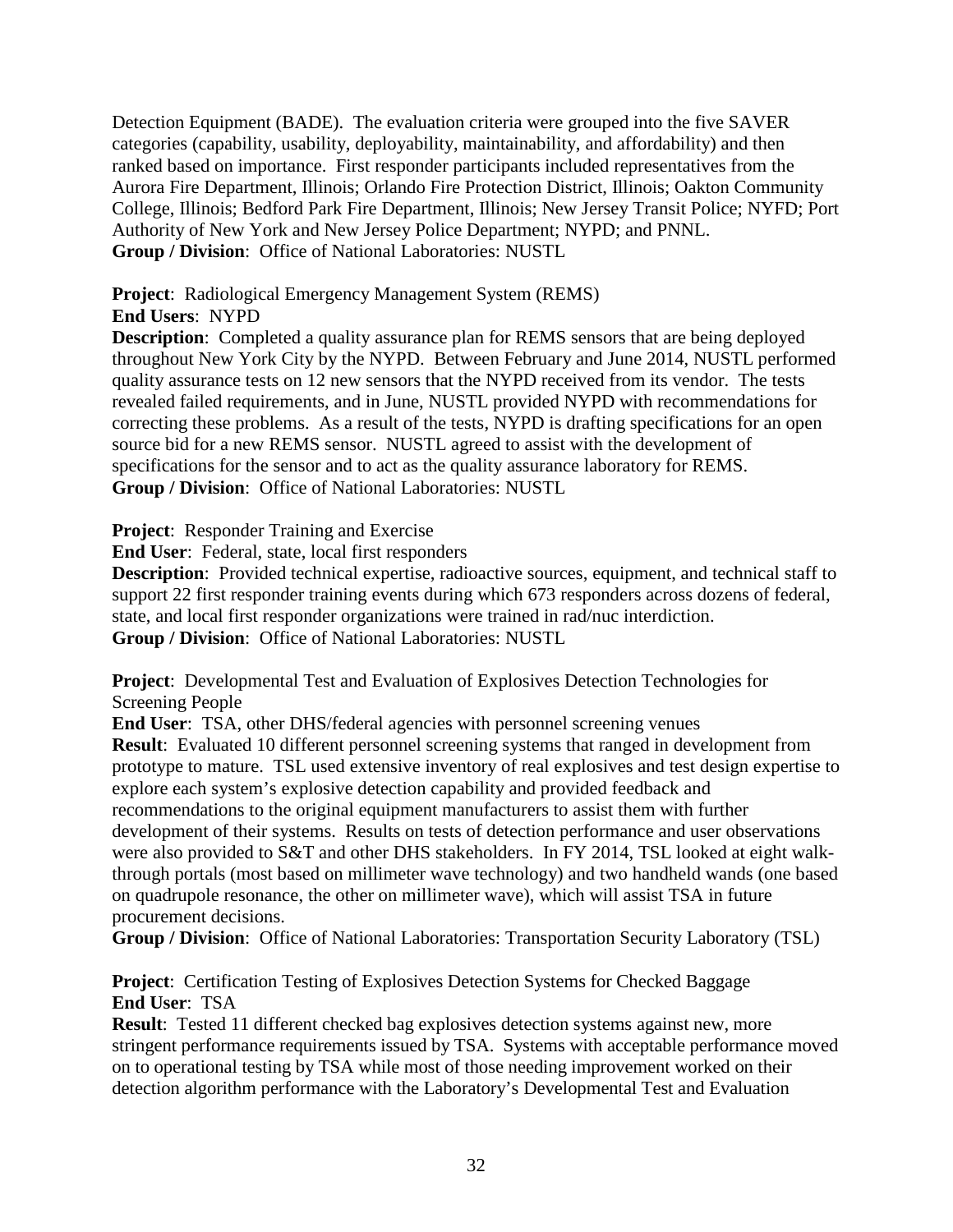group, which conducted 24 certification readiness tests in FY 2014. Systems that pass the certification readiness test are available for TSA procurement. **Group / Division**:Office of National Laboratories: TSL

#### **Project**: Technology and Patent Development

**End User**: TSA

**Result**: TSL was awarded two patents for "Inert and Non-Toxic Explosives Simulants and Method of Production" and for the "High Volume Samplings Front End Collection Device". The Inert and Non Toxic Explosives Simulants and Method of Production patent allows for creation of simulants that imitate characteristics of known explosives at the microscopic and macroscopic levels, allowing developers and manufacturers to safely test, verify, and calibrate x-ray based explosives detection systems as well as serve as effective training materials for airport screeners. The High Volume Samplings Front End Collection Device patent is for a pocket-sized, front-end device that can brush off particles from a surface or collect particles from a large volume of air (as in a cargo container) with a specialized system of filters.

**Group / Division**:Office of National Laboratories: TSL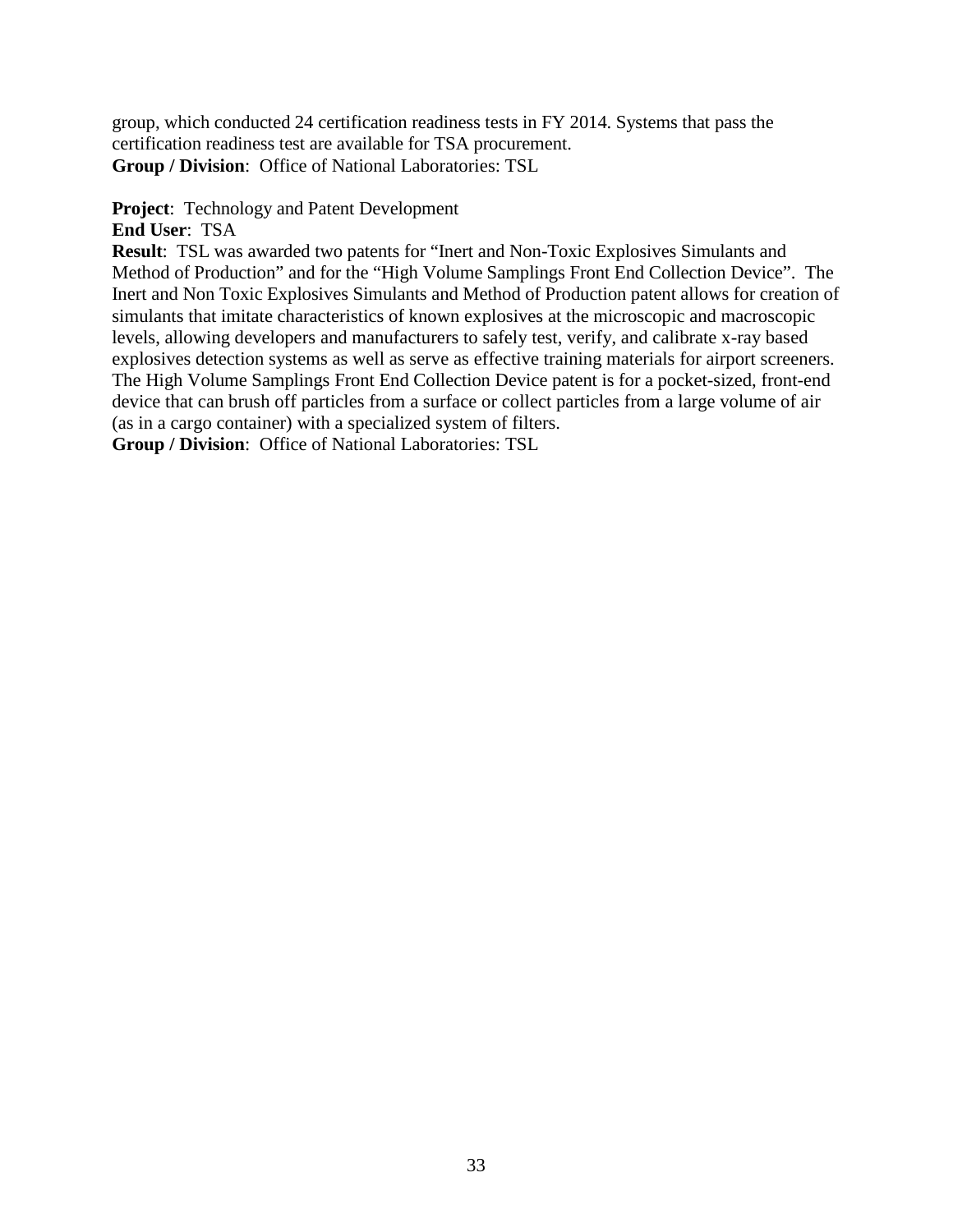### <span id="page-35-0"></span>XIII. University Programs

**Project:** Measuring Recovery through Healthy Community Indicators **Program**:Coastal Hazards Center of Excellence (CHC) **Lead University**:University of North Carolina, Chapel Hill **End Users**: FEMA New York Sandy Recovery Office; emergency managers; planners **Result**: Piloted the Disaster Recovery Tracking Tool in four communities in the New York City area impacted by Hurricane Sandy. The tool consists of a Community Recovery Checklist of 79 validated recovery indicators, organized into ten focus areas, to help communities track their progress towards recovery. The Disaster Recovery Tracking Tool and User Guide became available online in FY 2014 and can be located at [http://communityrecoverytool.com/.](http://communityrecoverytool.com/) **Group / Division**: Office of University Programs

**Project:** Developed and Piloted a Local Resiliency Planning Scorecard to Assess Community Vulnerability and the Performance of the Network of Plans

**Program**:Coastal Hazards Center of Excellence (CHC)

**Lead University**: Texas A&M University

**End Users**:Emergency managers and agency staff in Beaufort County and the City of Washington, both in North Carolina

**Result:** Piloted the resiliency planning scorecard, designed to evaluate the effectiveness of local plans (hazard mitigation, land use, climate action) in supporting reduction of the vulnerability of populations and urban development, in Beaufort County and the City of Washington. In addition, the research team provided officials with maps and data requested by the county and city revealing vulnerability hot spots that were not targeted in the county's current plan. The team also provided Beaufort County and City of Washington officials with summary reports and GIS data of social and physical vulnerability. The county will incorporate the GIS and vulnerability hotspots data into the 2015 update of the county hazard mitigation plan. Additionally CHC is working with FEMA to develop a scorecard that will offer a set of national guidelines and data collections standards for assessing and monitoring hazard vulnerability and the performance of local planning for vulnerability reduction.

**Group / Division**: Office of University Programs

**Project**: Improving the Communication of Advanced Circulation Storm Surge/Flood Model (ADCIRC), Simulated Waves Near Shore (SWAN) and Other Storm Data to End Users **Program**:Coastal Hazards Center of Excellence (CHC)

**Lead University**:Louisiana State University

**End Users**:National Weather Service, Southeast Flood Protection Authority, academia **Result:** Transitioned both improved model visualization capabilities and the ADCIRC model itself resulting in increased accuracy and broader availability of real time, storm surge/wave forecasting. Improvements to ADCIRC included incorporating the Generalized Asymmetric Holland Model (GAHM), which generates tropical cyclone wind fields from forecast information (storm position, strength and distances to specified isotachs in the four quadrants of the storm) provided by the National Hurricane Center (NHC). The GAHM is the only model that is capable of creating a wind field that uses all of this available information. The Center also transitioned a visualization interface for storm surge/wave/flood inundation models such as ADCIRC,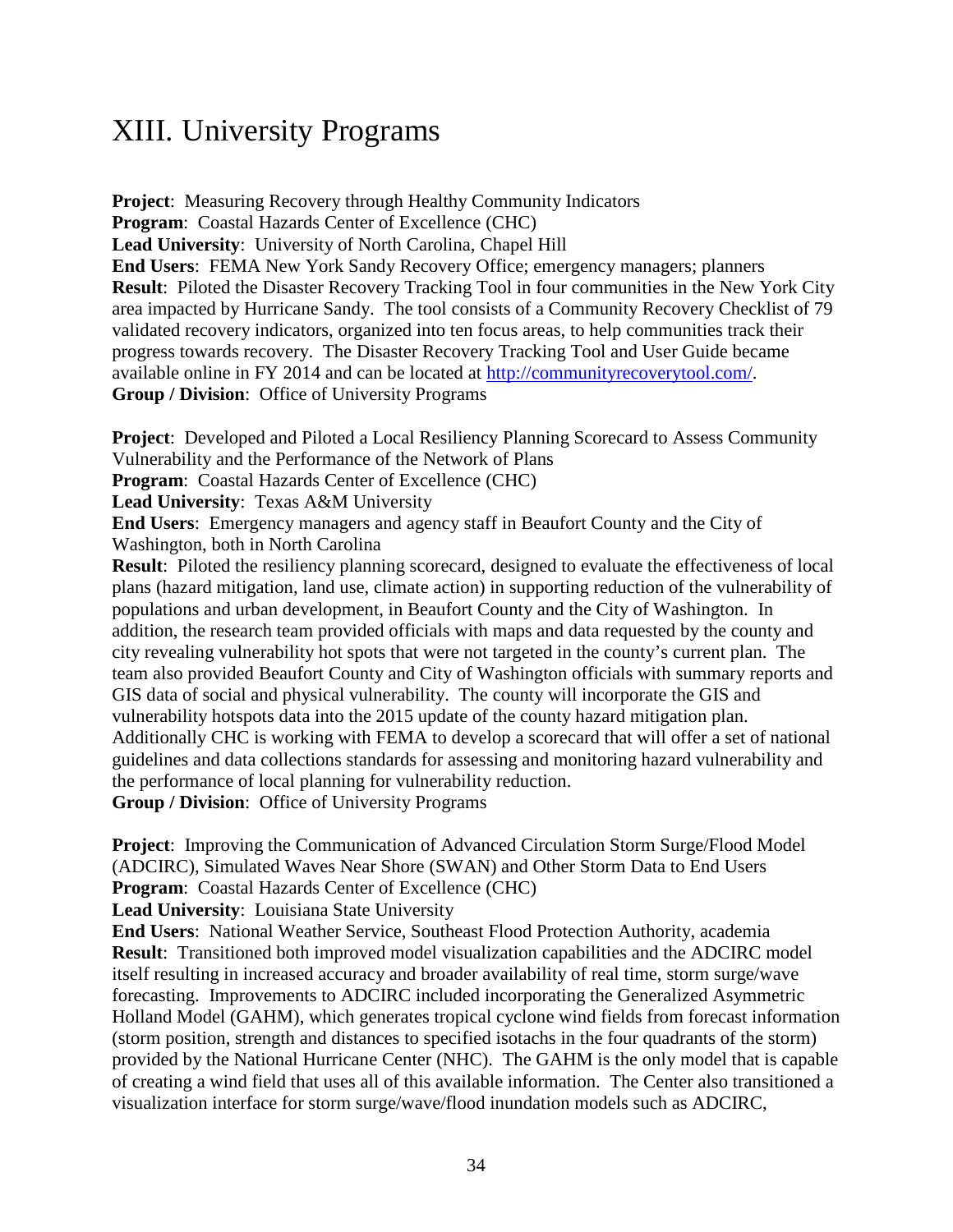completing installations at the U.S. Army Corps of Engineers in New Orleans, the National Hurricane Center in Miami, and the National Oceanic and Atmospheric Administration (NOAA) Coastal Survey Development Laboratory. Due to the quiet hurricane season, most of the use to date has been for testing purposes. However, end users with the ADCIRCViz/StormSurgeViz installations will be able to use the system in real time to predict storm surge and flood inundation levels as the next major hurricane approaches.

**Group / Division**:Office of University Programs

**Project**:In Situ Erosion Evaluation Probe (ISEEP)

**Program**:Coastal Hazards Center of Excellence (CHC)

**Lead University**: North Carolina State University

**End Users**:Department of Transportation

**Result**: Developed the In-Situ Erosion Evaluation Probe (ISEEP), a velocity controlled water jet that assesses the potential for scour (erosion of soil due to water flow) around hydraulic structures, including levees and bridges. In FY 2014, developed and submitted draft standards of the testing process and data reduction scheme of the ISEEP to the American Society for Testing and Materials' committee on Evaluation of Soil Erosion. The ISEEP was field tested with end users from the North Carolina Department of Transportation at the Moore County Bridge in Cameron and the Wilmington Bridge.

**Group / Division**:Office of University Programs

**Project**: Published Reports

**Program**:National Consortium for the Study of Terrorism and Responses to Terrorism (START)

Lead University: University of Maryland

**End Users**: Public

**Result**: Published 24 reports in FY 2014. The following are the top 10 published reports in 2014 by number of downloads:

- Boko Haram recent attacks, published in May 2014 (26,801 downloads)
- Evolution of ISIL Relationships, published in June 2014 (16,840)
- Transcending Organization: Individuals and the Islamic State, published in June 2014  $(6,063)$
- Profiles of Perpetrators of Terrorism, published in July 2014 (4,980)
- Understanding Law Enforcement Intelligence Processes, published in July 2014 (3,423)
- Terrorism and the Olympics: Sochi Russia, published in January 2014 (2,742)
- Violence Perpetrated by Supporters of AQAM, published in June 2014 (2,737)
- Far-right Violence Fact Sheet, published June 2014 (2,636)
- Terrorist Attacks in the United States, published in January 2014 (1,936)
- Reporting Terrorism Related Activities, published in April 2014 (1,646)

**Group / Division**: Office of University Programs

**Project**: FY 2014 Wait Times Study

**Program**:National Center for Risk and Economic Analysis of Terrorism Events (CREATE) **Lead University**:University of Southern California **End Users**: CBP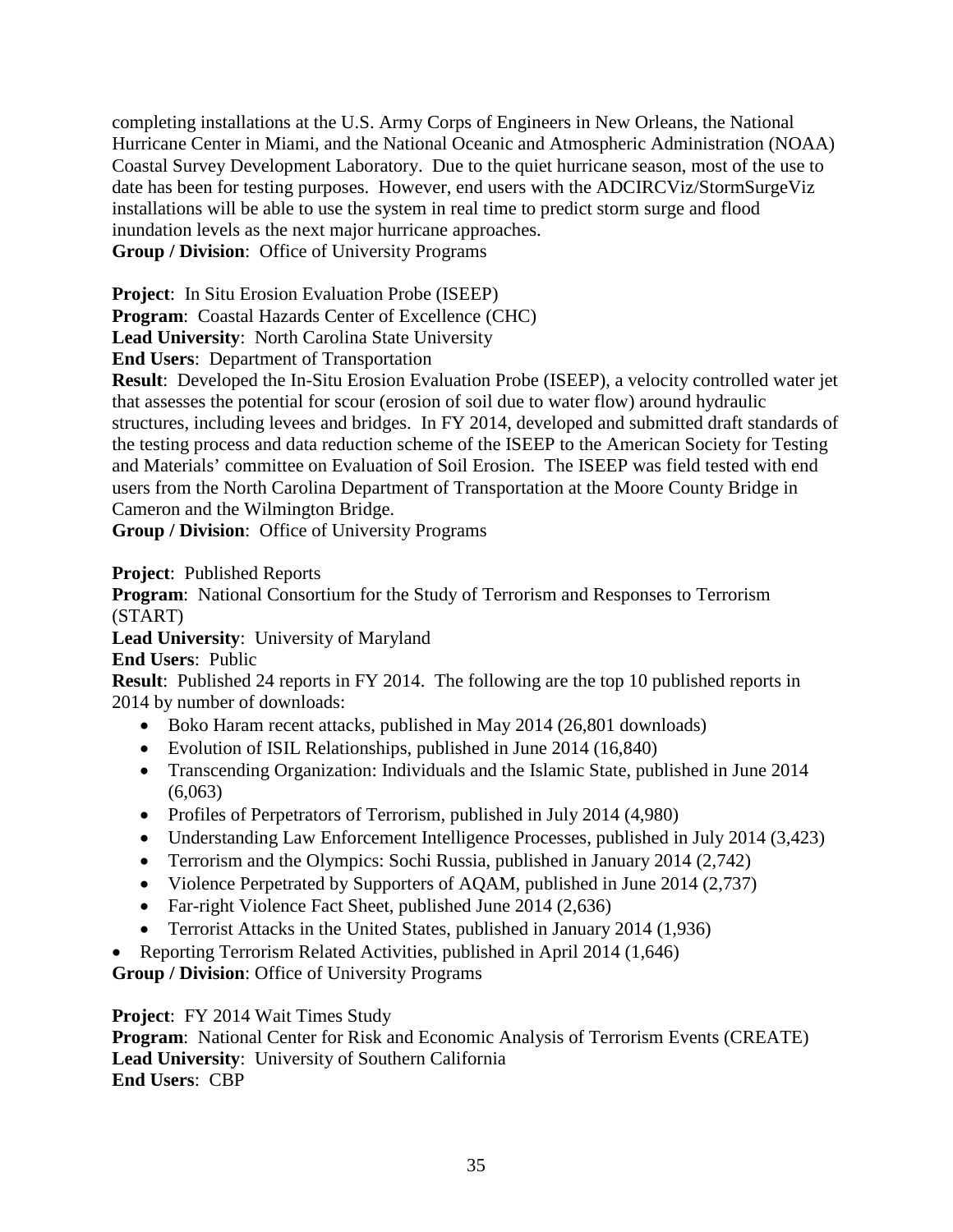**Result**: Delivered a report on the impact of CBP operations on the economy and provided CBP leadership with academically rigorous data results. The study analyzed the impact of passport inspection time on international travel demand and the impact of passport inspection wait times on flight misconnects at U.S. airports. The researchers concluded that change in passport inspection wait time has a small but non-trivial impact on the overall number of passengers traveling. Adding one CBP officer to the inspection sites at the 4 airports studied results in \$11.8 million increase in U.S. Gross Domestic Product and 82 annual jobs. Analysis of missed connections at the John F. Kennedy airport in New York City, New York found evidence that late flight arrivals are more important than passport inspection waits in explaining the risk of missed connections.

**Group / Division**:Office of University Programs

**Project**: Game Theory Fish

**Program**:National Center for Risk and Economic Analysis of Terrorism Events (CREATE) **Lead University**:University of Southern California

**End Users**: USCG

**Result**: Demonstrated the application of game theory to the Coast Guard's Living Marine Resources Mission (http://www.uscg.mil/hq/cg5/cg531/lmr.asp), yielding an increase of Maritime Domain Awareness of Mexican fishing incursions into the U.S. Exclusive Economic Zone in the Gulf of Mexico (CG District 8). This application of game theory focused on protecting moving "infrastructure" (e.g., fish population), as opposed to previous applications' focus on stationary threats (e.g., critical infrastructure). The game theory algorithms propose USCG patrol strategies that consider uncertainty about fish location, quantity and value as well as dynamically update information on adversaries. As a result, this model considered how to manage patrols for a mobile as opposed to a stationary target.

**Group / Division**:Office of University Programs

**Project**: Development and Testing of a Cell-Phone Signal Based Global Positioning System (GPS) Denied Navigation System for Small Unmanned Air Vehicles (UAVs) **Program:** National Center for Border Security and Immigration (NCBSI) **Lead University**:University of Arizona

**End User**:S&T Borders and Maritime Division

**Result**: Developed and demonstrated a cell-phone signal based GPS-denied navigation system capable of generating a Position, Navigation and Time (PNT) solution in GPS-denied environments. GPS spoofing or denial is a new threat for public safety in UAV navigation. Using this new system, a UAV can safely return to its point of origin if its GPS signal is compromised. The system uses sensors found on most SUAV autopilots and generates a PNT solution through periodic position fixes derived from cell-phone signals. **Group / Division**:Office of University Programs

**Project**: CBP Supervisory Curricula Review and Gap Analysis **Program:** National Center for Border Security and Immigration (NCBSI) **Lead University**: University of Texas at El Paso **End User**:CBP **Result**: Developed improved training for CBP's first line Supervisory Leadership Training (SLT) and Second Level Command Preparation (SLCP) courses for inclusion onto the newly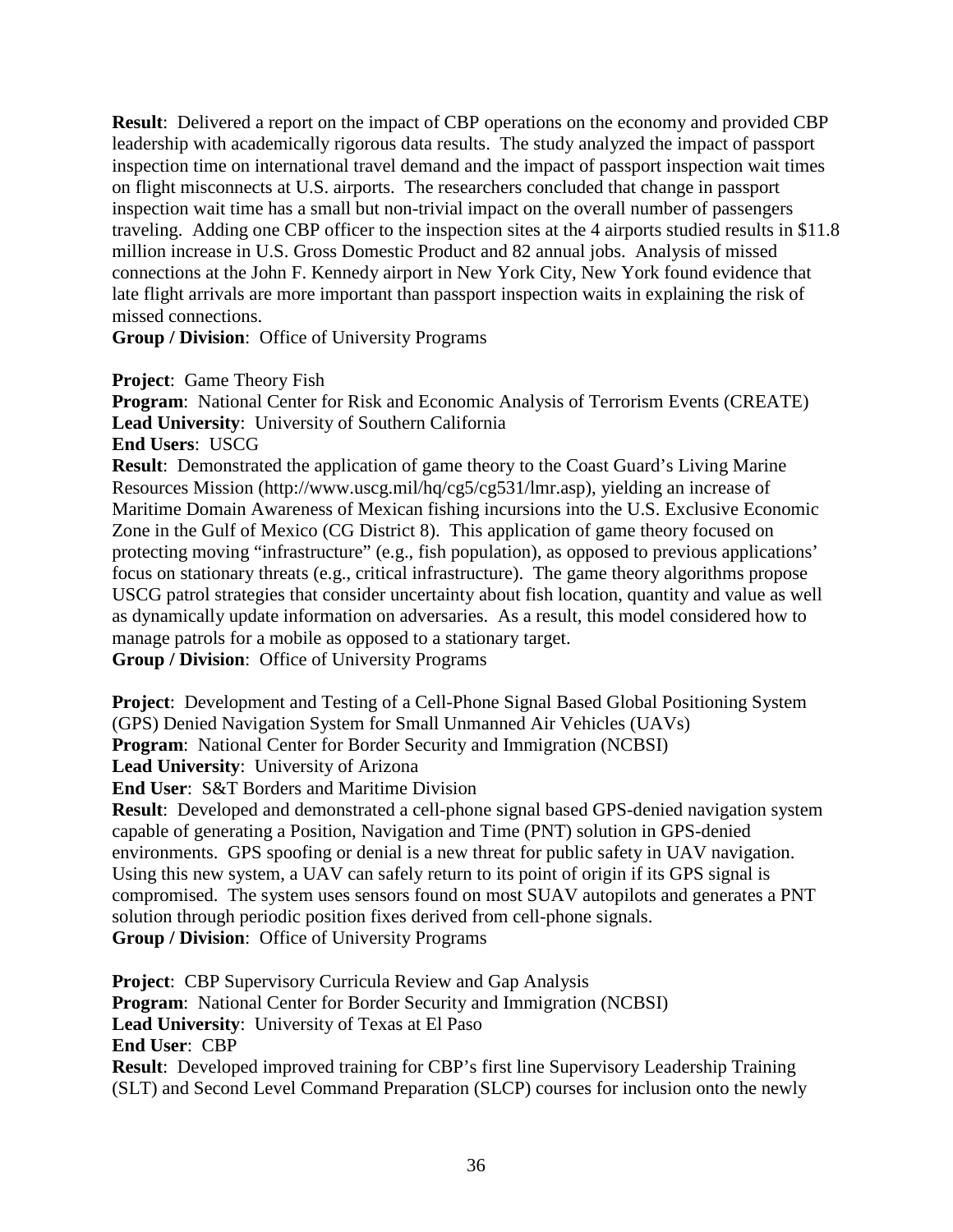developed CBP Leadership Development Framework and DHS Cornerstone and Keystone requirements. As part of the DHS effort to improve leadership development of their managers, NCBSI worked with CBP Office of Training and Development to review existing CBP training curricula for first and second line supervisors. NCBSI staff made recommendations for curricular adjustments to ensure developmental trajectory from SLT to SLCP. **Group / Division**:Office of University Programs

**Project**: Optimal Practice Schedules for Enhancing Encoding and Long-Term Retention of Novel Information in Older Adults

**Program**:National Center for Border Security and Immigration (NCBSI)

**Lead University**: University of Texas at El Paso

**End User**:USCIS

**Results**: Conducted a project to determine what combinations of conditions, practice schedules, and presentation types best support learning and long-term memory in older adults. Based on experimental findings, NCBSI delivered two brochures to USCIS. The first provides citizenship and ESL teachers with specific ideas about how to incorporate the techniques supported by our research into their classroom settings. The second brochure gives test-takers ideas for how to study the materials on their own.

**Group / Division**:Office of University Programs

**Project**: Homeland Security Summer Scholars Academy

**Program:** National Center for Border Security and Immigration (NCBSI)

**Lead University**:University of Texas at El Paso

**End User**:Homeland Security Enterprise

**Result**: Seventeen undergraduate and graduate scholars successfully completed the 2014 Summer Scholars Academy. The Homeland Security Summer Scholars Academy is a 10-week summer research and homeland security-embedded internship experience that provides interested students the opportunity to work closely with professors engaged in research in border security and immigration or with homeland security/law enforcement professionals. In 2014, the Academy was expanded to include the embedded internship program option, and nine scholars completed internships with federal and local homeland security-related agencies. To date, the Academy maintains a 100 percent success rate for completion of the program by scholars selected.

**Group / Division**:Office of University Programs

**Project**: Provenance Anti-Malware Software Research

**Program:** Center of Innovation (CoI)

**Lead University**:U.S. Air Force Academy

**End User**: NPPD

**Result**: Piloted Provenance anti-malware software for malware detection at NPPD's U.S. Computer Emergency Readiness Team (US CERT). Malware provenance research is focused on identifying code reuse to help identify cyber attackers. By removing the ability to reuse or partially reuse malicious code, the research reduces the ability for hackers to purchase and use malware introduced to the cyber domain. During the pilot, CoI's provenance software rapidly detected previously unidentified relationships between families of malware, which could be used in operations to link intrusion sets to known attackers. In addition, the pilot software identified 8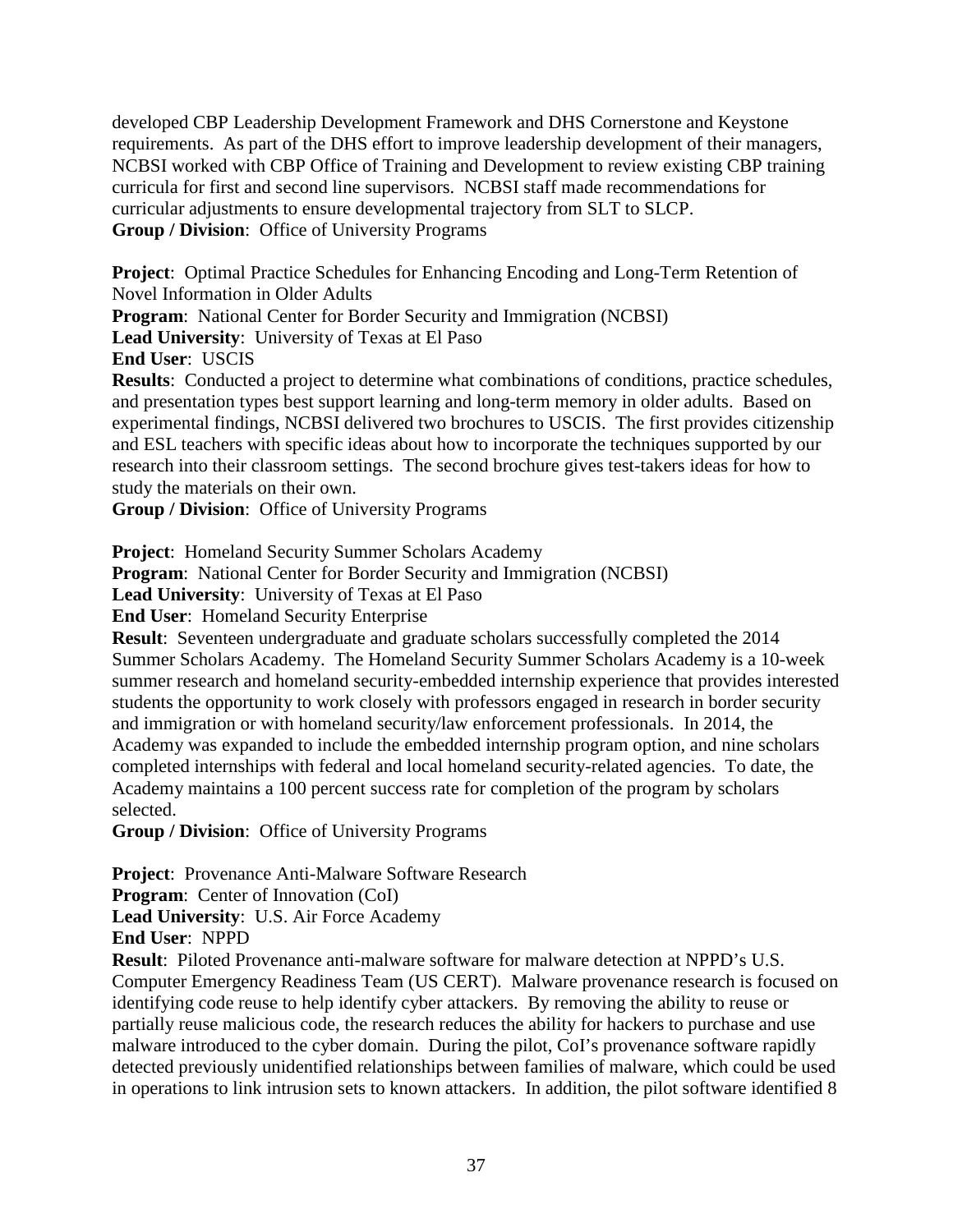families of malware in a group of 92 samples in seconds compared to an estimated 200 man days for manual analysis. This will improve US-CERT's ability to efficiently thwart malicious malware.

**Group / Division**:Office of University Programs

**Project**: Remote Power Module

**Program:** The Center for Maritime, Island and Remote and Extreme Environment Security (MIREES)

**Lead University**:University of Hawaii

**End User**:USCG

**Results**: Delivered the Remote Power Module, an autonomous powered and remotely controlled system for Maritime Domain Awareness applications in remote and extreme environments to USCG. The RPM has power to support high frequency radars and Automatic Identification Systems (AIS) that provide critical information describing ice movement and the location of potential hazards for first responders who will need to conduct search-and-rescue operations or respond to vessel collisions. MIREES presented this work to DHS stakeholders as well as native, local, state, federal and international scientists, engineers and first responders. **Group / Division**:Office of University Programs

**Project:** AgConnect and the iCVI application

**COE**:National Center for Zoonotic and Animal Disease Defense (ZADD)

**Lead University**: Texas A&M University

**End Users**:USDA Center for Epidemiology and Animal Health, USDA State Animal Health Officials, agricultural producers, veterinarians

**Result:** Piloted the AgConnect suite of pluggable, mobile, and web-based desktop applications in 16 states and over 60 laboratories nationwide to demonstrate how data aggregation and information sharing will support early animal disease detection. The mobile applications iCVI (Certificate of Veterinary Inspection) and Biosurveillance Field Entry system became available for free download to validated and accredited first responders. The partnership between the Center, federal and state governments, and the animal agriculture industries is a novel publicprivate arrangement to develop, test, and diffuse technologies that protect the Nation's agriculture sector.

**Group / Division**:Office of University Programs

**Project**:FoodSHIELD

**COE**:National Center for Food Protection and Defense (NCFPD)

**Lead University**:University of Minnesota

**End Users**:Government, industry, food and agriculture sector

**Result:** Made a new user interface with enhanced capabilities for the food and agriculture sector and an App Store. FoodSHIELD is an online collaboration platform designed for the coordination, education, and training of those who protect and defend the global food supply. FoodSHIELD provides public and private food and agriculture sectors an online platform to coordinate their efforts in a secure and efficient way.

**Group / Division**:Office of University Programs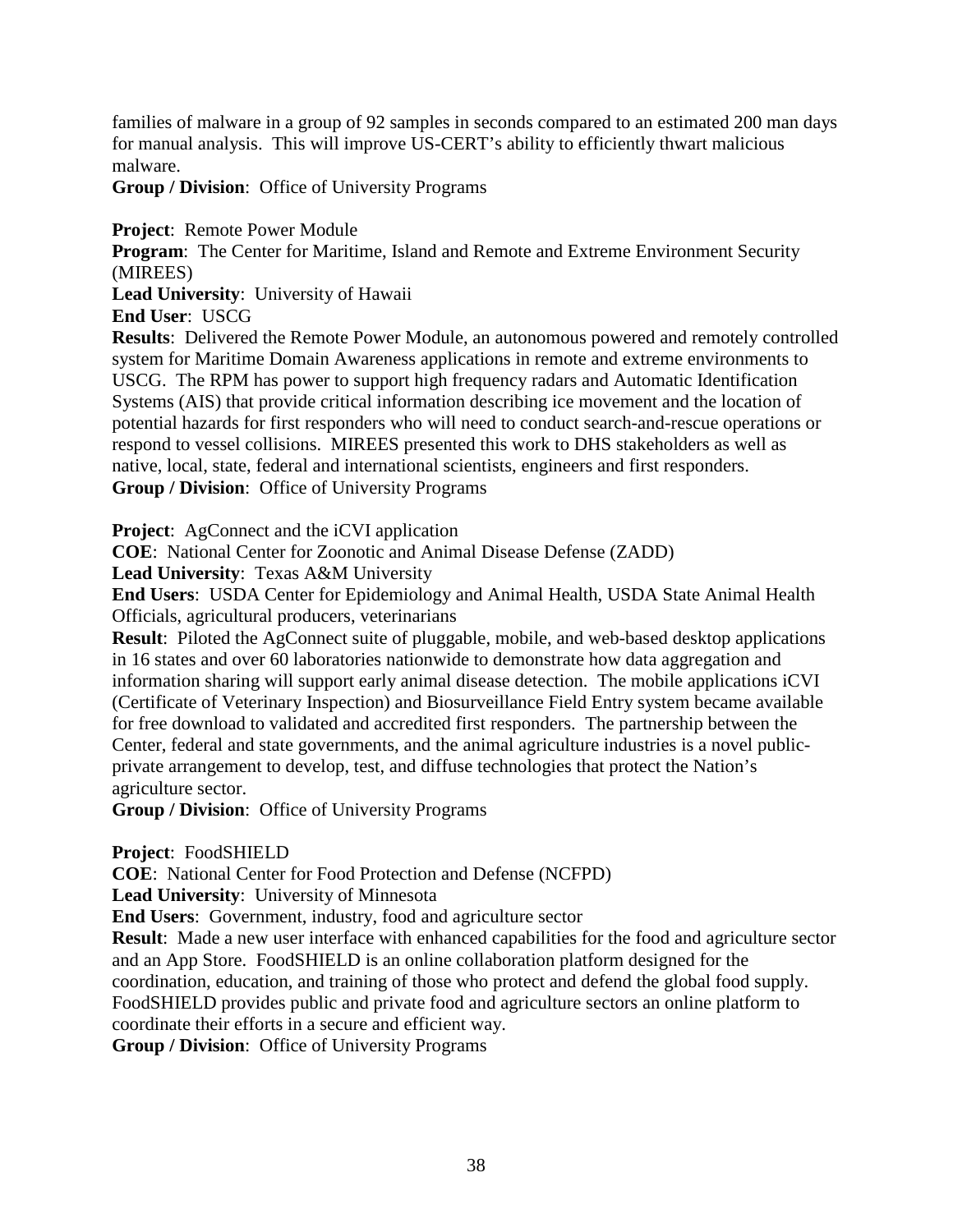**Project**: Food Defense Curriculum

**COE**: National Center for Food Protection and Defense (NCFPD)

**Lead University**: University of Minnesota

**End Users**: Educators and training providers

**Result:** Provided training opportunities for the food and agriculture sector and homeland security and emergency response officials. At least 60 individuals downloaded the *Food Defense Curriculum Guide*, which provides educators with materials and resources to develop their own courses or integrate food defense into existing courses. NCFPD used materials from the curriculum guide to create and provide approved courses at the University of Minnesota. In addition, NCFPD provided short courses at conferences and upon request to companies, federal agencies and foreign food defense officials.

**Group / Division**:Office of University Programs

**Project**: Massive Open Online Course (MOOC)

**Program**: National Consortium for the Study of Terrorism and Responses to Terrorism (START)

Lead University: University of Maryland

**End Users**: Homeland Security Enterprise professionals

**Result**: Conducted START's first MOOC titled "Understanding Terrorism and the Terrorist Threat" in January 2014. A total of 16,779 students enrolled from 179 countries. The MOOC was a successful vehicle to reach out to professionals within the Homeland Security Enterprise. Of the 3,909 individuals who responded to the pre-course survey, 241 identified themselves as being part of the Department of Homeland Security, while 234 identified themselves as being a member of the military, and 99 as part of an intelligence agency.

**Group / Division**:Office of University Programs

**Project**: Professional Development Series

**Program:** National Center for Risk and Economic Analysis of Terrorism Events (CREATE) **Lead University**: University of Southern California

**End Users**: DHS professionals

**Result**: Conducted a Professional Development Series and, in close collaboration with DHS Office of Policy, designed a seminar series to share innovative methodologies and enhance analytical skills throughout DHS. DHS participants reserved all spaces within two days, and S&T arranged a live webinar to accommodate the overflow for the first seminar, "The Adaptive Adversary Short-Course for Analysts: Expert Elicitation for Modeling Intelligent Adversaries." Seventy-two individuals from DNDO, DHS Office of Health Affairs, NPPD, DHS Office of Policy, TSA, USCIS, and FEMA participated in the 4-hour seminar. The second seminar—a knowledge transfer session to DHS Headquarters CBP analysts was held in May 2014. The third seminar, "Strategies for Enhancing the Capacity of Audiences to Accurately Comprehend Risk," was held in June for DHS employees responsible for communications and public affairs. This four-hour training seminar was attended by over 70 DHS employees from DHS headquarters, NPPD, DHS Office of Health Affairs, ICE, DNDO, TSA, FEMA, USCIS, I&A, S&T, USCG, FPS, and the National Counter Terrorism Center.

**Group / Division**:Office of University Programs